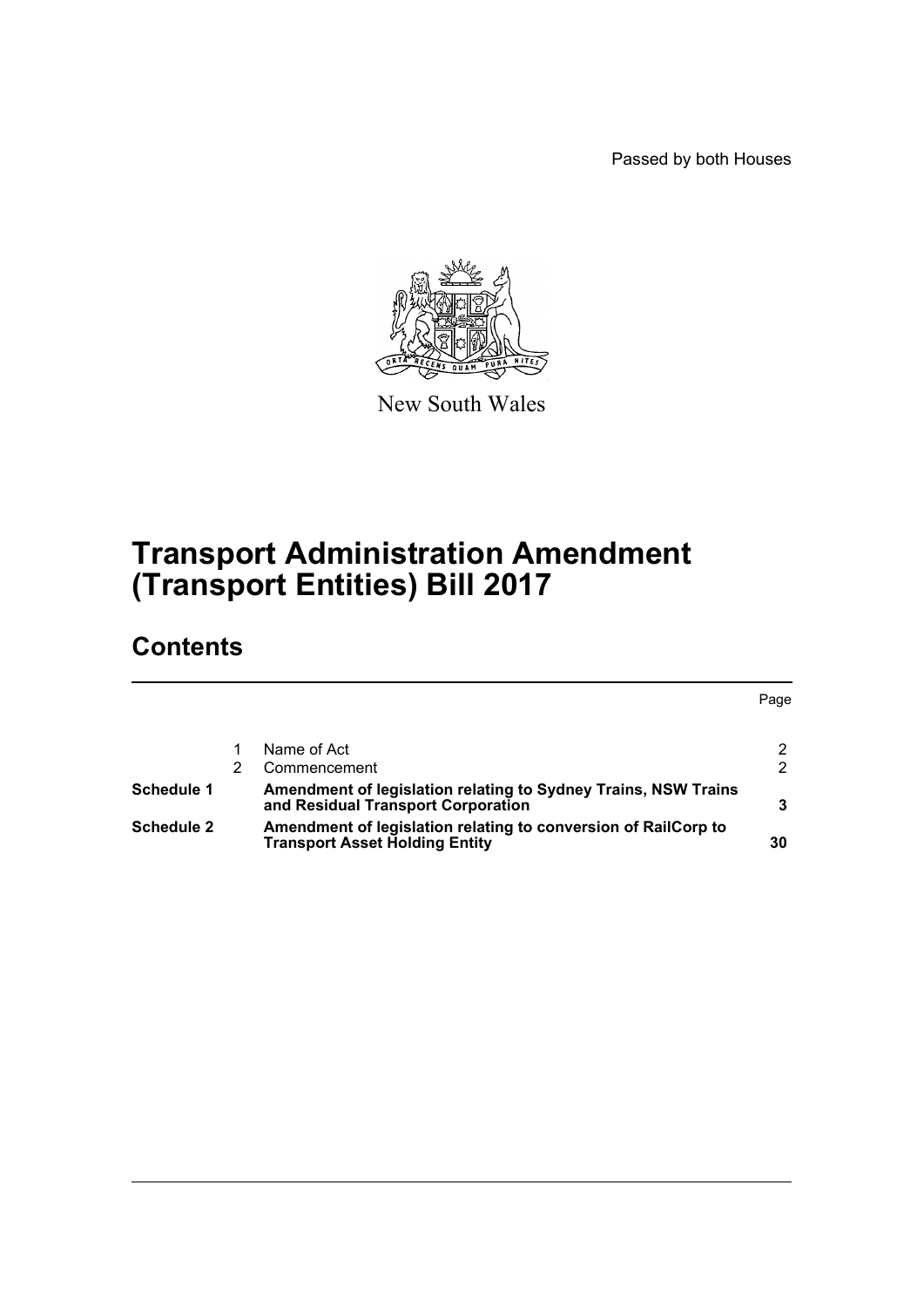*I certify that this public bill, which originated in the Legislative Assembly, has finally passed the Legislative Council and the Legislative Assembly of New South Wales.*

> *Clerk of the Legislative Assembly. Legislative Assembly, Sydney,* , 2017



New South Wales

# **Transport Administration Amendment (Transport Entities) Bill 2017**

Act No , 2017

An Act to amend the *Transport Administration Act 1988* to convert Rail Corporation New South Wales into a State owned corporation; to make further provision for the functions, management and status of NSW Trains and Sydney Trains; to establish a Residual Transport Corporation; and for related purposes.

*I have examined this bill and find it to correspond in all respects with the bill as finally passed by both Houses.*

*Assistant Speaker of the Legislative Assembly.*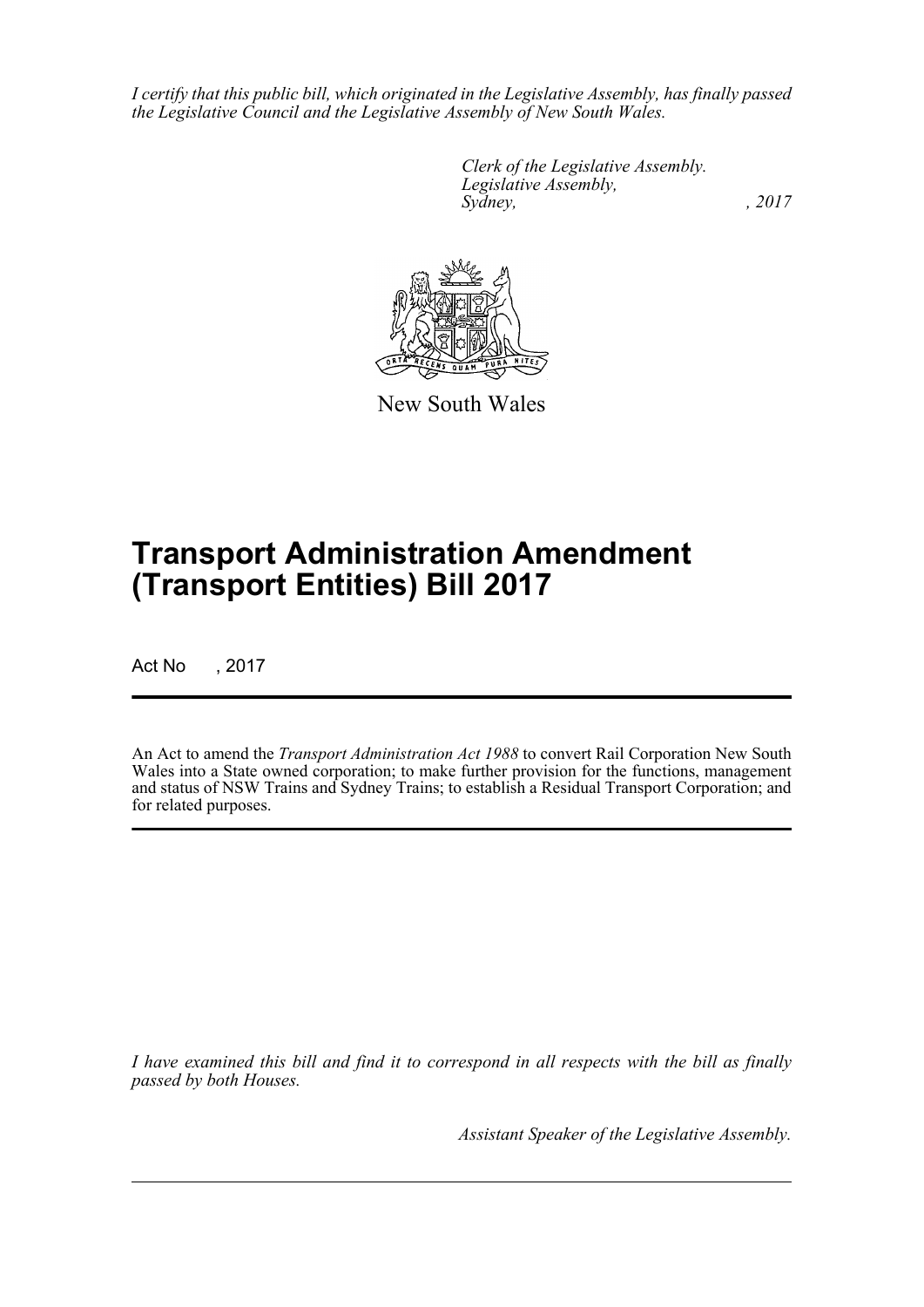## <span id="page-2-0"></span>**The Legislature of New South Wales enacts:**

## **1 Name of Act**

This Act is the *Transport Administration Amendment (Transport Entities) Act 2017*.

## <span id="page-2-1"></span>**2 Commencement**

This Act commences on a day or days to be appointed by proclamation.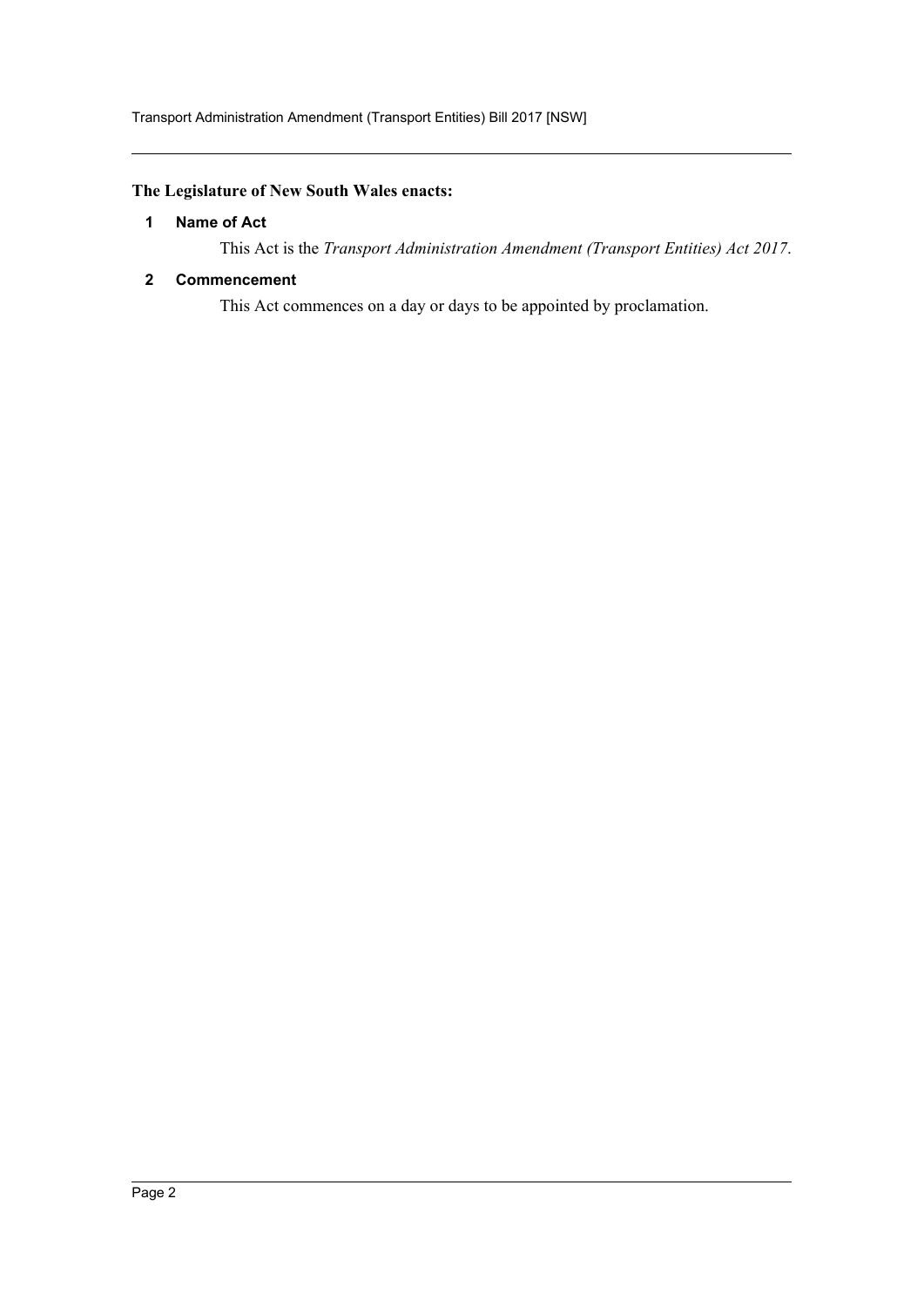## <span id="page-3-0"></span>**Schedule 1 Amendment of legislation relating to Sydney Trains, NSW Trains and Residual Transport Corporation**

## **1.1 Transport Administration Act 1988 No 109**

## **[1] Section 3 Definitions**

Insert in alphabetical order in section 3 (1):

*NSW Trains* means NSW Trains constituted under this Act.

*Residual Transport Corporation* or *RTC* means Residual Transport Corporation of New South Wales constituted under this Act.

*SOC conversion day* means the date of commencement of Schedule 2.1 [6] to the *Transport Administration Amendment (Transport Entities) Act 2017*.

*Sydney Trains* means Sydney Trains constituted under this Act.

*transport assets* means assets used for or in connection with or to facilitate the movement of persons and freight by road, rail, sea, air or other mode of transport, and includes transport infrastructure.

## **[2] Section 3 (1), definition of "public transport agency"**

Insert ", NSW Trains, Sydney Trains" after "Sydney Ferries".

## **[3] Section 3 (1), definition of "rail infrastructure owner"**

Insert after paragraph (a):

- (a1) in the case of any rail infrastructure facilities that are managed or controlled by NSW Trains for the purposes of exercising its functions under this Act, NSW Trains, or
- (a2) in the case of any rail infrastructure facilities that are managed or controlled by Sydney Trains for the purposes of exercising its functions under this Act, Sydney Trains, or

## **[4] Section 3B Ministerial responsibility and delegation**

Insert after section 3B (1) (d):

- (e) NSW Trains,
- (f) Sydney Trains,
- $(g)$  RTC.

## **[5] Section 3G Directions by TfNSW to public transport agencies**

Insert after section 3G (1) (d):

- (e) NSW Trains,
- (f) Sydney Trains,
- (f1) RTC,

## **[6] Section 3I Delegation of TfNSW's functions**

Insert after section 3I (3) (a):

(a1) RTC or a member of staff of RTC, or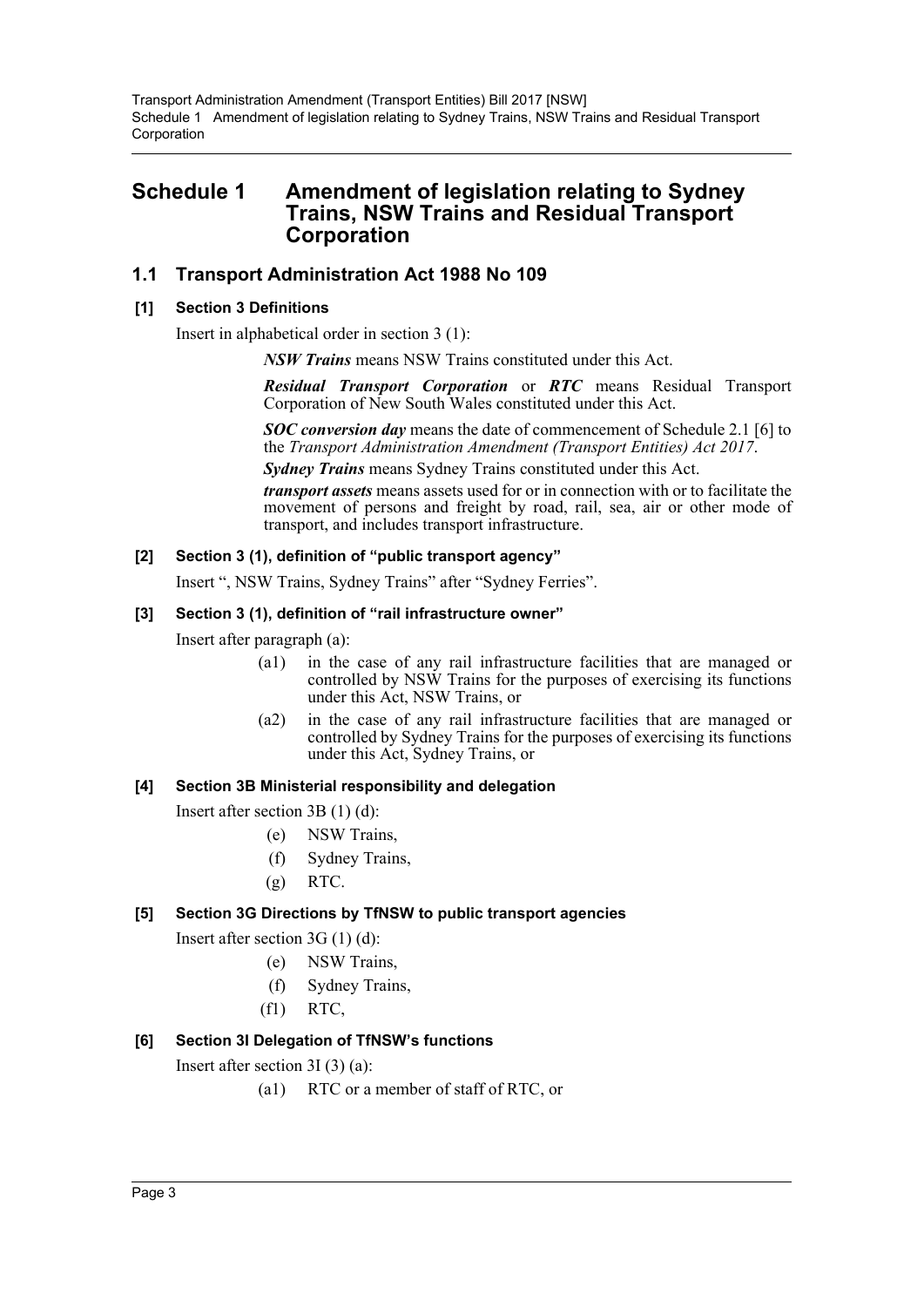## **[7] Section 3J Acceptance of delegated functions by TfNSW**

Insert "or RTC" after "public transport agency" in section 3J (1).

## **[8] Section 3J (3)**

Insert after section 3J (2):

(3) RTC is authorised to delegate any function of RTC to TfNSW.

## **[9] Section 5 Objectives of RailCorp**

Omit section 5 (1) (a). Insert instead:

(a) to ensure that the transport services operated by it are delivered in a safe, reliable, efficient, effective and financially responsible manner, and

## **[10] Section 5 (2) (a)**

Insert "on that part of the NSW rail network vested in or owned by RailCorp" after "railway passenger services".

## **[11] Section 6 Transport services**

Omit section 6 (1)–(3). Insert instead:

(1) RailCorp may operate transport services.

## **[12] Section 6A**

Insert after section 6:

### **6A Transport asset functions**

RailCorp may:

- (a) hold, manage, operate and maintain transport assets vested in or owned by it, or to be vested in or owned by it, and
- (b) establish, finance, acquire, construct and develop transport assets to be vested in or owned by it.

## **[13] Section 10 Other functions of RailCorp**

Omit "rail" from section 10 (2) (a). Insert instead "transport".

### **[14] Parts 3B and 3C**

Insert after Part 3A:

## **Part 3B Sydney Trains**

## **Division 1 Constitution of Sydney Trains**

### **36 Constitution of Sydney Trains**

- (1) There is constituted by this Act a corporation with the corporate name of Sydney Trains.
- (2) Sydney Trains:
	- (a) is a NSW Government agency, and
	- (b) is taken to be the same legal entity as, and a continuation of, Sydney Trains constituted and continued under the regulations under this Act, and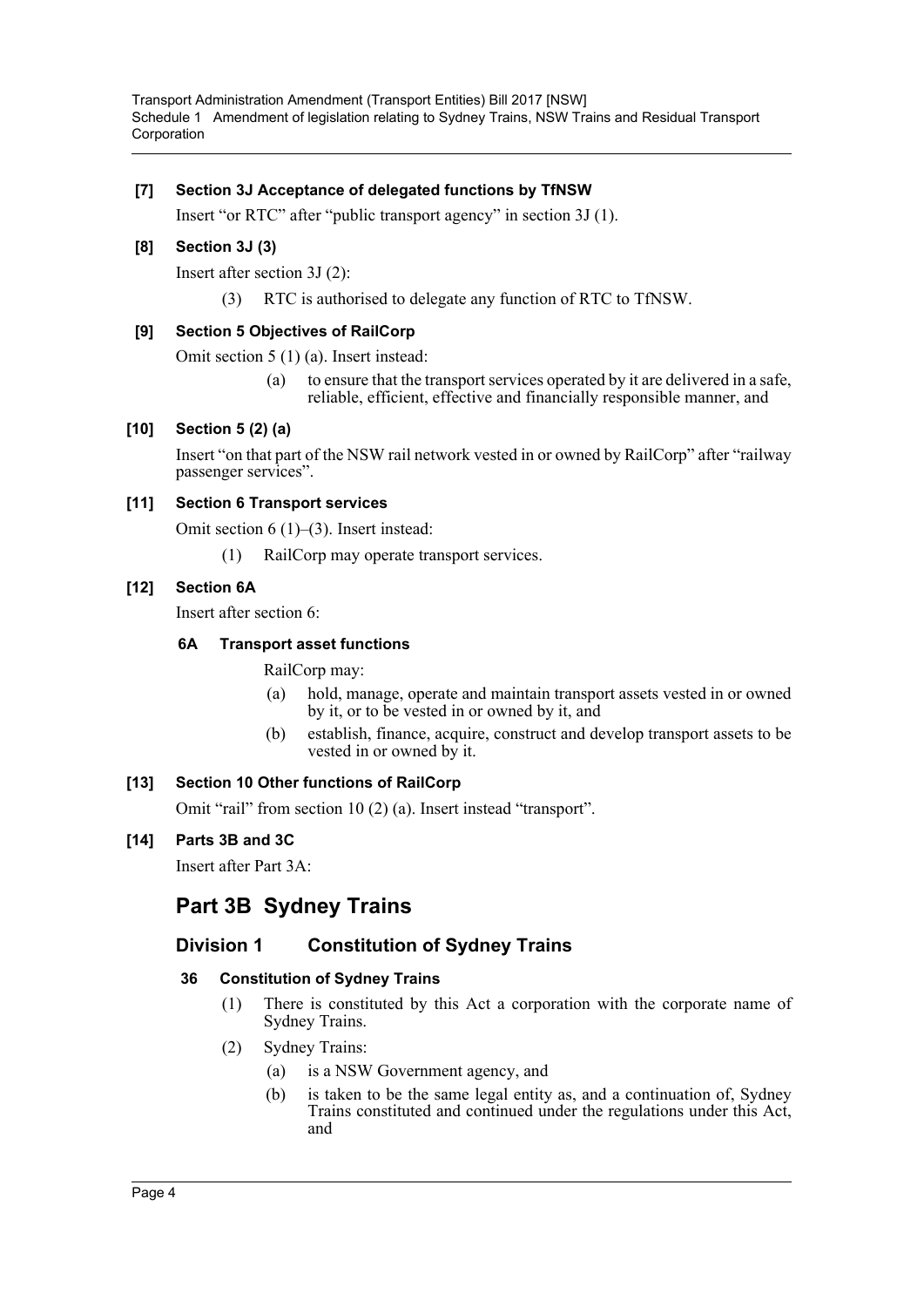(c) is not a subsidiary of RailCorp.

## **Division 2 Objectives of Sydney Trains**

### **36A Objectives of Sydney Trains**

- (1) The principal objective of Sydney Trains is to deliver safe and reliable railway passenger services in an efficient, effective and financially responsible manner.
- (2) The other objectives of Sydney Trains are as follows:
	- (a) to be a successful business and, to that end:
		- (i) to operate at least as efficiently as any comparable business, and
		- (ii) to maximise the net worth of the State's investment in Sydney Trains,
	- (b) to exhibit a sense of social responsibility by having regard to the interests of the community in which it operates,
	- (c) where its activities affect the environment, to conduct its operations in compliance with the principles of ecologically sustainable development contained in section 6 (2) of the *Protection of the Environment Administration Act 1991*,
	- (d) to exhibit a sense of responsibility towards regional development and decentralisation in the way in which it operates.
- (3) The other objectives of Sydney Trains are of equal importance, but are not as important as the principal objective of the corporation.

## **Division 3 Functions of Sydney Trains**

#### **36B Sydney railway passenger services**

- (1) Sydney Trains is to operate railway passenger services.
- (2) Sydney Trains is to continue to operate the railway passenger services which were provided by it immediately before the commencement of this section.
- (3) Subsection (2) does not limit the power of Sydney Trains:
	- (a) to establish any new railway passenger service, or
	- (b) to alter or discontinue any of its railway passenger services.
- (4) The operation of a railway passenger service by Sydney Trains is subject to the requirements of the *Rail Safety National Law (NSW)*.
- (5) The Transport Secretary may give directions to Sydney Trains as to the railway passenger services to be operated by Sydney Trains, or that restrict the functions of Sydney Trains. Sydney Trains is to exercise its functions in accordance with any such directions.
- (6) The directions given by the Transport Secretary under clause 11 (3) of the *Transport Administration (General) Regulation 2013* and in force immediately before the commencement of this section continue to have effect, but may be amended or replaced by directions under this section.

**Note.** Under the directions given by the Transport Secretary under clause 11 (3) of the *Transport Administration (General) Regulation 2013* Sydney Trains operates rail passenger services predominantly in the part of the metropolitan rail area bounded by Waterfall, Macarthur, Richmond, Emu Plains and Berowra. NSW Trains operates rail passenger services that commence or terminate in regional New South Wales. However, for operational reasons, Sydney Trains provides rolling stock and crew for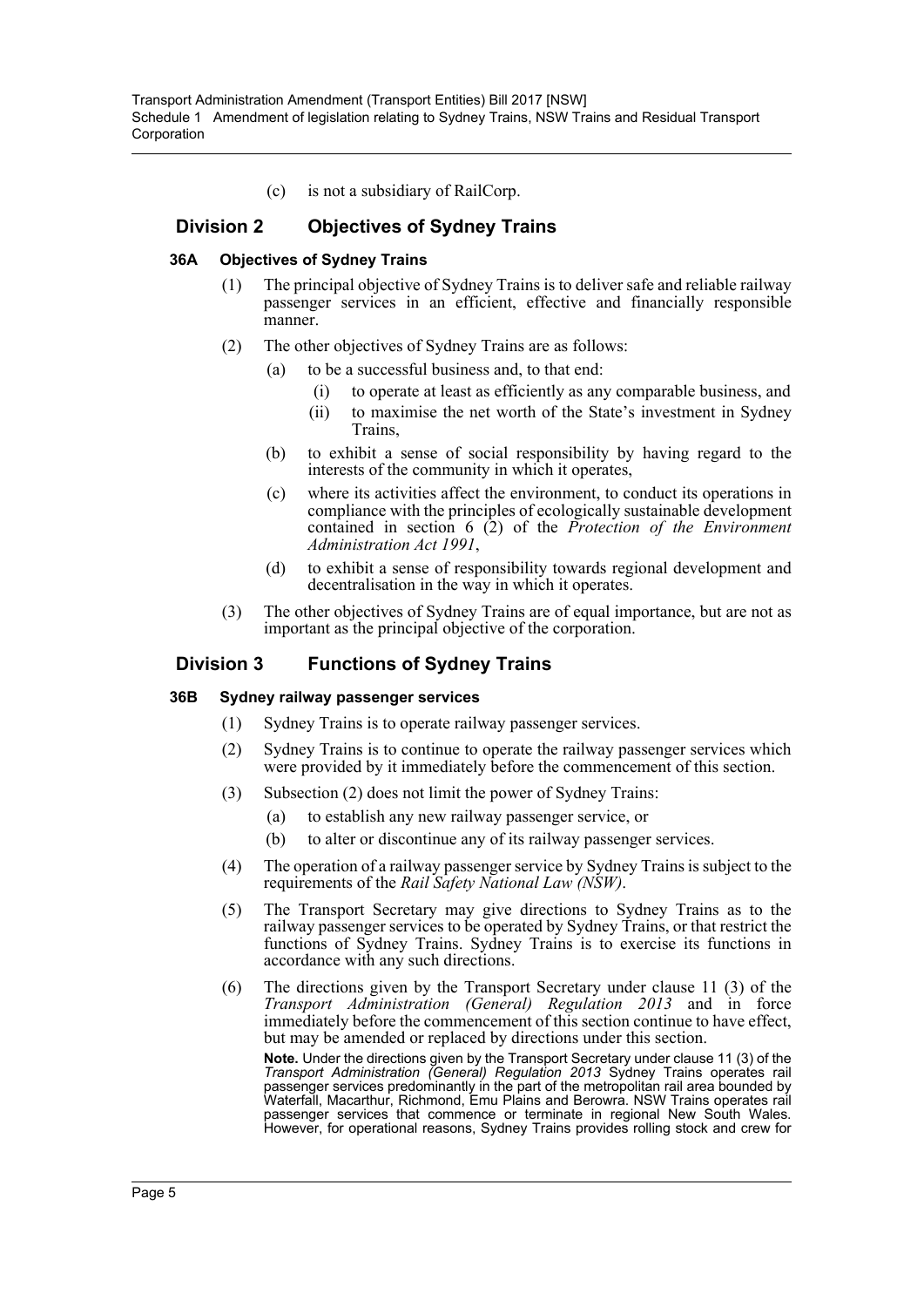some NSW Trains services and NSW Trains provides rolling stock and crew for some Sydney Trains services.

### **36C Other functions of Sydney Trains**

- (1) Sydney Trains has the functions conferred or imposed on it by or under this or any other Act.
- (2) Sydney Trains may:
	- (a) conduct any business (whether or not related to its functions) that it considers will further its objectives, and
	- (b) operate other transport services, including bus services, whether or not in connection with its railway passenger services, and
	- (c) acquire and develop any land, and
	- (d) hold, manage, maintain and establish rail infrastructure facilities vested in or owned by it, or to be vested in or owned by it, and
	- (e) manage, maintain and establish rail infrastructure facilities vested in or owned by, or to be vested in or owned by, RTC or a public transport agency, and
	- (f) acquire or build, and maintain or dispose of, any engines, carriages, vehicles, plant, machinery or equipment, and
	- (g) make and enter into contracts or arrangements for the carrying out of works or the performance of services or the supply of goods or materials, and
	- (h) make and enter into contracts or arrangements with any person for the operation, on such terms as may be agreed on, of any of Sydney Trains' train or other transport services or of any of Sydney Trains' businesses, and
	- (i) provide goods, services or facilities to the rail industry, and
	- (j) appoint agents, and act as agents for other persons.

### **36D Sale, lease or other disposal of land**

- (1) Sydney Trains may, with the approval of the Minister, sell, lease or otherwise dispose of any of its land.
- (2) Despite subsection (1), the approval of the Minister is not required:
	- (a) for any lease for a term not exceeding 5 years, or
	- (b) for a sale, lease or other disposal of land not exceeding such value, or in such circumstances, as the Minister may determine from time to time.

### **36E Acquisition of land by Sydney Trains**

- (1) Sydney Trains may, for any purposes of Sydney Trains, acquire land (including an interest in land) by agreement or by compulsory process in accordance with the *Land Acquisition (Just Terms Compensation) Act 1991*.
- (2) The other purposes for which land may be acquired under subsection (1) include the purposes of a future sale, lease or disposal, that is, to enable Sydney Trains to exercise its functions in relation to land under this Act.
- (3) For the purposes of the *Public Works and Procurement Act 1912*, any such acquisition of land is taken to be an authorised work and Sydney Trains is, in relation to that authorised work, taken to be the Constructing Authority.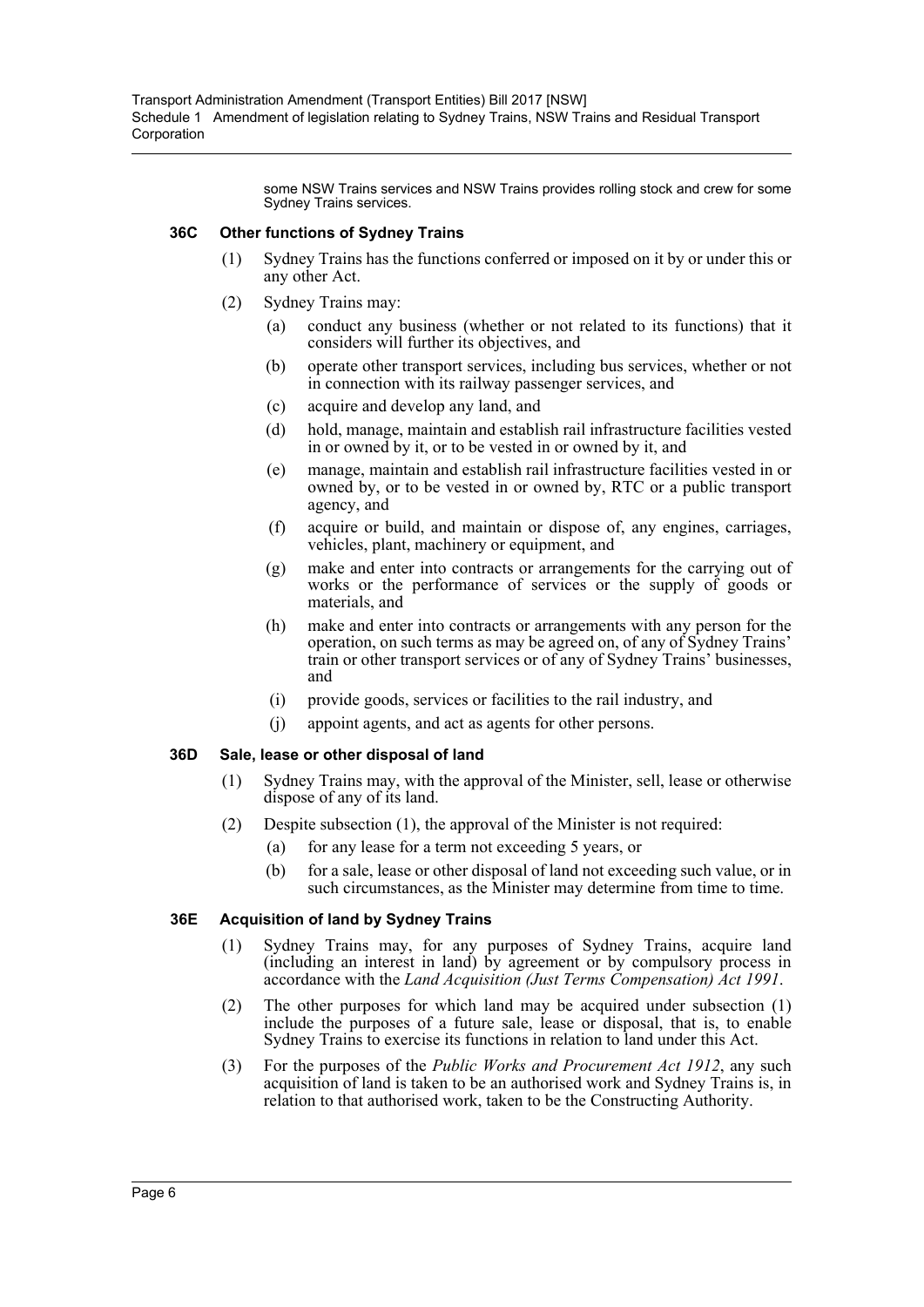- (4) Sydney Trains may not give a proposed acquisition notice under the *Land Acquisition (Just Terms Compensation) Act 1991* without the approval of TfNSW.
- (5) Any such acquisition is not void merely because it is expressed to be for the purposes of Sydney Trains or for the purposes of this Act.
- (6) Part 3 of the *Public Works and Procurement Act 1912* does not apply in respect of works constructed for the purposes of this section.

### **36F Effect of Division**

This Division does not limit the functions of Sydney Trains apart from this Division, but is subject to the provisions of this Act and any other Act or law.

## **Division 4 Management of Sydney Trains**

### **36G Chief Executive of Sydney Trains**

The Transport Secretary may, with the approval of the Minister, appoint a Chief Executive of Sydney Trains.

**Note.** Schedule 2 contains ancillary provisions relating to the Chief Executive of Sydney Trains.

### **36H Chief Executive to manage Sydney Trains**

- (1) The affairs of Sydney Trains are to be managed and controlled by the Chief Executive of Sydney Trains in accordance with any directions of TfNSW under section 3G.
- (2) Any act, matter or thing done in the name of, or on behalf of, Sydney Trains by the Chief Executive is taken to have been done by Sydney Trains.

### **36I Sydney Trains to supply information to Minister**

Sydney Trains must:

- (a) supply the Minister or a person nominated by the Minister with any information relating to its activities that the Minister or person may require, and
- (b) keep the Minister informed of the general conduct of its activities and of any significant development in its activities.

#### **36J Corporate plans**

- (1) Sydney Trains must, at least 3 months before the beginning of each financial year of Sydney Trains, prepare and deliver to TfNSW a draft corporate plan for the financial year.
- (2) Sydney Trains must:
	- (a) consider any comments on the draft corporate plan that were made by TfNSW within 2 months after the draft plan was delivered to TfNSW, and
	- (b) deliver the completed corporate plan to TfNSW before the beginning of the financial year concerned.
- (3) Sydney Trains is to make a draft plan prepared after the commencement of this section available for public comment for at least 30 days and is to have regard to any submissions it receives about the draft plan within that period. The arrangements for obtaining or inspecting the draft plan and for making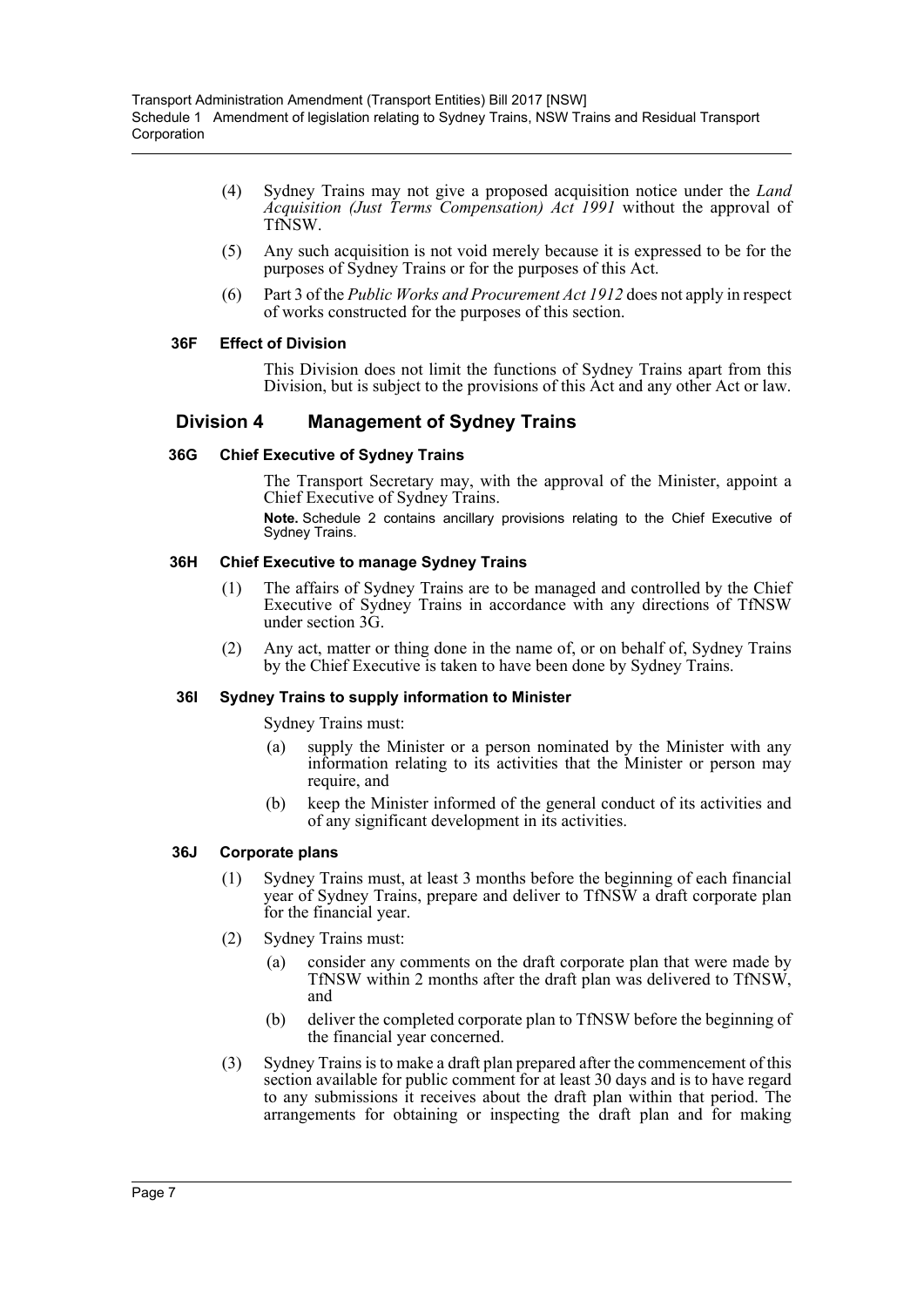submissions are to be advertised in a daily newspaper circulating throughout the State.

- (4) Sydney Trains is to make the completed corporate plan available for public inspection. However, Sydney Trains is not required to include in any draft or completed plan made available for public comment or inspection information that is of a commercially sensitive nature or that it would otherwise not be required to disclose under the *Government Information (Public Access) Act 2009*.
- (5) Sydney Trains must, as far as practicable, exercise its functions in accordance with the relevant corporate plan.
- (6) A corporate plan is to specify:
	- (a) the separate activities of Sydney Trains and, in particular, the separate commercial and non-commercial activities, and
	- (b) the objectives of each such separate activity for the financial year concerned and for future financial years, and
	- (c) the strategies, policies and budgets for achieving those objectives in relation to each such separate activity, and
	- (d) the targets and criteria for assessing Sydney Trains' performance.
- (7) This section is subject to any requirement made by or under this Act (including the requirements of any direction by the Minister or TfNSW under this Act).

## **36K Delegation of functions of Sydney Trains**

- (1) Sydney Trains may delegate to an authorised person any of its functions, other than this power of delegation.
- (2) A delegate may sub-delegate to an authorised person any function delegated by Sydney Trains if the delegate is authorised in writing to do so by Sydney Trains.
- (3) In this section, *authorised person* means:
	- (a) an officer of Sydney Trains, or
	- (b) a person of a class prescribed by the regulations or approved by TfNSW.

## **Part 3C NSW Trains**

## **Division 1 Constitution of NSW Trains**

## **37 Constitution of NSW Trains**

- (1) There is constituted by this Act a corporation with the corporate name of NSW Trains.
- (2) NSW Trains:
	- (a) is a NSW Government agency, and
	- (b) is taken to be the same legal entity as, and a continuation of, NSW Trains constituted and continued under the regulations under this Act, and
	- (c) is not a subsidiary of RailCorp.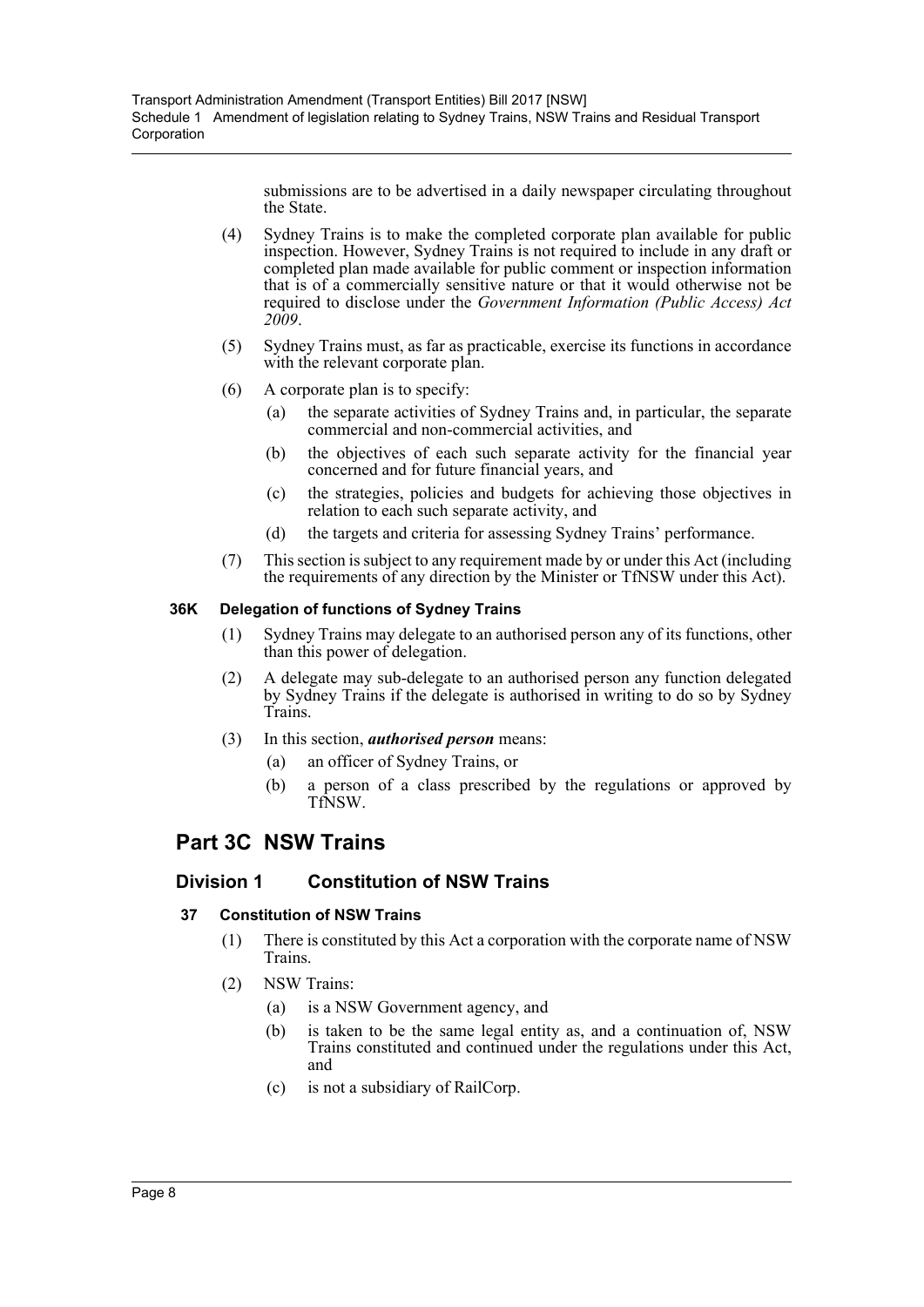## **Division 2 Objectives of NSW Trains**

## **37A Objectives of NSW Trains**

- (1) The principal objective of NSW Trains is to deliver safe and reliable NSW railway passenger services (including services outside NSW originating or terminating inside NSW) in an efficient, effective and financially responsible manner.
- (2) The other objectives of NSW Trains are as follows:
	- (a) to be a successful business and, to that end:
		- (i) to operate at least as efficiently as any comparable business, and
		- (ii) to maximise the net worth of the State's investment in NSW Trains,
		- (b) to exhibit a sense of social responsibility by having regard to the interests of the community in which it operates,
		- (c) where its activities affect the environment, to conduct its operations in compliance with the principles of ecologically sustainable development contained in section 6 (2) of the *Protection of the Environment Administration Act 1991*,
		- (d) to exhibit a sense of responsibility towards regional development and decentralisation in the way in which it operates.
- (3) The other objectives of NSW Trains are of equal importance, but are not as important as the principal objective of the corporation.

## **Division 3 Functions of NSW Trains**

### **37B NSW railway passenger services**

- (1) NSW Trains is to operate railway passenger services in NSW and may operate railway passenger services outside NSW that originate or terminate inside NSW.
- (2) NSW Trains is to continue to operate the railway passenger services which were provided by it immediately before the commencement of this section.
- (3) Subsection (2) does not limit the power of NSW Trains:
	- (a) to establish any new railway passenger service, or
	- (b) to alter or discontinue any of its railway passenger services.
- (4) The operation of a railway passenger service by NSW Trains is subject to the requirements of the *Rail Safety National Law (NSW)*.
- (5) The Transport Secretary may give directions to NSW Trains as to the railway passenger services to be operated by NSW Trains, or that restrict the functions of NSW Trains. NSW Trains is to exercise its functions in accordance with any such directions.
- (6) The directions given by the Transport Secretary under clause 33 (3) of the *Transport Administration (General) Regulation 2013* and in force immediately before the commencement of this section continue to have effect, but may be amended or replaced by directions under this section.

**Note.** Under the directions given by the Transport Secretary under clause 33 (3) of the *Transport Administration (General) Regulation 2013* NSW Trains operates rail passenger services that commence or terminate in regional New South Wales. Sydney Trains operates rail passenger services predominantly in the part of the metropolitan rail area bounded by Waterfall, Macarthur, Richmond, Emu Plains and Berowra.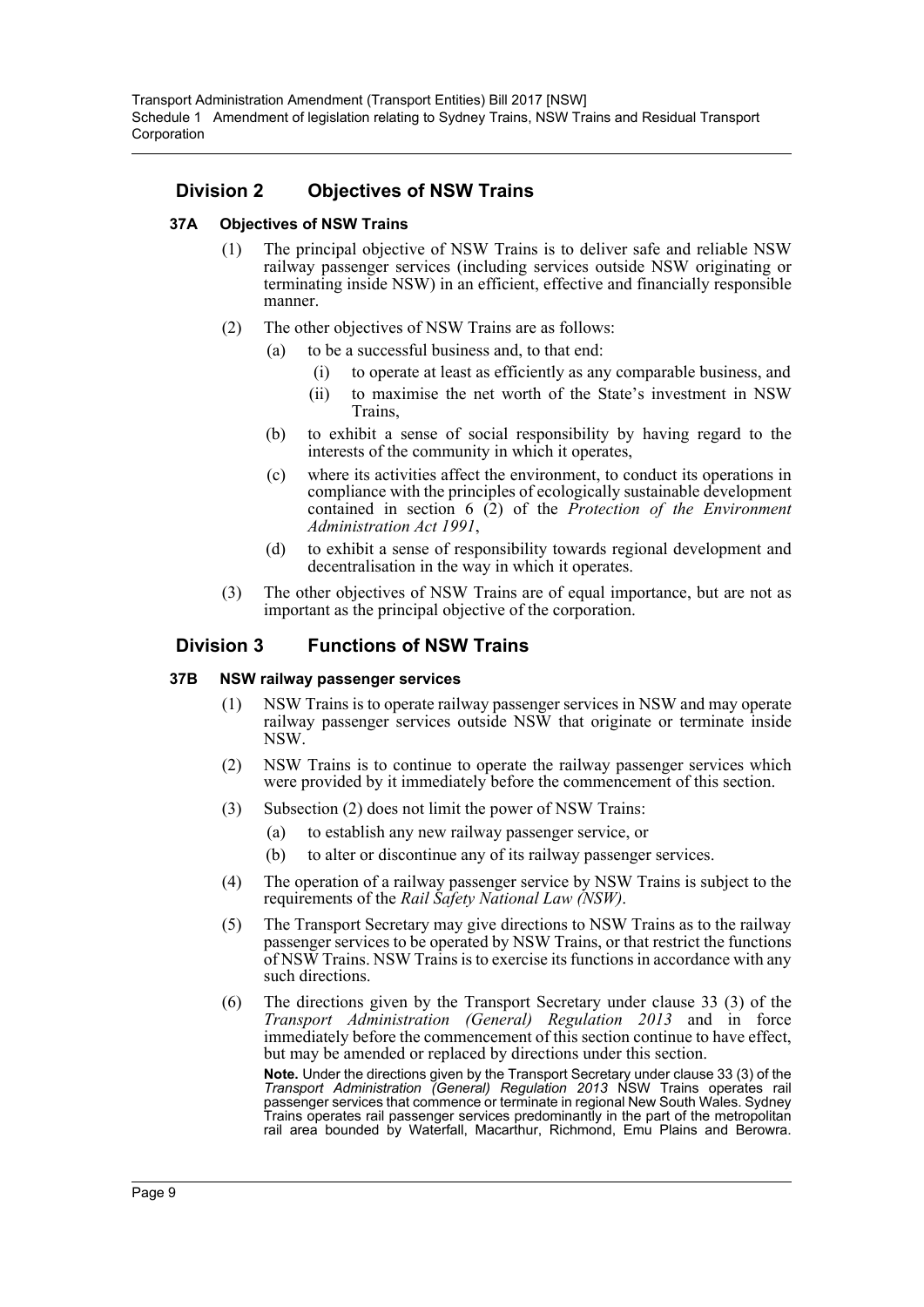However, for operational reasons, NSW Trains provides rolling stock and crew for some Sydney Trains services and Sydney Trains provides rolling stock and crew for some NSW Trains services.

### **37C Other functions of NSW Trains**

- (1) NSW Trains has the functions conferred or imposed on it by or under this or any other Act.
- (2) NSW Trains may:
	- (a) conduct any business (whether or not related to its functions) that it considers will further its objectives, and
	- (b) operate other transport services, including bus services, whether or not in connection with its railway passenger services, and
	- (c) acquire and develop any land, and
	- (d) hold, manage, maintain and establish rail infrastructure facilities vested in or owned by it, or to be vested in or owned by it, and
	- (e) manage, maintain and establish rail infrastructure facilities vested in or owned by, or to be vested in or owned by, RTC or a public transport agency, and
	- (f) acquire or build, and maintain or dispose of, any engines, carriages, vehicles, plant, machinery or equipment, and
	- (g) make and enter into contracts or arrangements for the carrying out of works or the performance of services or the supply of goods or materials, and
	- (h) make and enter into contracts or arrangements with any person for the operation, on such terms as may be agreed on, of any of NSW Trains' train or other transport services or of any of NSW Trains' businesses, and
	- (i) provide goods, services or facilities to the rail industry, and
	- (j) appoint agents, and act as agents for other persons.

### **37D Sale, lease or other disposal of land**

- (1) NSW Trains may, with the approval of the Minister, sell, lease or otherwise dispose of any of its land.
- (2) Despite subsection (1), the approval of the Minister is not required:
	- (a) for any lease for a term not exceeding 5 years, or
	- (b) for a sale, lease or other disposal of land not exceeding such value, or in such circumstances, as the Minister may determine from time to time.

### **37E Acquisition of land by NSW Trains**

- (1) NSW Trains may, for any purposes of NSW Trains, acquire land (including an interest in land) by agreement or by compulsory process in accordance with the *Land Acquisition (Just Terms Compensation) Act 1991*.
- (2) The other purposes for which land may be acquired under subsection (1) include the purposes of a future sale, lease or disposal, that is, to enable NSW Trains to exercise its functions in relation to land under this Act.
- (3) For the purposes of the *Public Works and Procurement Act 1912*, any such acquisition of land is taken to be an authorised work and NSW Trains is, in relation to that authorised work, taken to be the Constructing Authority.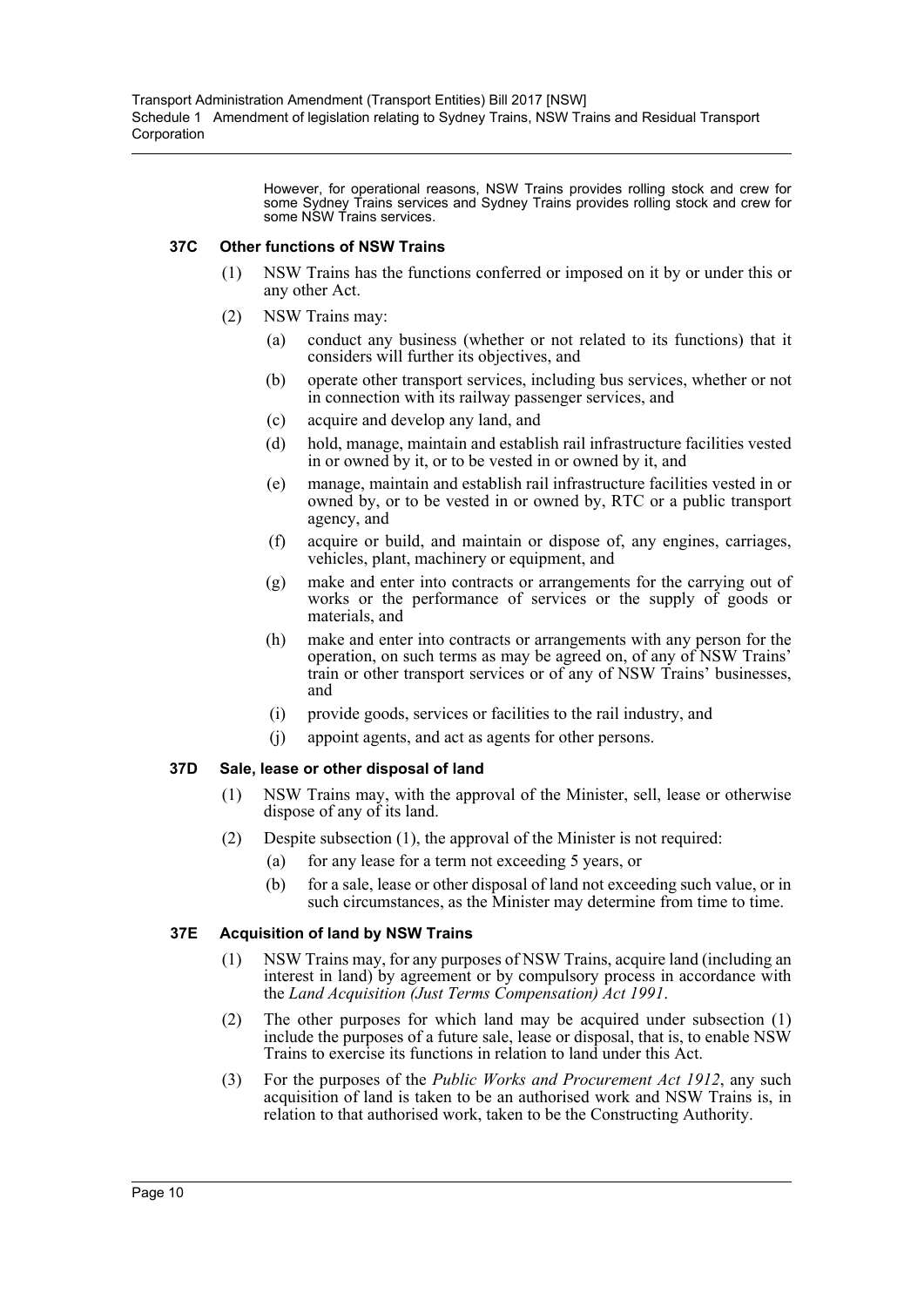- (4) NSW Trains may not give a proposed acquisition notice under the *Land Acquisition (Just Terms Compensation) Act 1991* without the approval of TfNSW.
- (5) Any such acquisition is not void merely because it is expressed to be for the purposes of NSW Trains or for the purposes of this Act.
- (6) Part 3 of the *Public Works and Procurement Act 1912* does not apply in respect of works constructed for the purposes of this section.

## **37F Effect of Division**

This Division does not limit the functions of NSW Trains apart from this Division, but is subject to the provisions of this Act and any other Act or law.

## **Division 4 Management of NSW Trains**

### **37G Chief Executive of NSW Trains**

The Transport Secretary may, with the approval of the Minister, appoint a Chief Executive of NSW Trains.

**Note.** Schedule 2 contains ancillary provisions relating to the Chief Executive of NSW Trains.

## **37H Chief Executive to manage NSW Trains**

- (1) The affairs of NSW Trains are to be managed and controlled by the Chief Executive of NSW Trains in accordance with any directions of TfNSW under section 3G.
- (2) Any act, matter or thing done in the name of, or on behalf of, NSW Trains by the Chief Executive is taken to have been done by NSW Trains.

### **37I NSW Trains to supply information to Minister**

NSW Trains must:

- (a) supply the Minister or a person nominated by the Minister with any information relating to its activities that the Minister or person may require, and
- (b) keep the Minister informed of the general conduct of its activities and of any significant development in its activities.

### **37J Corporate plans**

- (1) NSW Trains must, at least 3 months before the beginning of each financial year of NSW Trains, prepare and deliver to TfNSW a draft corporate plan for the financial year.
- (2) NSW Trains must:
	- (a) consider any comments on the draft corporate plan that were made by TfNSW within 2 months after the draft plan was delivered to TfNSW, and
	- (b) deliver the completed corporate plan to TfNSW before the beginning of the financial year concerned.
- (3) NSW Trains is to make a draft plan prepared after the commencement of this section available for public comment for at least 30 days and is to have regard to any submissions it receives about the draft plan within that period. The arrangements for obtaining or inspecting the draft plan and for making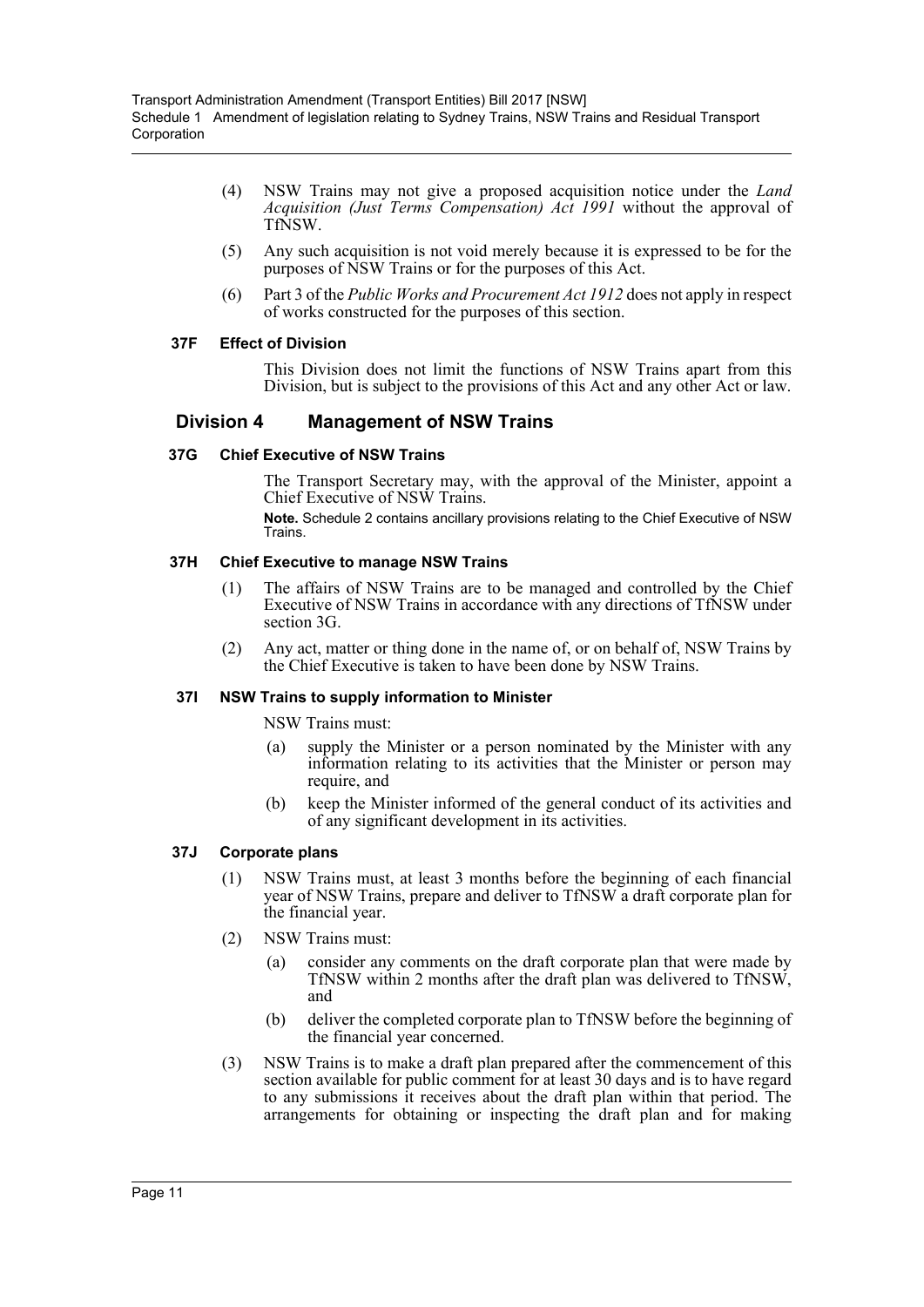submissions are to be advertised in a daily newspaper circulating throughout the State.

- (4) NSW Trains is to make the completed corporate plan available for public inspection. However, NSW Trains is not required to include in any draft or completed plan made available for public comment or inspection information that is of a commercially sensitive nature or that it would otherwise not be required to disclose under the *Government Information (Public Access) Act 2009*.
- (5) NSW Trains must, as far as practicable, exercise its functions in accordance with the relevant corporate plan.
- (6) A corporate plan is to specify:
	- (a) the separate activities of NSW Trains and, in particular, the separate commercial and non-commercial activities, and
	- (b) the objectives of each such separate activity for the financial year concerned and for future financial years, and
	- (c) the strategies, policies and budgets for achieving those objectives in relation to each such separate activity, and
	- (d) the targets and criteria for assessing NSW Trains' performance.
- (7) This section is subject to any requirement made by or under this Act (including the requirements of any direction by the Minister or TfNSW under this Act).

## **37K Delegation of functions of NSW Trains**

- (1) NSW Trains may delegate to an authorised person any of its functions, other than this power of delegation.
- (2) A delegate may sub-delegate to an authorised person any function delegated by NSW Trains if the delegate is authorised in writing to do so by NSW Trains.
- (3) In this section, *authorised person* means:
	- (a) an officer of NSW Trains, or
	- (b) a person of a class prescribed by the regulations or approved by TfNSW.

## **[15] Section 42A Definitions**

Insert after paragraph (b) of the definition of *transport authority*:

- (b1) NSW Trains, or
	- (b2) Sydney Trains, or

## **[16] Section 55A Definition of "transport authority"**

Insert after section 55A (e):

- (f) NSW Trains,
- (g) Sydney Trains,
- (h) RTC.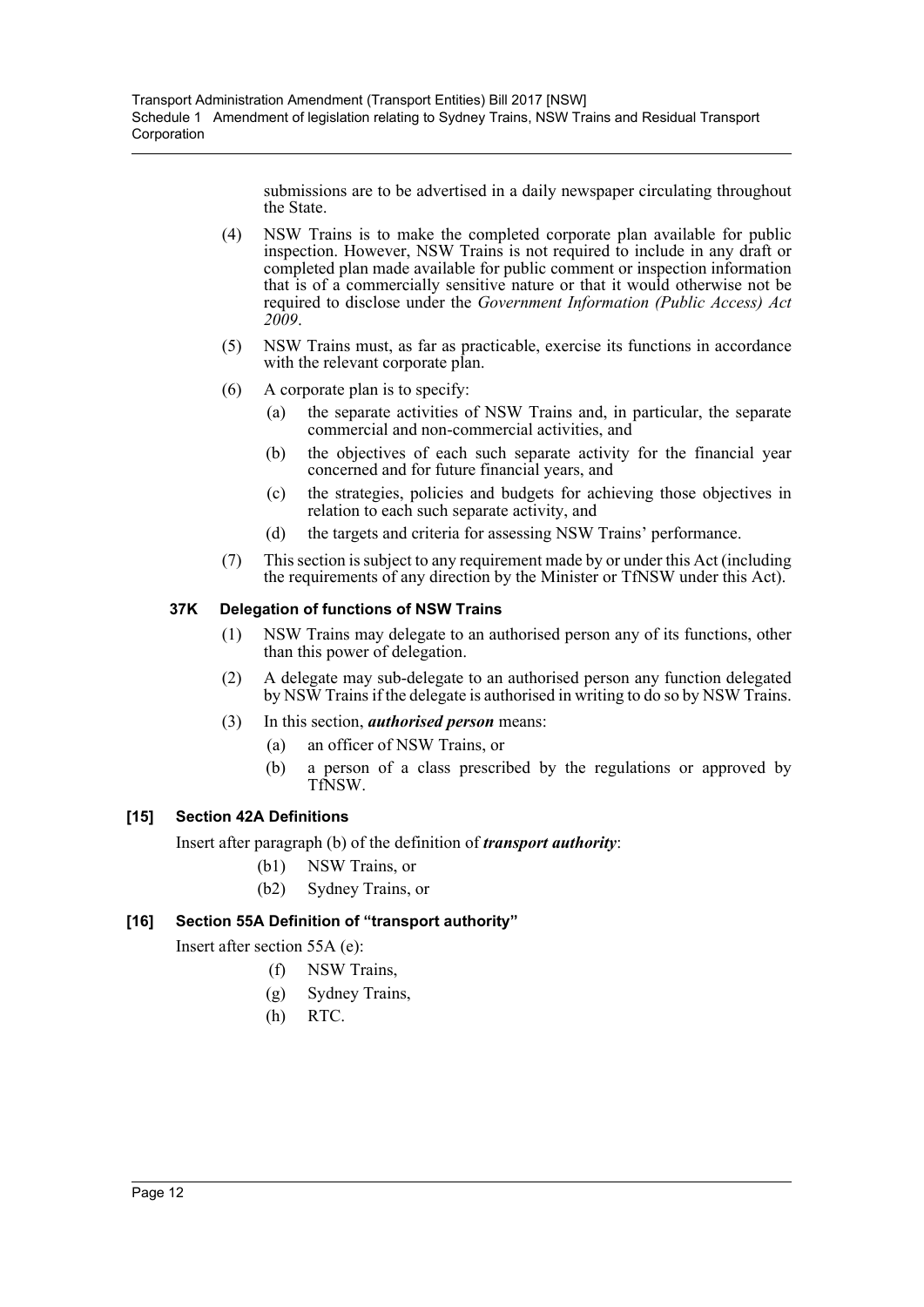### **[17] Part 7, Divisions 3A and 3B**

Insert after section 64:

## **Division 3A Staff of Sydney Trains**

### **64A Employment of staff**

Sydney Trains may employ such staff as it requires to exercise its functions.

### **64B Salary, conditions etc of staff**

Sydney Trains may fix the salary, wages and conditions of employment of its staff in so far as they are not fixed by or under any other Act or law.

### **64C Regulations relating to Sydney Trains staff**

- (1) The regulations may make provision for or with respect to the employment of the staff of Sydney Trains, including the conditions of employment and the discipline of any such staff.
- (2) Any such regulations relating to the conditions of employment or the discipline of staff:
	- (a) have effect subject to any relevant award made by a competent industrial tribunal and to any industrial agreement to which Sydney Trains is a party, and
	- (b) have effect despite any determination of Sydney Trains under section 64B.
- (3) The provisions of the *Government Sector Employment Act 2013* relating to the employment of Public Service employees do not apply to the employment of staff under this Division.

## **Division 3B Staff of NSW Trains**

#### **64D Employment of staff**

NSW Trains may employ such staff as it requires to exercise its functions.

#### **64E Salary, conditions etc of staff**

NSW Trains may fix the salary, wages and conditions of employment of its staff in so far as they are not fixed by or under any other Act or law.

### **64F Regulations relating to NSW Trains staff**

- (1) The regulations may make provision for or with respect to the employment of the staff of NSW Trains, including the conditions of employment and the discipline of any such staff.
- (2) Any such regulations relating to the conditions of employment or the discipline of staff:
	- (a) have effect subject to any relevant award made by a competent industrial tribunal and to any industrial agreement to which NSW Trains is a party, and
	- (b) have effect despite any determination of NSW Trains under section 64E.
- (3) The provisions of the *Government Sector Employment Act 2013* relating to the employment of Public Service employees do not apply to the employment of staff under this Division.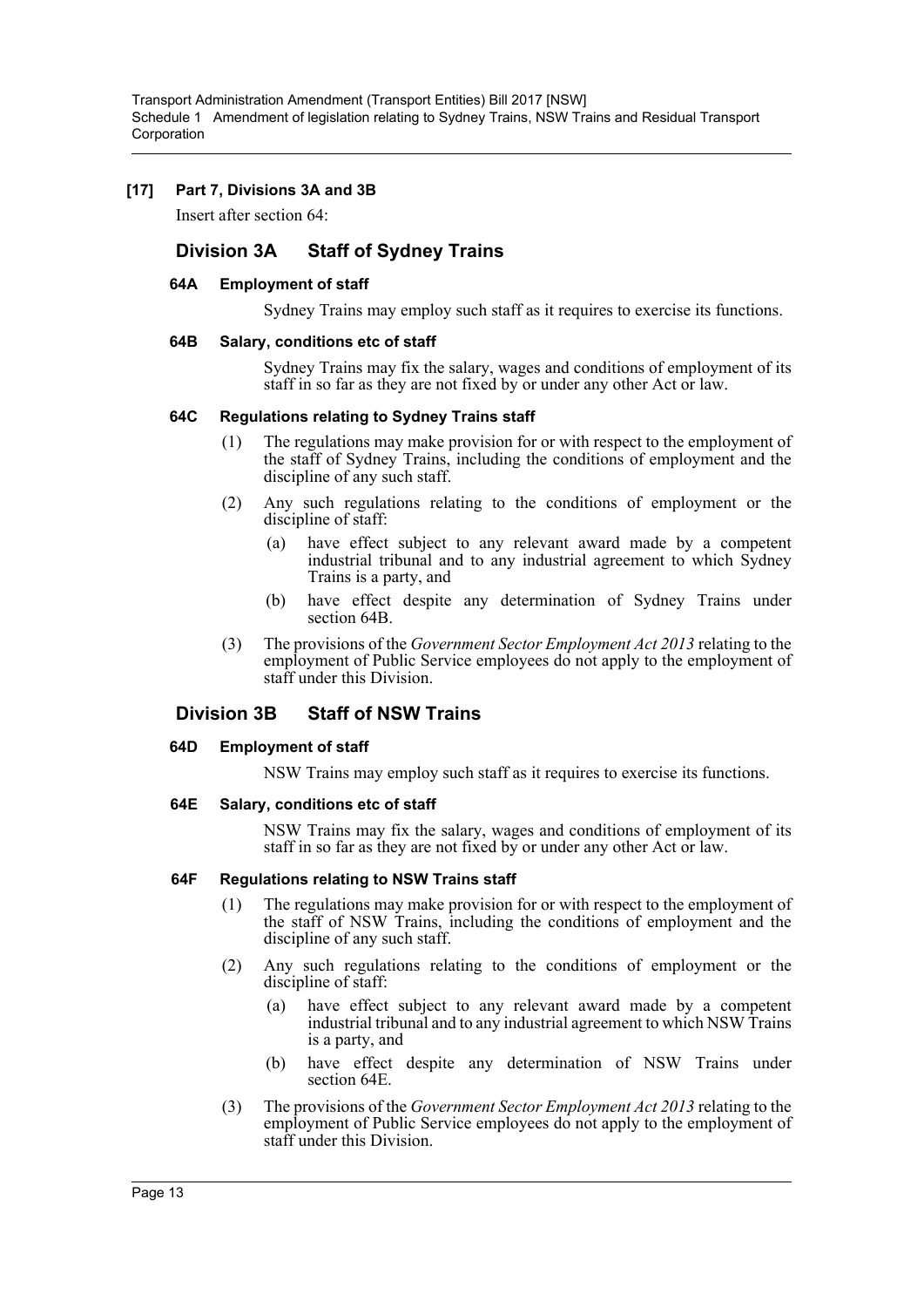## **[18] Section 65 Definitions**

Insert after paragraph (e) of the definition of *transport authority*:

- (f) NSW Trains,
- (g) Sydney Trains,

#### **[19] Section 68C Employment in the Transport Service (as substituted by the Government Sector Employment Legislation Amendment Act 2016)**

Omit section 68C (2). Insert instead:

(2) The Government of New South Wales may also employ persons in the Transport Service to enable RailCorp, Sydney Trains, NSW Trains or RTC (or a public subsidiary corporation of RailCorp, Sydney Trains, NSW Trains or RTC) to exercise their functions.

**Note.** RailCorp, NSW Trains and Sydney Trains also each have the power to employ staff separately (see sections 58A, 64A and 64D for RailCorp, Sydney Trains and NSW Trains, respectively). Staff employed by RailCorp, Sydney Trains and NSW Trains are not employed in the Transport Service.

#### **[20] Section 68Q Miscellaneous provisions relating to the Transport Service (as inserted by the Government Sector Employment Legislation Amendment Act 2016)**

Omit "RMS or RailCorp" wherever occurring in section 68Q (5) (c) and (6).

Insert instead "RMS, RailCorp, NSW Trains, Sydney Trains or RTC".

#### **[21] Section 68Q (5) and (6) (as inserted by the Government Sector Employment Legislation Amendment Act 2016)**

Omit "RMS, RailCorp" wherever occurring.

Insert instead "RMS, RailCorp, NSW Trains, Sydney Trains, RTC".

### **[22] Section 68Q (10) (as inserted by the Government Sector Employment Legislation Amendment Act 2016)**

Insert at the end of section 68Q (10) (d):

, or

- (e) NSW Trains (or a public subsidiary corporation of NSW Trains) is to be read as a reference to a person employed in the Transport Service to enable NSW Trains (or the corporation) to exercise its functions, or
- (f) Sydney Trains (or a public subsidiary corporation of Sydney Trains) is to be read as a reference to a person employed in the Transport Service to enable Sydney Trains (or the corporation) to exercise its functions, or
- (g) RTC (or a public subsidiary corporation of RTC) is to be read as a reference to a person employed in the Transport Service to enable RTC (or the corporation) to exercise its functions.

## **[23] Part 8, Divisions 3AA and 3AB**

Insert after section 80F:

## **Division 3AA Financial provisions relating to Sydney Trains**

### **80FA Sydney Trains Fund**

There is established in the Special Deposits Account a fund called the Sydney Trains Fund.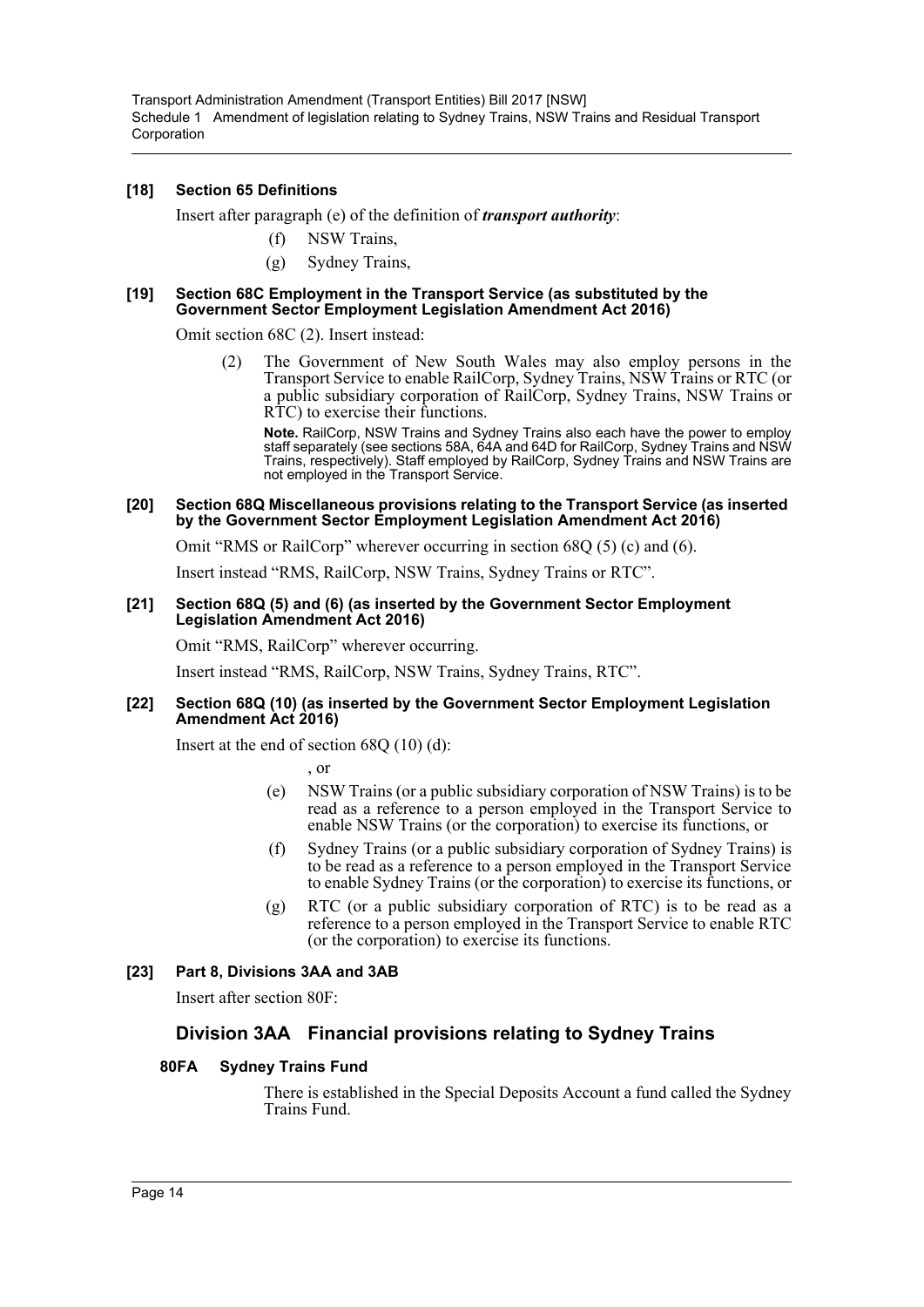## **80FB Payments into Sydney Trains Fund**

There is to be paid into the Sydney Trains Fund:

- (a) all money received by or on account of Sydney Trains, and
- (b) all money advanced to Sydney Trains by the Treasurer, and
- (c) all money:
	- (i) appropriated by Parliament for the purposes of TfNSW and allocated to Sydney Trains by TfNSW, or
	- (ii) otherwise appropriated by Parliament for the purposes of Sydney Trains, and
- (d) all fines and penalties recovered for offences under the regulations under the Act, or under the *Passenger Transport Act 1990* or the *Passenger Transport Act 2014*, in connection with services operated by Sydney Trains (but only if proceedings or penalty notices for the offences were instituted or issued by Sydney Trains or an employee of Sydney Trains), and
- (e) the proceeds of the investment of money in the Fund, and
- (f) all other money required by or under this or any other Act to be paid into the Fund.

## **80FC Payments from Sydney Trains Fund**

There is to be paid from the Sydney Trains Fund:

- (a) all payments made on account of Sydney Trains or otherwise required to meet expenditure incurred in relation to the functions of Sydney Trains, and
- (b) all other payments required by or under this or any other Act to be paid from the Fund.

## **Division 3AB Financial provisions relating to NSW Trains**

### **80FD NSW Trains Fund**

There is established in the Special Deposits Account a fund called the NSW Trains Fund.

### **80FE Payments into NSW Trains Fund**

There is to be paid into the NSW Trains Fund:

- (a) all money received by or on account of NSW Trains, and
- (b) all money advanced to NSW Trains by the Treasurer, and
- (c) all money:
	- (i) appropriated by Parliament for the purposes of TfNSW and allocated to NSW Trains by TfNSW, or
	- (ii) otherwise appropriated by Parliament for the purposes of NSW Trains, and
- (d) the proceeds of the investment of money in the Fund, and
- (e) all other money required by or under this or any other Act to be paid into the Fund.

### **80FF Payments from NSW Trains Fund**

There is to be paid from the NSW Trains Fund: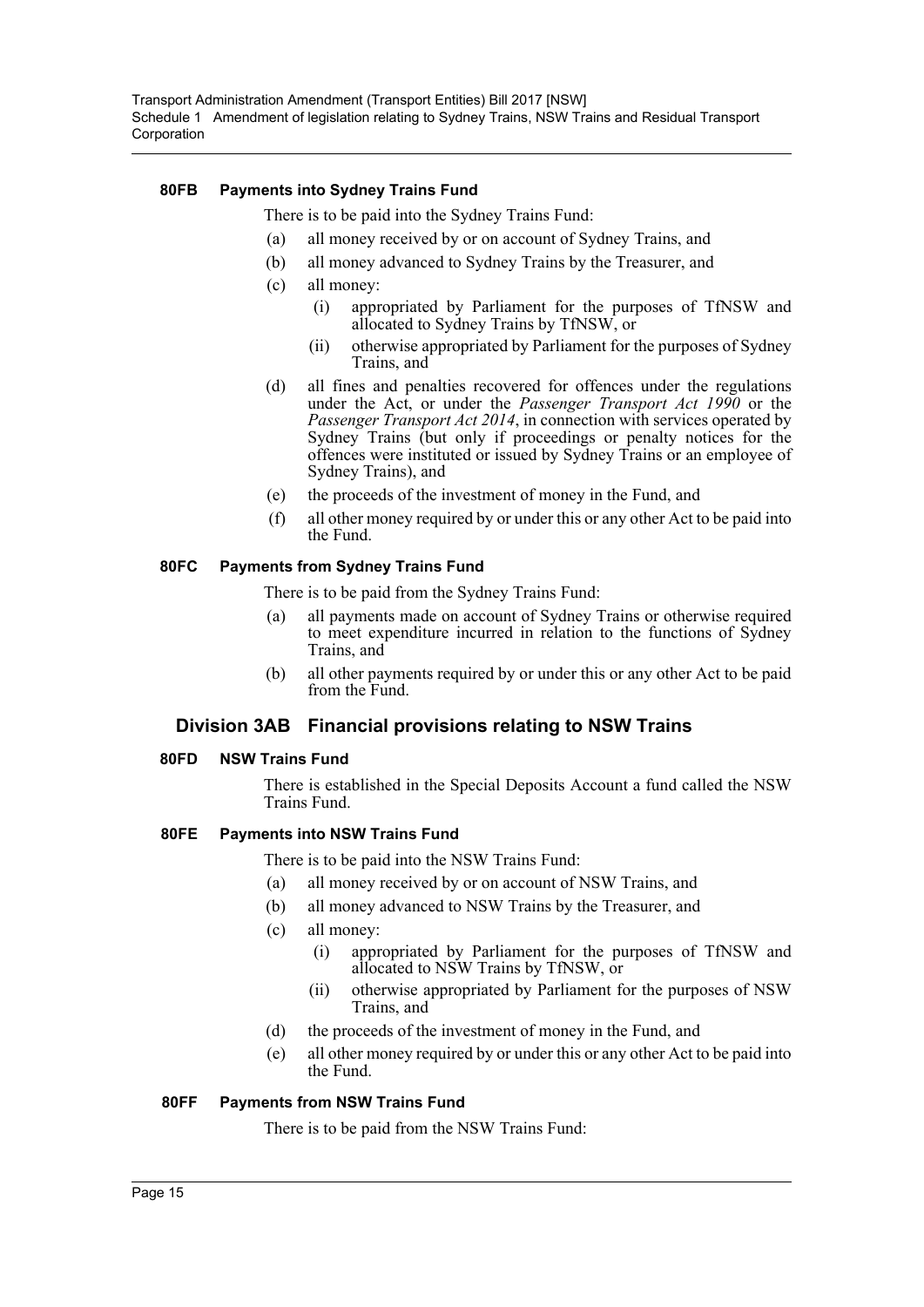- (a) all payments made on account of NSW Trains or otherwise required to meet expenditure incurred in relation to the functions of NSW Trains, and
- (b) all other payments required by or under this or any other Act to be paid from the Fund.

## **[24] Section 81A Definition**

Insert after paragraph (d) of the definition of *Authority*:

- (e) NSW Trains,
- (f) Sydney Trains,
- $(g)$  RTC.

## **[25] Part 8, Division 5, heading**

Insert "**, Sydney Trains, NSW Trains**" after "**Sydney Ferries**".

## **[26] Section 84 Definitions**

Insert ", Sydney Trains, NSW Trains" after "Sydney Ferries" in the definition of *Authority*.

## **[27] Section 85 Orders fixing charges**

Insert after section 85 (2A):

- (2B) The charges to be demanded by Sydney Trains in respect of its railway passenger services or other transport services or for any other purpose are to be as from time to time determined by order made by Sydney Trains.
- (2C) The charges to be demanded by NSW Trains in respect of its railway passenger services or other transport services or for any other purpose are to be as from time to time determined by order made by NSW Trains.

### **[28] Section 85 (3)**

Insert ", Sydney Trains and NSW Trains" after "RailCorp".

### **[29] Section 88A Definitions**

Insert ", NSW Trains, Sydney Trains" after "TfNSW" in the definition of *rail authority*.

## **[30] Section 88G Severance of rail infrastructure facilities from leased or licensed land**

Insert ", NSW Trains, Sydney trains" after "RailCorp" wherever occurring in section 88G (1) and (2).

### **[31] Section 89 Definitions**

Insert ", NSW Trains, Sydney Trains, RTC" after "TfNSW" in the definition of *rail authority*.

## **[32] Section 89, definition of "State rail operator"**

Insert ", NSW Trains, Sydney Trains, TfNSW, RTC" after "RailCorp".

### **[33] Section 93 Search of vehicles and luggage on certain railway premises**

Insert "or the Transport Secretary" after "chief executive of the State rail operator" in the definition of *authorised officer* in section 93 (6).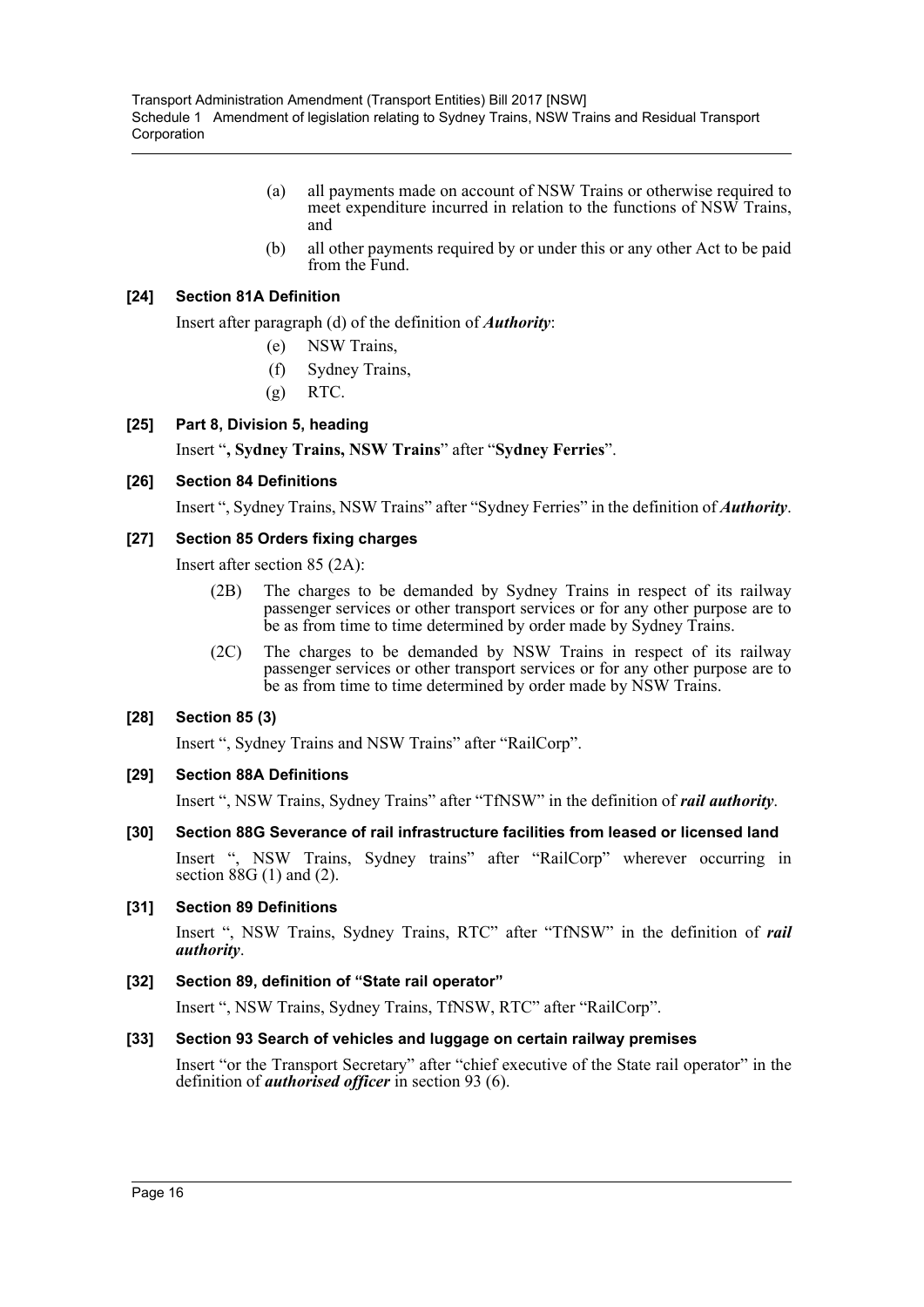### **[34] Section 94 Transfers of assets, rights and liabilities**

Omit "rail authority" wherever occurring in section 94 (1). Insert instead "transport authority".

### **[35] Section 94 (6)**

Omit the subsection. Insert instead:

(6) In this section, *transport authority* means a rail authority and includes the SRA Residual Holding Corporation, the State Transit Authority, RMS, Sydney Ferries, the Transport Secretary and any other person or body prescribed by the regulations.

## **[36] Section 94 (8) and (9)**

Insert after section 94 (7):

- (8) For the avoidance of doubt, an order under this section may transfer an asset, right or liability to more than one transferee.
- (9) The power to transfer an asset by means of an order under this section includes the power to transfer an interest in the asset. The transfer of an interest in an asset operates to create the interest in such terms as are specified in the order if the interest does not already exist as a separate interest.

## **[37] Section 107 Definition of "transport authority"**

Insert after section 107 (1) (c1):

- (d) NSW Trains, or
- (e) Sydney Trains.

### **[38] Section 109 Seals of Authorities**

Insert after paragraph (d) of the definition of *Authority* in section 109 (2):

- (e) NSW Trains,
- (f) Sydney Trains.

### **[39] Section 111 Referral of disputes**

Insert in alphabetical order in section 111 (3):

*transport authority* includes RTC and any public or private subsidiary corporation of a transport authority (including RTC).

### **[40] Section 112 Personal liability of certain persons**

Omit "and RMS," from the definition of *member of a transport authority* in section 112 (2).

Insert instead ", Sydney Trains, NSW Trains and RMS, the RTC manager (within the meaning of clause 6 of Schedule 9),".

### **[41] Section 112 (2), definition of "transport authority"**

Insert after paragraph (a):

(a1) RTC, and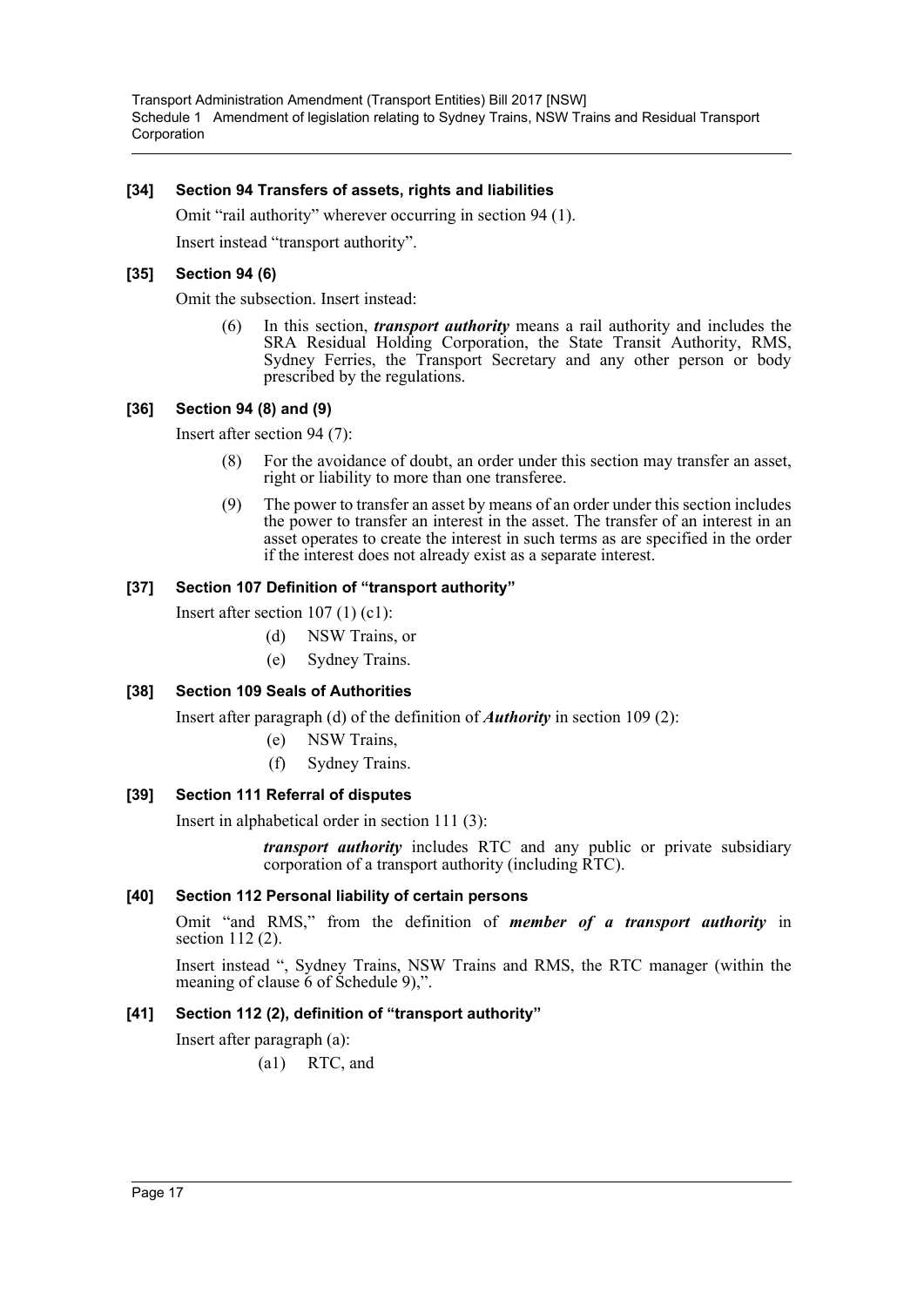## **[42] Section 113 Presumption of validity**

Insert after section 113 (2):

(3) In this section, *transport authority* includes RTC.

### **[43] Section 115 Recovery of charges etc by transport authority**

Insert at the end of the section:

(2) In this section, *transport authority* includes RTC.

## **[44] Section 116 Liability of vehicle owner for parking offences on Authority's land**

Insert ", Sydney Trains, NSW Trains, RTC" after "Sydney Ferries" in the definition of *parking offence* in section 116 (7).

## **[45] Schedule 1 Functions of Transport for NSW**

Insert "RTC and" after "shared services to" in clause 1 (i).

## **[46] Schedule 1, clause 1 (i)**

Insert "RTC," after "deployment of staff to".

## **[47] Schedule 1, clause 4A (4)**

Insert after paragraph (c) of the definition of *transport authority*:

- (c1) NSW Trains, or
- (c2) Sydney Trains, or
- (c3) RTC, or

## **[48] Schedule 1, clause 5 (7)**

Insert after clause 5 (6):

(7) In this clause, *public transport agency* includes RTC.

## **[49] Schedule 2 Provisions relating to Chief Executives**

Insert after paragraph (d) of the definition of *Chief Executive* in clause 1:

- (e) Sydney Trains,
- (f) NSW Trains.

## **[50] Schedule 4 Transfer of assets, rights and liabilities**

Omit the definition of *rail authority* from clause 1.

Insert in alphabetical order:

*transport authority* has the same meaning as it has in section 94.

## **[51] Schedule 4, clause 2 (1) (a)**

Omit the paragraph. Insert instead:

(a) an order under section 94 transferring assets, rights or liabilities of a transport authority, or any subsidiary of a transport authority, to another transport authority or a subsidiary of a transport authority, a State owned corporation, the Crown or a person or body acting on behalf of the Crown,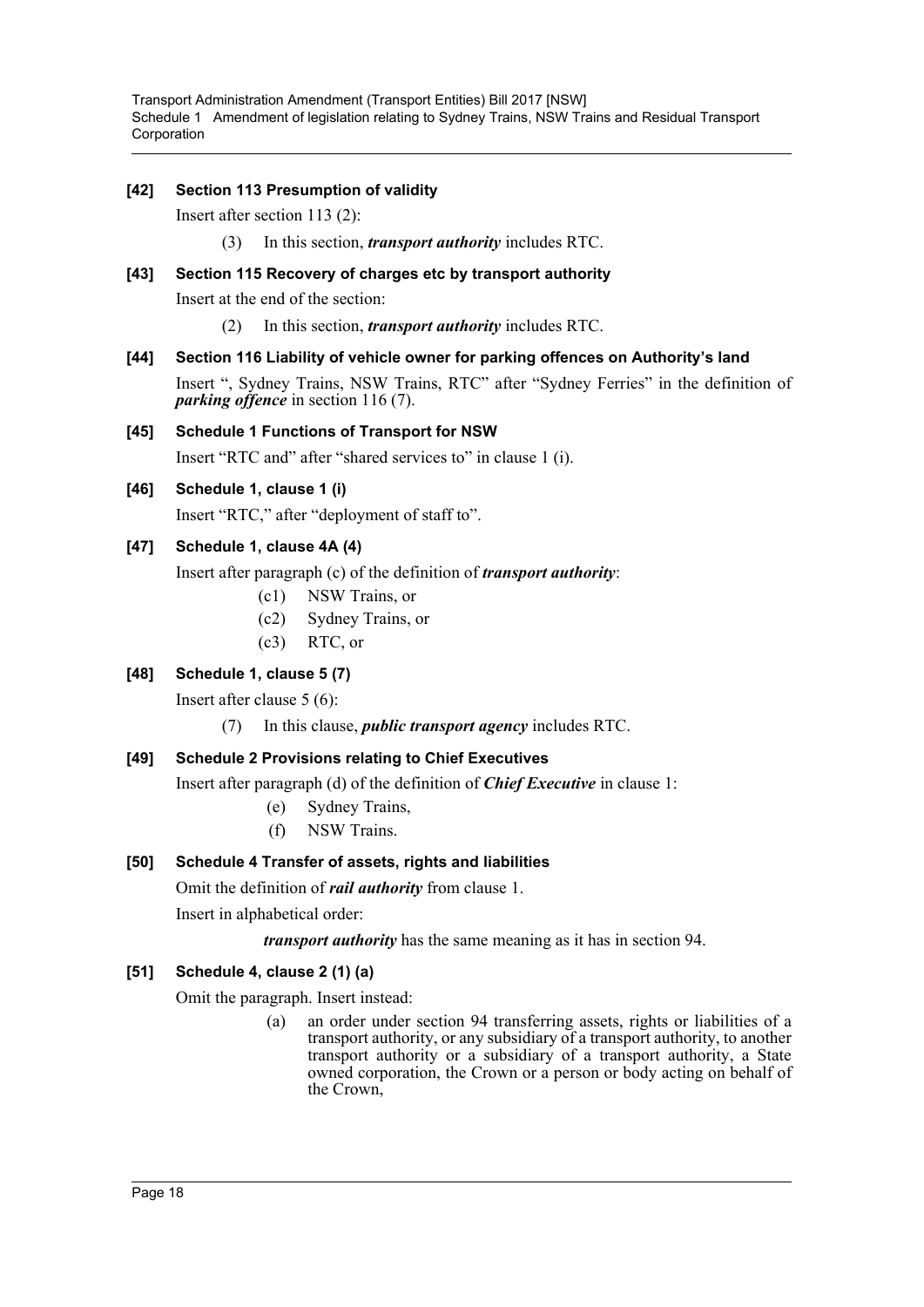### **[52] Schedule 4, clause 4**

Omit the clause. Insert instead:

### **4 Operation of Schedule—contractual and other obligations**

- (1) This clause applies to the following:
	- (a) the operation of this Schedule (including the making of any order under this Schedule and anything done or omitted to be done under or for the purposes of this Schedule),
	- (b) the transfer of assets, rights or liabilities under this Schedule,
	- (c) a disclosure of information by, on behalf of or with the consent of a public sector agency for the purposes of the operation of this Schedule or any such transfer (including any such disclosure made in anticipation of or in preparation for the making of an order or a transfer, whether or not the order is made or the transfer occurs).
- (2) None of the matters or things to which this clause applies are to be regarded as:
	- (a) a breach of contract or confidence or otherwise as a civil wrong, or
	- (b) a breach of any instrument (including, without limitation, any provision prohibiting, restricting or regulating the assignment or transfer of assets, rights or liabilities) or as requiring any act to be done under an instrument, or
	- (c) giving rise to any right or remedy by a party to a contract or other instrument, or as causing or permitting the termination of, or exercise of rights under, any contract or other instrument, or
	- (d) an event of default under any contract or other instrument, or
	- (e) giving rise to a breach of or an offence against a provision of an Act that prohibits or restricts the disclosure of information, or
	- (f) releasing a surety or other obligee wholly or in part from an obligation.
- (3) In this clause:

*instrument* means an instrument (other than an instrument made under this Act) or any other document that creates, modifies or extinguishes rights or liabilities (or would do so if lodged, filed or registered in accordance with any law), and includes any judgment, order, process or other instrument issued by a court or tribunal.

*public sector agency* means any of the following:

- (a) the State (including the Crown in right of the State),
- (b) a Minister,
- (c) the Ministerial Holding Corporation constituted by the *State Owned Corporations Act 1989*,
- (d) a State owned corporation,
- (e) a public authority of the State,
- (f) any other person acting on behalf of the State (or the Crown in right of the State),
- (g) a wholly owned subsidiary of a public sector agency.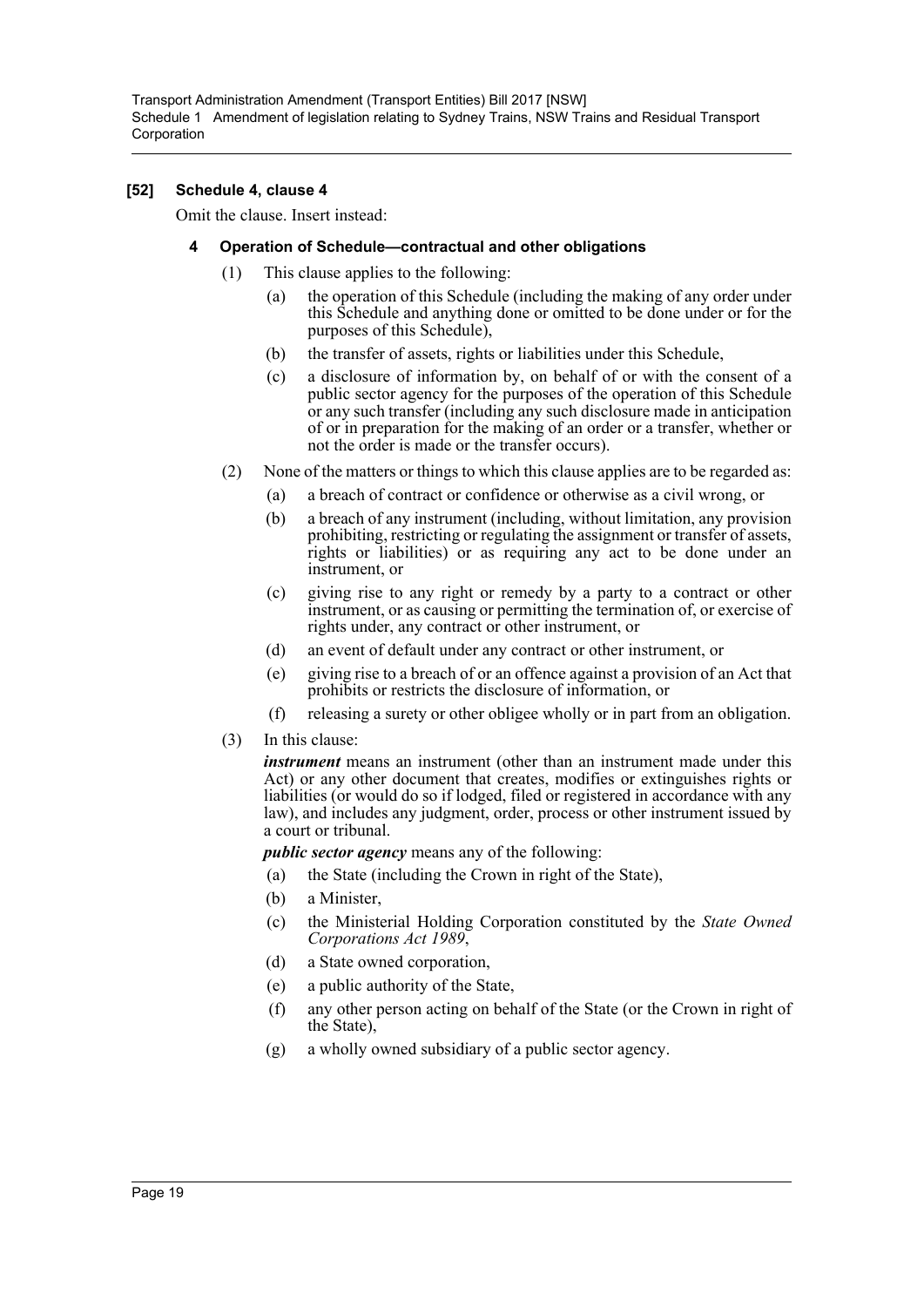## **[53] Schedule 4, clauses 11–14**

Insert after clause 10:

### **11 Transfer of licences and other authorisations**

(1) This clause applies to an authorisation granted to a transferor under an Act or statutory rule and in force immediately before a transfer by an order to which this Schedule applies.

**Note.** Acts under which authorisations are granted to public transport agencies include the *Environmental Planning and Assessment Act 1979*, *Home Building Act 1989*, *National Parks and Wildlife Act 1974*, *Place Management NSW Act 1998*, *Protection of the Environment Operations Act 1997* and *Sydney Water Act 1994*.

- (2) An authorisation is, to the extent that it relates to assets, rights or liabilities of a transferor, taken to be held by the transferee on the same terms and conditions as the transferor held the authorisation immediately before the transfer.
- (3) The regulations may exempt an authorisation from the operation of this clause.
- (4) This clause does not prevent an authorisation from being varied, cancelled or replaced.
- (5) In this clause: *authorisation* includes a licence, permit, approval, consent or exemption.

#### **12 Existing development applications and certain determinations and assessments**

- (1) This clause applies to:
	- (a) a development application made under the *Environmental Planning and Assessment Act 1979*, and
	- (b) a determination or assessment under Part 5 of that Act,

that relates to assets, rights or liabilities of a transferor that are transferred by an order to which this Schedule applies.

- (2) Subject to the regulations:
	- (a) a development application referred to in subclause (1) (a) that has not been finally determined is taken to have been made by the transferee, and
	- (b) a determination or assessment referred to in subclause (1) (b) made or carried out before the transfer by the transferor is taken to have been made or carried out by the transferee.

### **13 Severance of fixtures**

- (1) The Minister may, by notice in writing, for the purposes of a transfer under an order to which this Schedule applies direct that specified assets to which the order applies are (if they are fixtures) severed from the land on, under or above which they are situated.
- (2) The effect of such a notice is that the assets concerned are deemed to be severed from the land concerned and may be dealt with as personal property separate from the land for the purposes of a transfer.
- (3) This clause applies to assets designated by the Minister, by notice in writing, to be assets to which this clause applies. Assets may be designated as assets to which this clause applies only if they are owned by a public transport agency.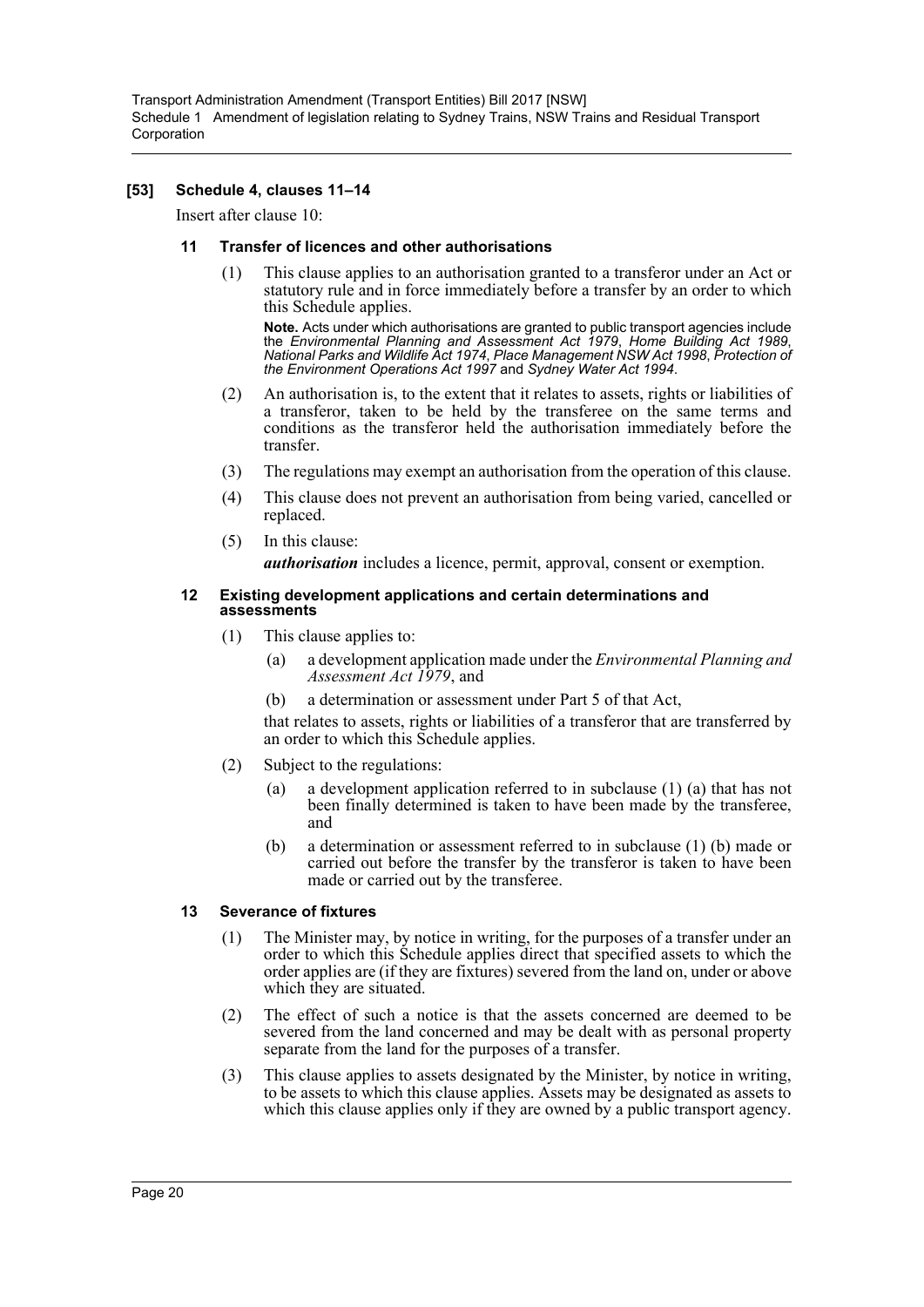(4) The severance of an asset from land under this clause does not affect the right of the asset to be situated on, under or above that land and does not affect any right to drain water or sewage from the asset across and through the land or to use any means of drainage of water or sewage from the asset across and through the land.

### **14 Certain transfers do not constitute closures or disposals of railway lines**

- (1) This clause applies to a transfer to RailCorp, RTC or TfNSW, or a subsidiary of any of those bodies, under an order to which this Schedule applies.
- (2) For the avoidance of doubt, a transfer under an order to which this clause applies does not constitute a closure of a railway line (within the meaning of section 99A).

## **[54] Schedule 5 Extended leave for certain staff**

Insert after paragraph (d) of the definition of *Authority* in clause 2:

- (e) Sydney Trains,
- (f) NSW Trains.

## **[55] Schedule 6A Powers relating to rail infrastructure facilities and land**

Insert ", Sydney Trains, NSW Trains, RTC" after "RailCorp" in paragraph (a) of the definition of *rail authority* in clause 1.

### **[56] Schedule 6A, clause 1B (2)**

Insert ", Sydney Trains, NSW Trains or RTC" after "RailCorp".

### **[57] Schedule 6A, clause 2A**

Omit the clause. Insert instead:

### **2A Rail infrastructure facilities of certain rail authorities**

- (1) A rail authority is the owner of all rail infrastructure facilities installed in or on land, in or on rivers and other waterways and in or on the beds of rivers and waterways by the rail authority and of all rail infrastructure facilities vested in or transferred to the rail authority (whether or not the place on which the facilities are situated is owned by the rail authority).
- (2) This clause is subject to any interest of any other rail authority in rail infrastructure facilities.
- (3) In this clause, *rail authority* does not include TfNSW.

## **[58] Schedule 6A, clause 13A (1)**

Omit "RailCorp or TfNSW" and "their".

Insert instead "A rail authority" and "its", respectively.

### **[59] Schedule 6A, clause 13A (2)**

Omit "RailCorp or TfNSW are". Insert instead "a rail authority is".

### **[60] Schedule 6A, clause 13A (4)**

Insert ", Sydney Trains and NSW Trains" after "RailCorp".

## **[61] Schedule 6A, clause 13A (5)**

Omit "RailCorp or TfNSW". Insert instead "the rail authority".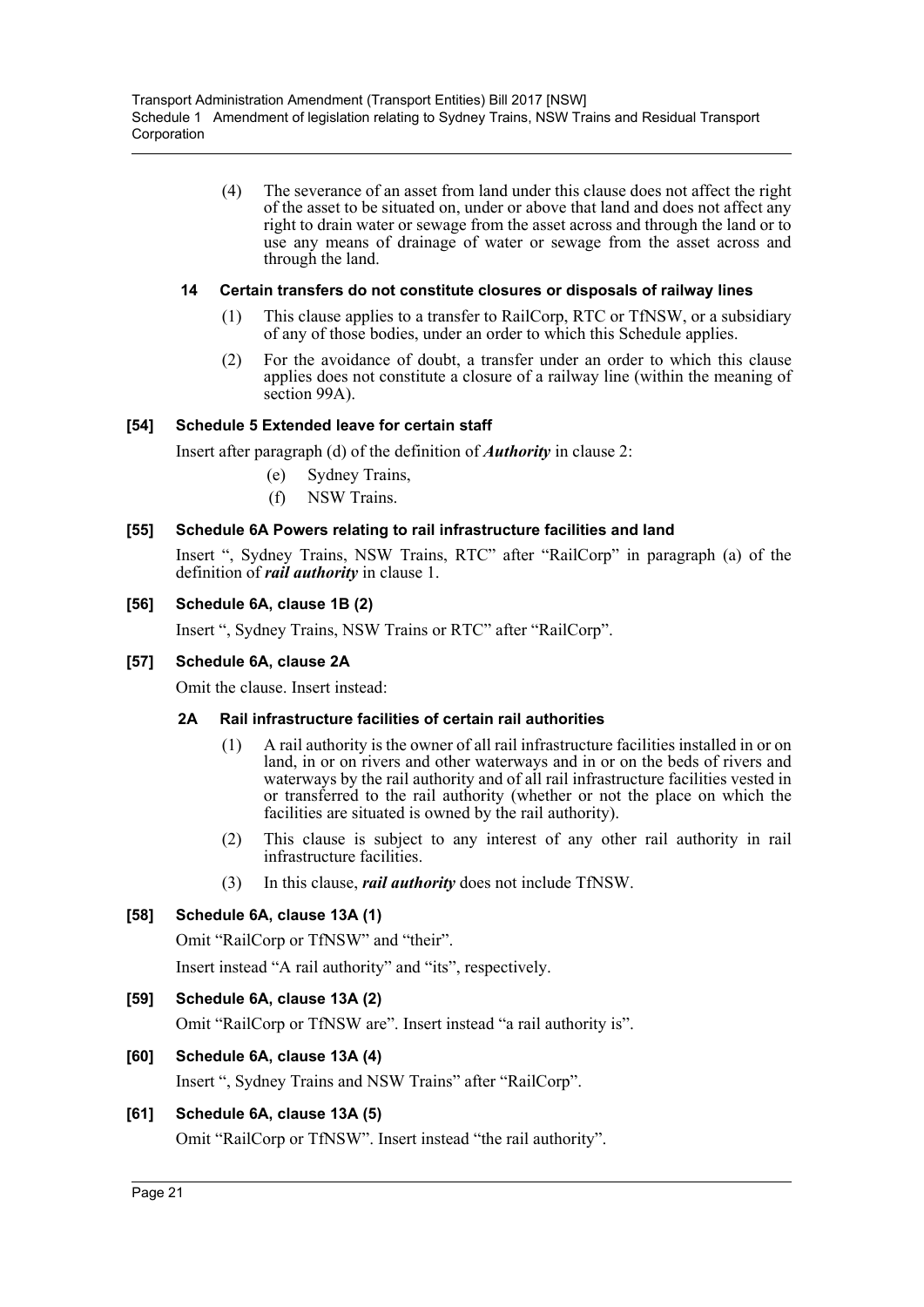### **[62] Schedule 6A, clause 13A (7)**

Omit "RailCorp or TfNSW at their discretion maintain such fences in connection with the works as they think fit".

Insert instead "a rail authority at its discretion maintains such fences in connection with the works as it thinks fit".

### **[63] Schedule 6A, clause 13A (9)**

Insert after clause 13A (8):

(9) In this clause, *rail authority* means RailCorp, Sydney Trains, NSW Trains or TfNSW.

### **[64] Schedule 6B Special provisions for underground rail facilities**

Insert "Sydney Trains," after "RailCorp," in the definition of *rail authority* in clause 1 (1).

### **[65] Schedule 7 Savings, transitional and other provisions**

Insert after clause 2 (3):

(4) Any such provision of the regulations has effect despite anything to the contrary in this Schedule. The regulations may make separate savings and transitional provisions or amend this Schedule to consolidate the savings and transitional provisions.

### **[66] Schedule 7**

Insert at the end of the Schedule, with appropriate Part and clause numbering:

## **Part Provisions relating to Sydney Trains and NSW Trains**

### **Saving of directions**

For the avoidance of doubt, any direction given by TfNSW under section 3G to Sydney Trains or NSW Trains continues to have effect.

### **Deeming references to RailCorp to include Sydney Trains, NSW Trains and RTC**

The regulations may provide that a reference to RailCorp in a specified provision of an Act, or an instrument made under an Act, includes a reference to any one or more of the following:

- (a) Sydney Trains,
- (b) NSW Trains,
- (c) RTC,
- (d) TfNSW.

#### **Existing Chief Executives of Sydney Trains and NSW Trains**

The persons who, immediately before the commencement of this clause, held office as Chief Executive of Sydney Trains and Chief Executive of NSW Trains are taken to have been appointed as Chief Executive of Sydney Trains and Chief Executive of NSW Trains, respectively:

- (a) for the balance of the term of office for which the person was so appointed before the commencement of this clause, and
- (b) on the same terms and conditions as the person was so appointed.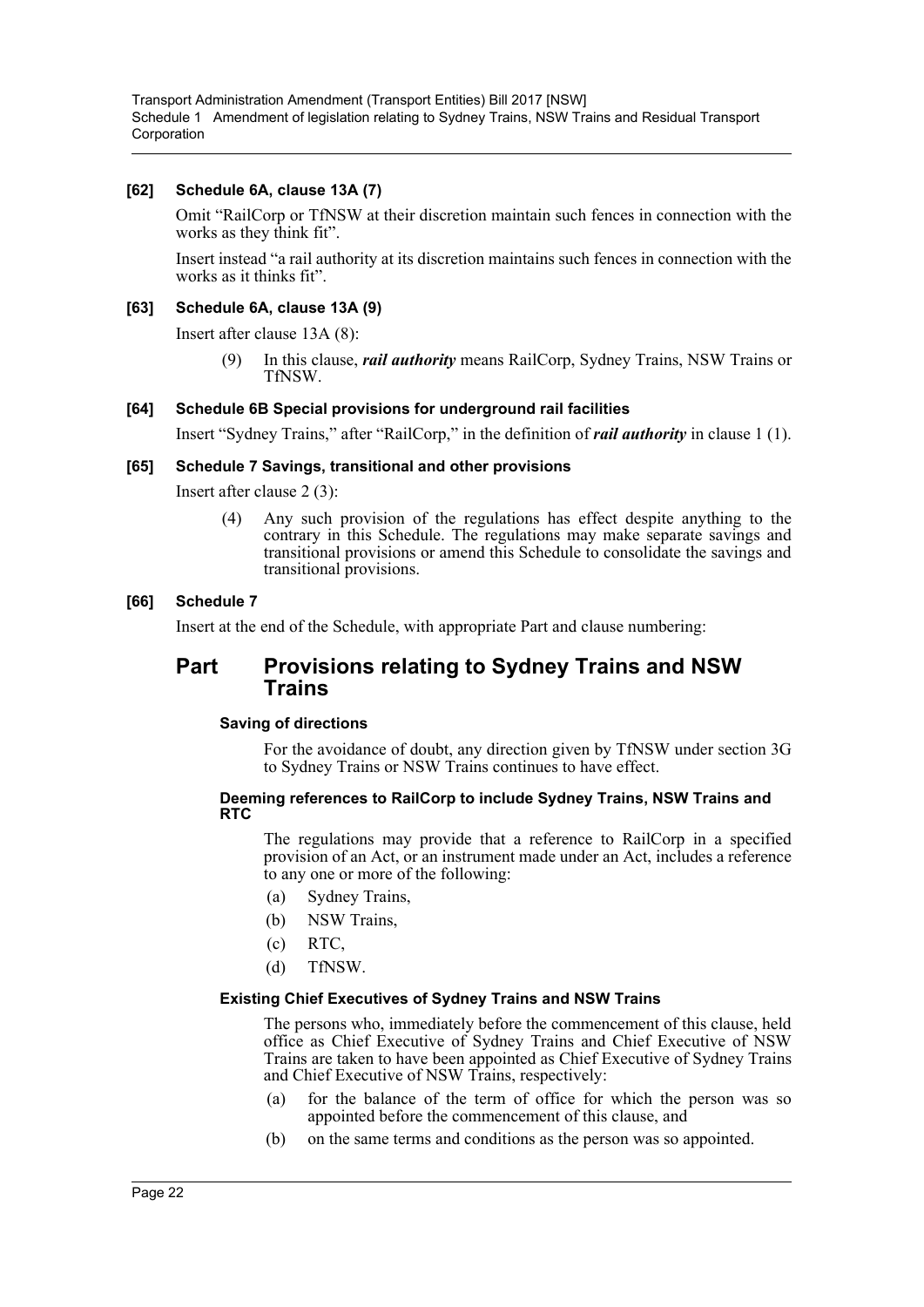### **NSW rail access undertakings—references to rail infrastructure owners**

Despite section 3, for the purposes of section 99C and Schedule 6AA, *rail infrastructure owner* in those provisions and in any relevant NSW rail access undertaking under those provisions does not include NSW Trains and Sydney Trains.

## **[67] Schedule 8 SRA Residual Holding Corporation**

Omit clause 21 (1). Insert instead:

(1) On the dissolution of the SRA Residual Holding Corporation, the regulations may provide that a reference in any other Act or instrument made under any other Act or in any other instrument of any kind to the SRA Residual Holding Corporation is to be taken to be a reference to another specified person or body.

## **[68] Schedule 9**

Insert before Schedule 10:

## **Schedule 9 Residual Transport Corporation**

## **Part 1 Constitution and functions of Residual Transport Corporation**

## **1 Constitution of Residual Transport Corporation**

- (1) There is constituted by this Act a corporation with the corporate name of Residual Transport Corporation of New South Wales.
- (2) RTC:
	- (a) has the functions conferred or imposed on it by or under this or any other Act, and
	- (b) is, for the purposes of any Act, a statutory body representing the Crown.

### **2 Definition**

In this Schedule:

*liabilities* means any liabilities, debts or obligations (whether present or future and whether vested or contingent and whether personal or assignable).

## **3 Objectives of Corporation**

The objectives of RTC are as follows:

- (a) to manage its assets, rights and liabilities effectively and responsibly,
- (b) to minimise the risk exposure of the State arising from its activities,
- (c) to achieve the efficient and timely winding up of residual business activities.

## **4 Functions of Residual Transport Corporation**

- (1) RTC has the following functions:
	- (a) to hold, manage, operate and maintain transport assets vested in or owned by it, or to be vested in or owned by it,
	- (b) to conduct any business (whether or not related to any of its other functions) that it considers will further its objectives,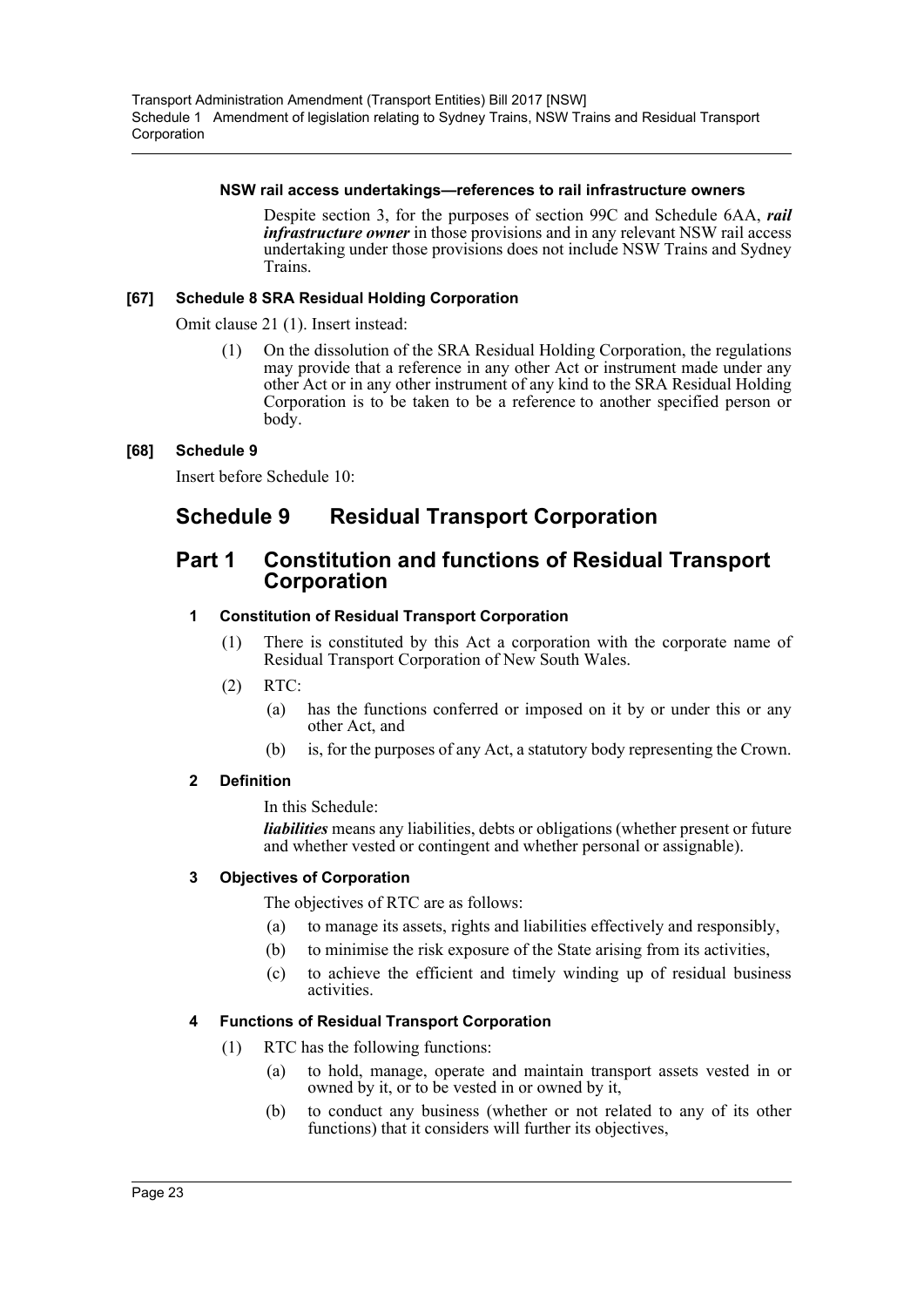- (c) any other functions conferred or imposed on it by or under this or any other Act.
- (2) RTC may do any thing that is supplemental or incidental to the exercise of its functions.
- (3) RTC may exercise its functions within or outside New South Wales.

## **5 Disposal of property**

RTC may sell, lease or otherwise dispose of any or all of its property.

## **Part 2 Management of Residual Transport Corporation**

## **6 Management and control of affairs of Residual Transport Corporation**

- (1) The affairs of RTC are to be managed and controlled by the Transport Secretary or such other person as may be appointed by the Minister (the *RTC manager*).
- (2) Any act, matter or thing done in the name of, or on behalf of, RTC by the RTC manager is taken to have been done by RTC.
- (3) The seal of RTC is to be kept by the RTC manager and affixed to a document only:
	- (a) in the presence of the RTC manager or a member of staff of RTC authorised by the RTC manager, and
	- (b) with an attestation by the signature of the RTC manager or that member of staff of the fact of the affixing of the seal.

## **7 Delegation of functions of Residual Transport Corporation**

- (1) RTC may delegate to any person any of the functions of RTC, other than this power of delegation.
- (2) A delegate may sub-delegate to an authorised person any function delegated by RTC if the delegate is authorised in writing to do so by RTC.
- (3) In this clause, *authorised person* means:
	- (a) a member of staff of RTC, or
	- (b) a person of a class prescribed by the regulations or approved by the Transport Secretary.

## **8 Staff of Residual Transport Corporation**

- (1) RTC may arrange for the use of the services of any staff or facilities of any government department or public authority, including the staff or facilities of TfNSW or the Transport Service.
- (2) A person whose services are made use of by RTC under subclause (1) is taken to be a member of staff of RTC.
- (3) Without limiting subclause (1), RTC may appoint any such person to a position with RTC that is designated by RTC and may remove the person from that designated position at any time.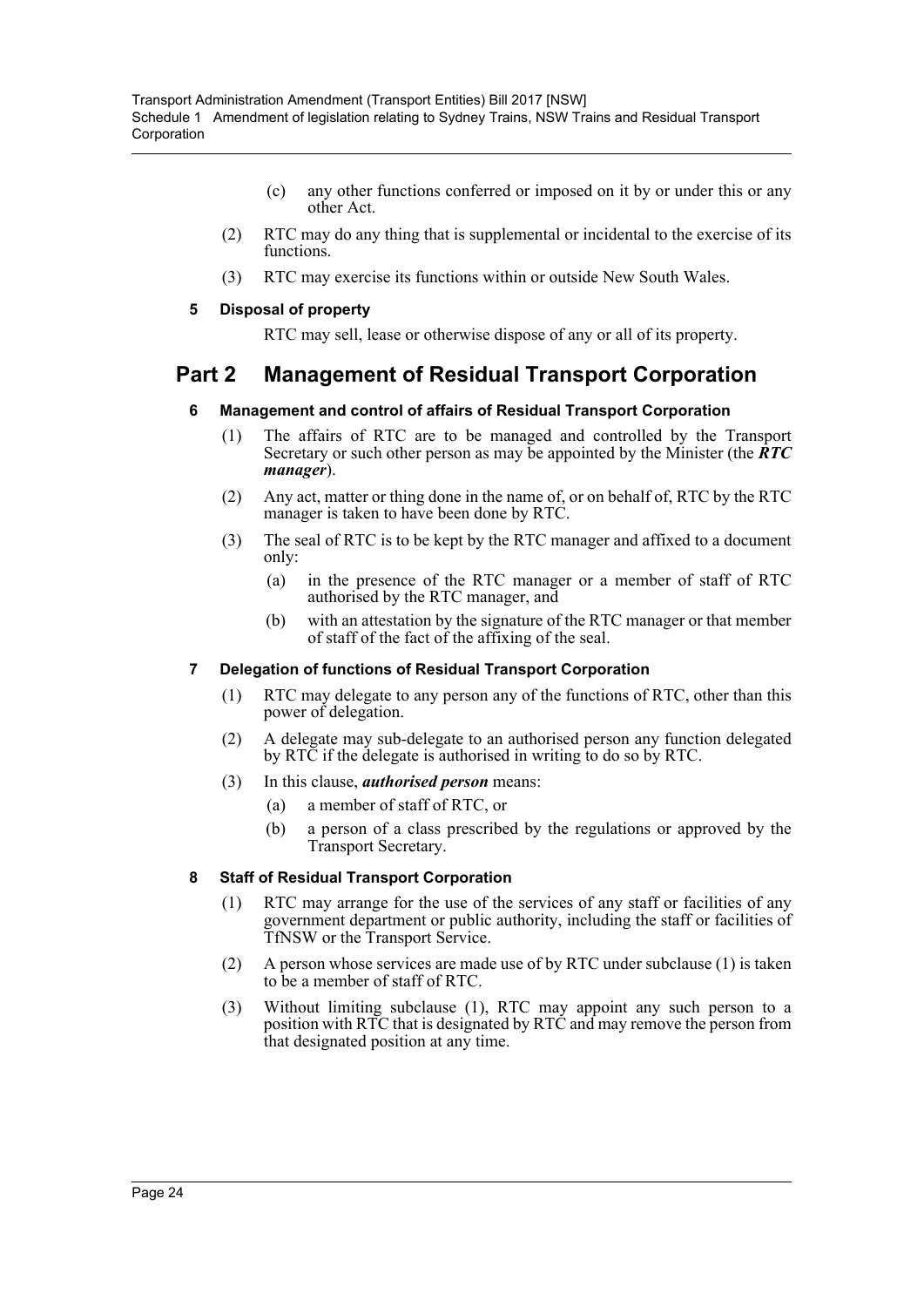## **Part 3 Miscellaneous**

## **9 Residual Transport Corporation Fund**

## (1) **Establishment of Fund**

There is established in the Special Deposits Account a fund called the Residual Transport Corporation Fund.

## (2) **Payments into Residual Transport Corporation Fund**

There is to be paid into the Residual Transport Corporation Fund:

- (a) all money received by or on account of RTC, and
- (b) all money advanced to RTC by the Treasurer, and
- (c) all money:
	- (i) appropriated by Parliament for the purposes of TfNSW and allocated to RTC by TfNSW, or
	- (ii) otherwise appropriated by Parliament for the purposes of RTC, and
- (d) the proceeds of the investment of money in the Fund, and
- (e) all other money required by or under this or any other Act to be paid into the Fund.

## (3) **Payments from Residual Transport Corporation Fund**

There is to be paid from the Residual Transport Corporation Fund:

- (a) all payments made on account of RTC or otherwise required to meet expenditure incurred in relation to the functions of RTC, and
- (b) all other payments required by or under this or any other Act to be paid from the Fund.

## **10 Financial duties generally**

Sections 81 and 82 apply to RTC.

## **11 Extension of references to RailCorp**

The regulations may provide that a reference in any Act (other than this Act) or instrument, or in any other document, to RailCorp is to be read as a reference to RTC.

## **1.2 Electricity (Consumer Safety) Act 2004 No 4**

## **Section 3 Definitions**

Insert after paragraph (b2) of the definition of *electricity supply authority* in section 3 (1): (b3) Sydney Trains, and

## **1.3 Electricity Network Assets (Authorised Transactions) Act 2015 No 5**

## **Section 3 Interpretation—key definitions**

Insert after paragraph (d) of the definition of *associated electricity network land*: (d1) Sydney Trains,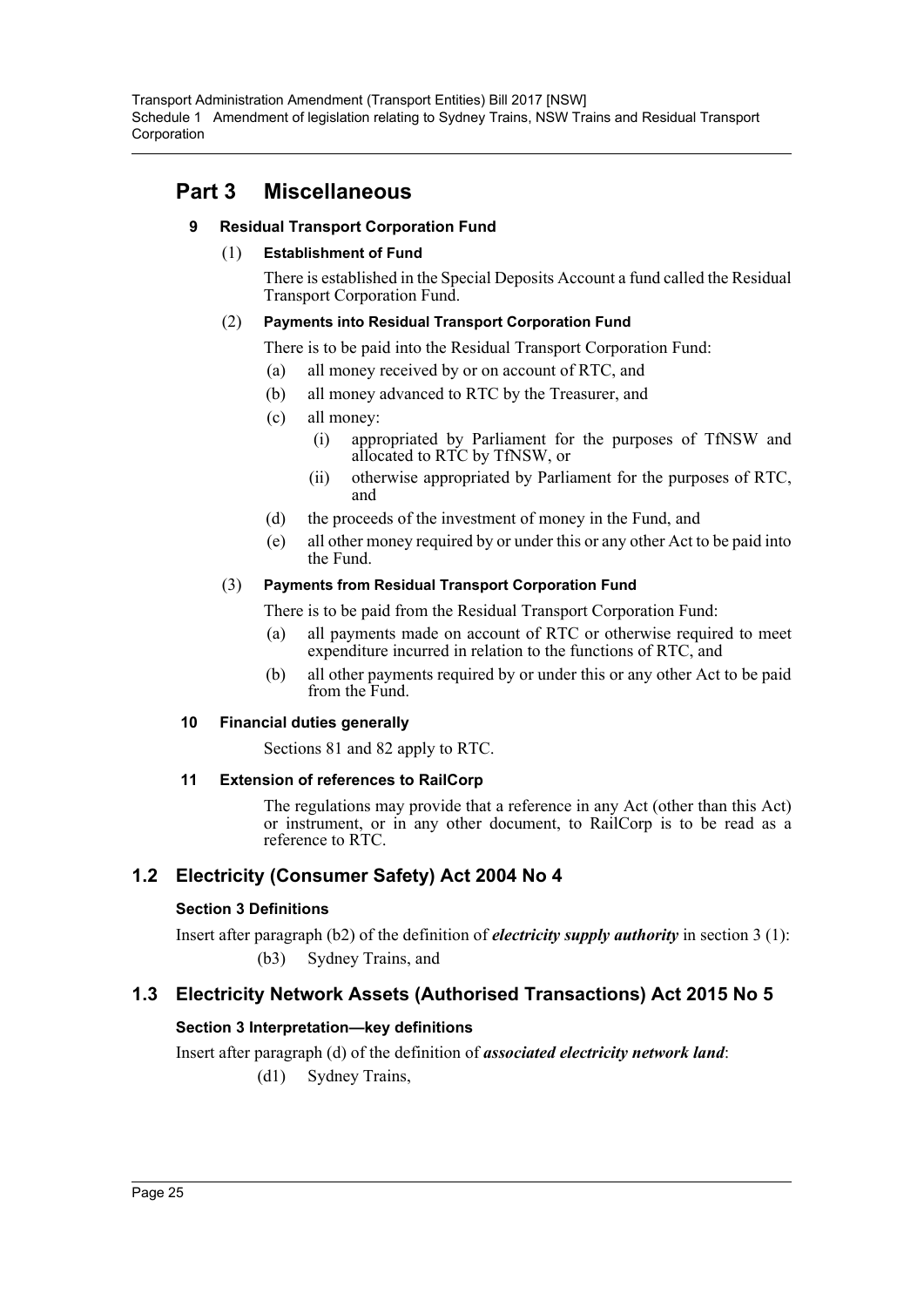## **1.4 Electricity Supply Act 1995 No 94**

## **[1] Section 53A Definitions**

Insert ", Sydney Trains" after "Rail Corporation New South Wales" in paragraph (c) of the definition of *private land*.

### **[2] Section 191 Regulations**

Insert ", Sydney Trains" after "Rail Corporation New South Wales" in section 191 (2A).

## **[3] Section 191 (2A)**

Omit "either of those entities". Insert instead "any of those entities".

## **[4] Dictionary**

Insert ", Sydney Trains" after "Rail Corporation New South Wales" in paragraph (b) of the definition of *distribution system*.

## **1.5 Environmental Planning and Assessment Regulation 2000**

## **Clause 244D Definitions**

Insert "(within the meaning of Part 8A of the *Transport Administration Act 1988*)" after "rail authority" in the definition of *ARTC rail infrastructure facilities*.

## **1.6 Explosives Regulation 2013**

## **Clause 91 Carriage of explosives on public passenger vehicles**

Insert "Part 9 of" before "the *Transport Administration Act 1988*" in clause 91 (2) (c).

## **1.7 Government Telecommunications Act 1991 No 77**

## **Section 32 Establishment of the Board**

Omit "Minister responsible for Rail Corporation New South Wales" from section 32 (3) (f). Insert instead "Minister administering Part 1A of the *Transport Administration Act 1988*".

## **1.8 Impounding Act 1993 No 31**

## **[1] Dictionary**

Insert the following after the matter relating to Rail Corporation New South Wales in the definition of *area of operations*:

- in the case of an impounding officer appointed by Sydney Trains, land owned by or under the control of Sydney Trains,
- in the case of an impounding officer appointed by NSW Trains, land owned by or under the control of NSW Trains,
- in the case of an impounding officer appointed by Residual Transport Corporation of New South Wales, land owned by or under the control of that body,
- in the case of an impounding officer appointed by Transport for NSW, land owned by or under the control of that body,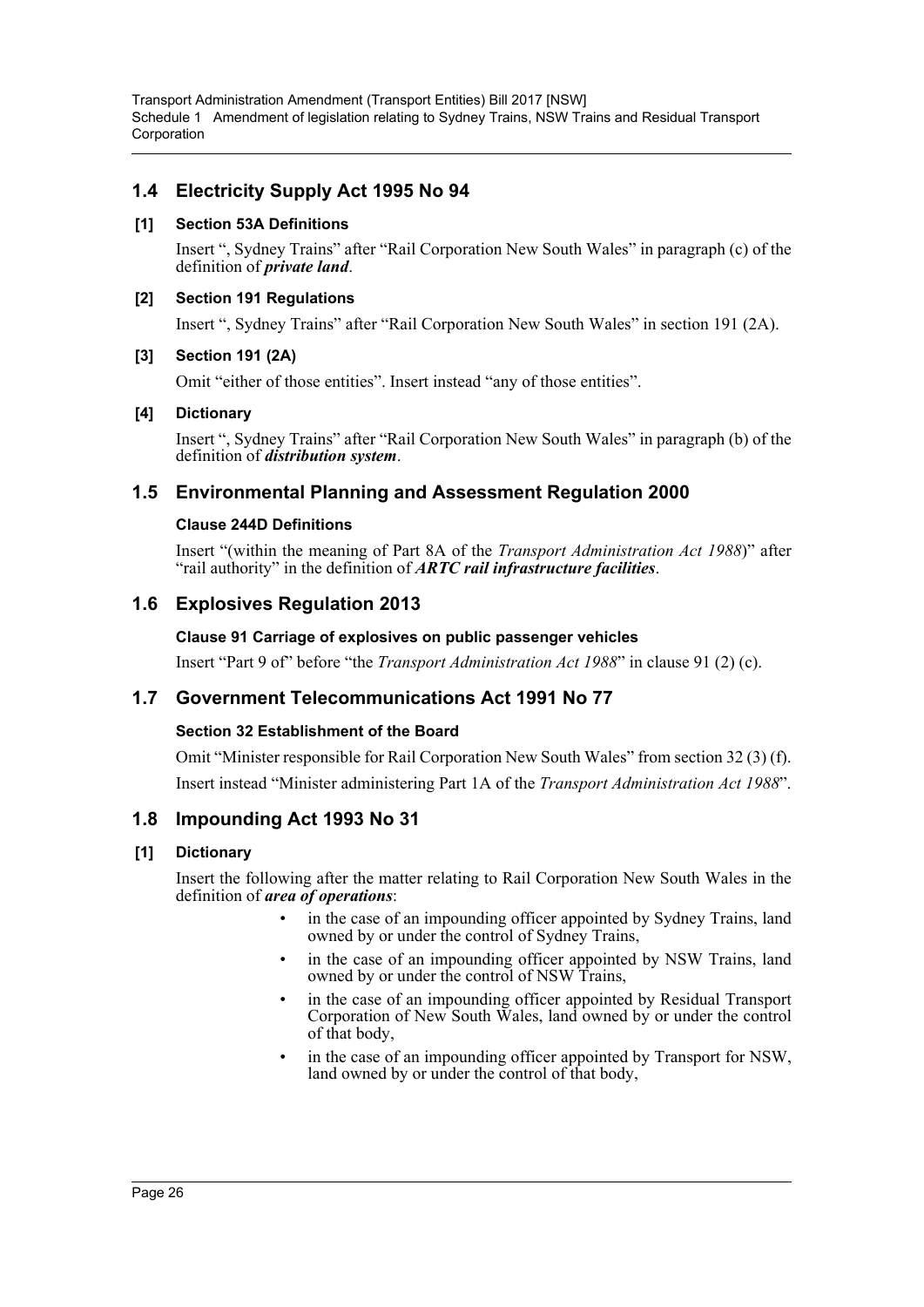## **[2] Dictionary, definition of "impounding authority"**

Insert after the matter relating to Rail Corporation New South Wales:

- Sydney Trains,
- NSW Trains,
- Residual Transport Corporation of New South Wales,
- Transport for NSW,

## **1.9 Liquor Act 2007 No 90**

### **Section 6 Exemptions from Act**

Omit "Rail Corporation New South Wales as are determined by that corporation" from section  $6(1)$  (a).

Insert instead "Rail Corporation New South Wales, Sydney Trains or NSW Trains as are determined by those corporations".

## **1.10 Local Government Act 1993 No 30**

### **[1] Section 555 What land is exempt from all rates?**

Omit "a public transport agency (within the meaning of section 3C" from section  $555(1)$  (g1).

Insert instead "Residual Transport Corporation of New South Wales or a public transport agency (within the meaning".

### **[2] Section 600 Rebates in respect of certain land vested in public bodies**

Insert "Sydney Trains, NSW Trains, Residual Transport Corporation of New South Wales," after "Rail Corporation New South Wales," in the definition of *public body* in section 600 (9).

### **[3] Section 742 Dispute resolution**

Insert after the matter relating to Rail Corporation New South Wales in section 742 (7):

- Residual Transport Corporation of New South Wales
- Sydney Trains
- **NSW Trains**

## **1.11 Passenger Transport Act 1990 No 39**

### **[1] Section 4 Objects**

Insert ", Sydney Trains, NSW Trains" after "RailCorp" in section 4 (d).

### **[2] Section 5 Crown bound by Act**

Insert "Sydney Trains, NSW Trains," after "Sydney Ferries," in section 5 (2).

## **1.12 Passenger Transport Act 2014 No 46**

## **[1] Schedule 4 Amendment of Acts**

Omit subsection (2) from Schedule 4.12 [5]. Insert instead:

(2) The terms and conditions on which the functions of RailCorp, Sydney Trains, and NSW Trains as rail infrastructure owners are to be carried out are to be set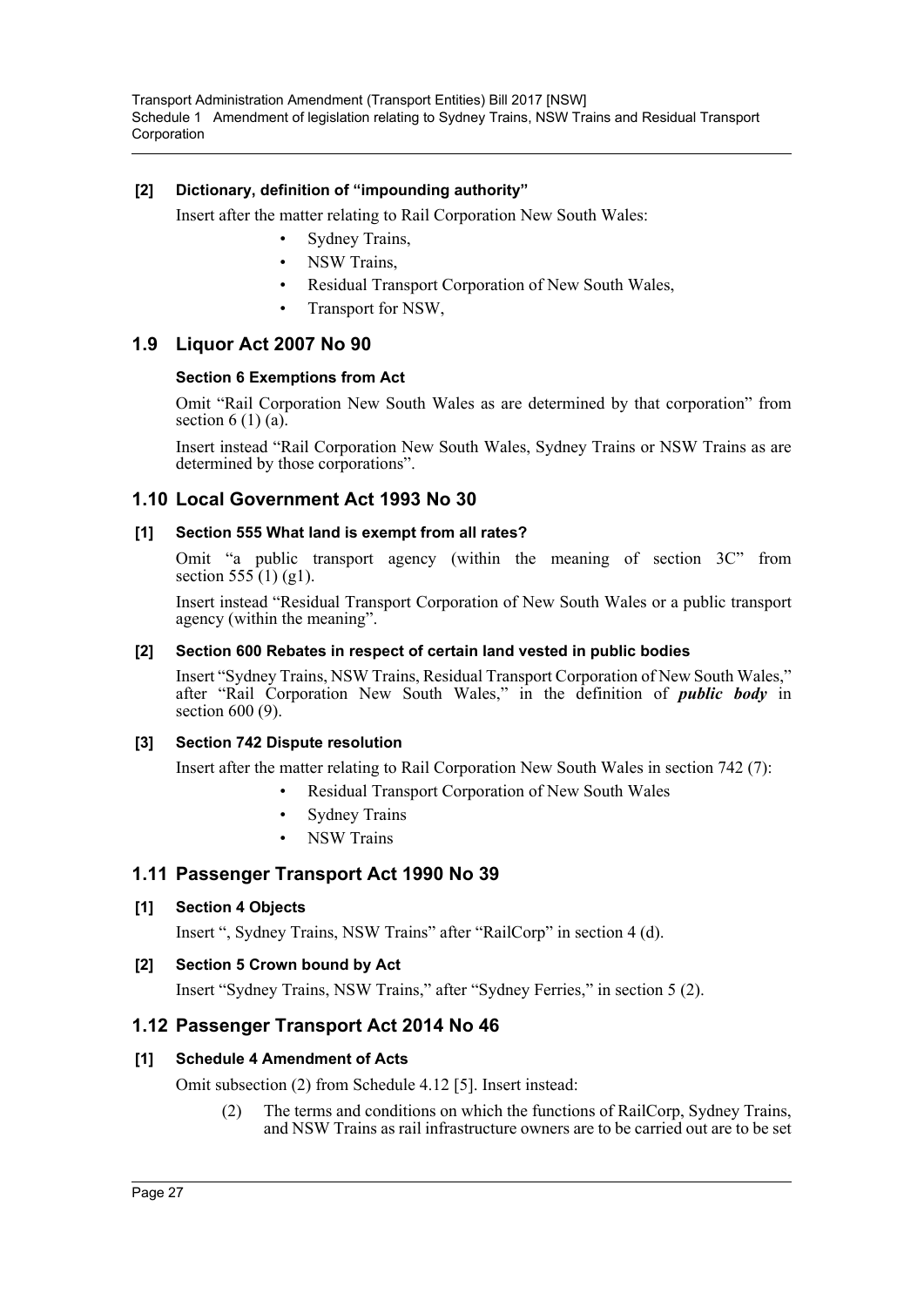out in a contract entered into between TfNSW (on behalf of the State) and the entity concerned.

## **[2] Schedule 4.12 [6]**

Omit subsection (3). Insert instead:

- The terms and conditions on which access to the NSW rail network is to be provided by RailCorp are to be set out in a contract entered into between TfNSW (on behalf of the State) and RailCorp.
- (3A) The terms and conditions on which network control services are to be provided by the body responsible in accordance with section 99D are to be set out in a contract entered into between TfNSW (on behalf of the State) and that body.

## **1.13 Pipelines Act 1967 No 90**

## **Section 3 Definitions**

Insert "Sydney Trains, NSW Trains, Residual Transport Corporation of New South Wales," after "Rail Corporation New South Wales," in paragraph (a) of the definition of *public authority* in section 3 (1).

## **1.14 Public Finance and Audit Act 1983 No 152**

## **Schedule 2 Statutory bodies**

Insert in alphabetical order:

Residual Transport Corporation of New South Wales

## **1.15 Railway Construction (Maldon to Port Kembla) Act 1983 No 112**

## **Section 2 Interpretation**

Omit "Rail Corporation New South Wales" from the definition of *the Authority* in section 2 (1).

Insert instead "Transport for NSW".

## **1.16 Retail Leases Act 1994 No 46**

## **Section 82A Certain transport and rail authorities**

Omit "Rail Corporation New South Wales as lessor of a retail shop is".

Insert instead "Transport for NSW, Rail Corporation New South Wales, Sydney Trains and NSW Trains as lessors of retail shops are".

## **1.17 Roads Act 1993 No 33**

### **Section 94 Roads authority may carry out drainage work across land adjoining public road etc**

Insert "Transport for NSW, Sydney Trains, NSW Trains, Residual Transport Corporation of New South Wales," after "Rail Corporation New South Wales," in section 94 (2).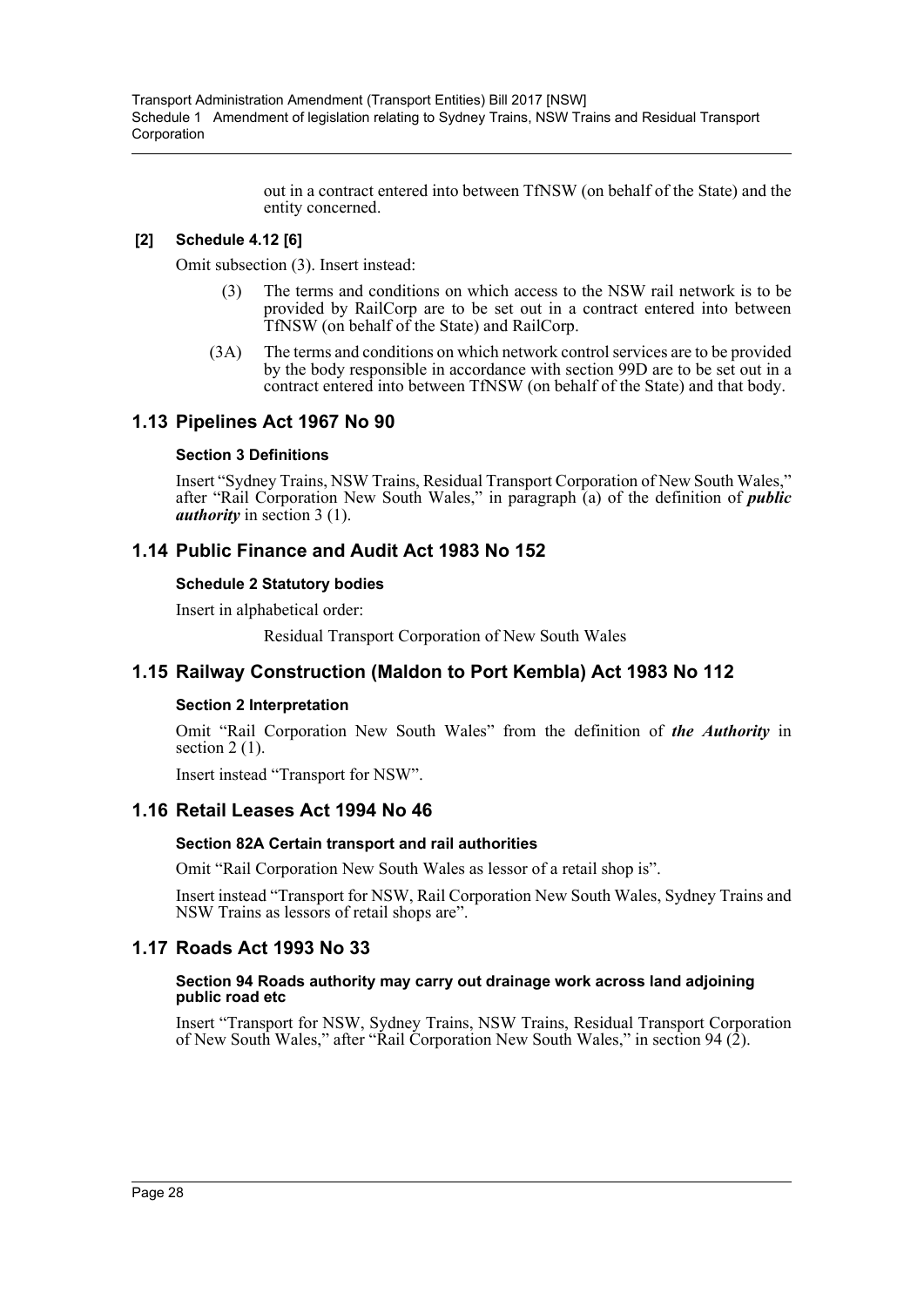## **1.18 Rural Fires Act 1997 No 65**

### **[1] Section 27 Permission of certain rail and transport authorities required**

Insert "Transport for NSW, Sydney Trains, NSW Trains, Residual Transport Corporation of New South Wales," after "Rail Corporation New South Wales,".

## **[2] Section 100A Definitions**

Insert "Transport for NSW, Residual Transport Corporation of New South Wales," after "Rail Corporation New South Wales," in paragraph (c) of the definition of *managed land* in section  $100A(1)$ .

## **[3] Dictionary**

Insert "Transport for NSW, Residual Transport Corporation of New South Wales," after "Rail Corporation New South Wales," in paragraph (c) of the definition of *managed land*.

## **1.19 Water Act 1912 No 44**

## **[1] Section 12 Licence**

Insert "Sydney Trains, NSW Trains, Residual Transport Corporation of New South Wales," after "Rail Corporation New South Wales," in section 12 (3).

### **[2] Section 14 Renewal**

Insert "Sydney Trains, NSW Trains, Residual Transport Corporation of New South Wales," after "Rail Corporation New South Wales," in section 14 (1B).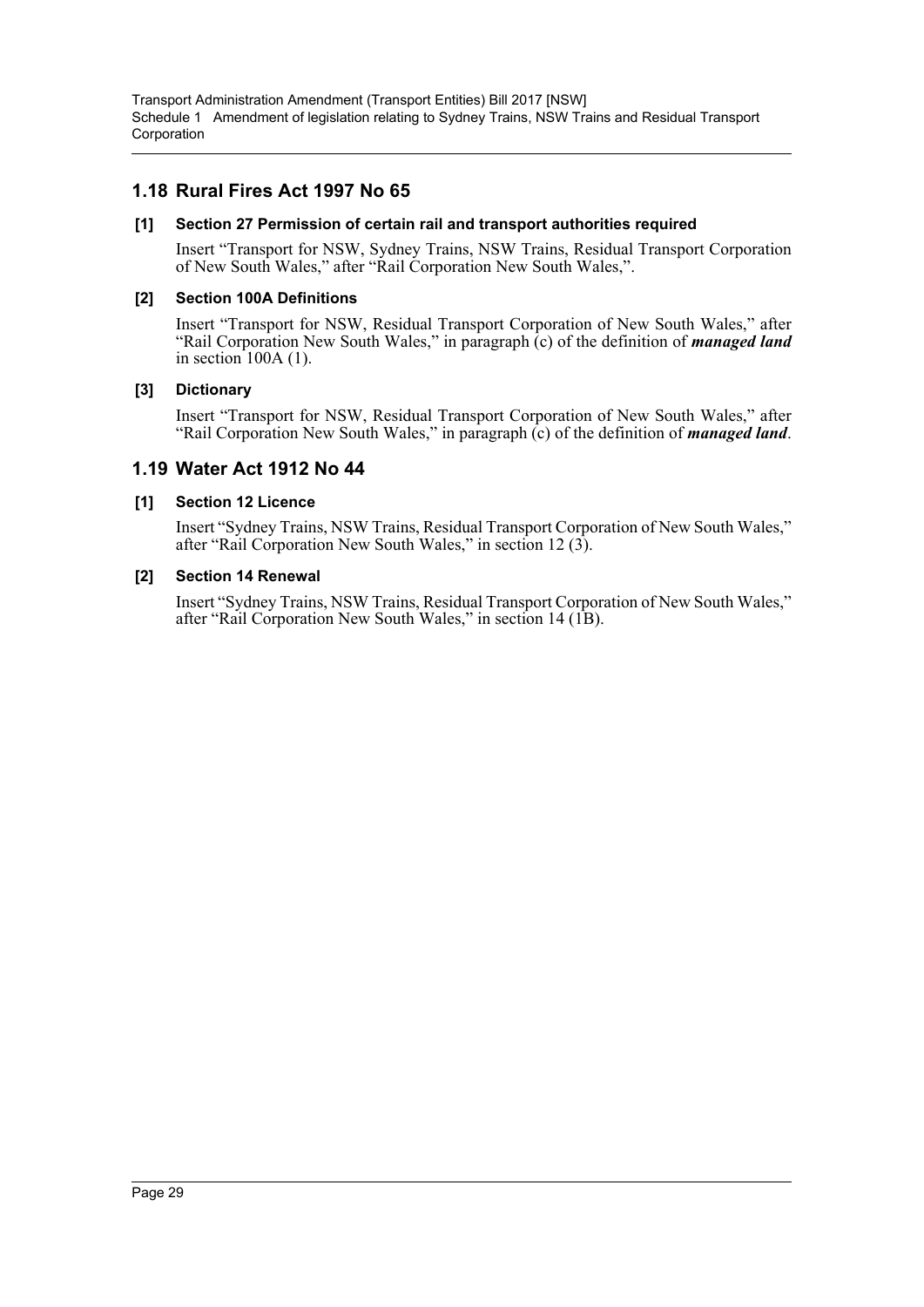## <span id="page-30-0"></span>**Schedule 2 Amendment of legislation relating to conversion of RailCorp to Transport Asset Holding Entity**

## **2.1 Transport Administration Act 1988 No 109**

## **[1] Section 3 Definitions**

Omit "RailCorp," from the definition of *public transport agency* in section 3 (1).

## **[2] Section 3 (1), definition of "rail infrastructure owner"**

Insert in appropriate order:

(a3) in the case of any rail infrastructure facilities owned by TAHE or vested in TAHE by or under this or any other Act, TAHE, or

## **[3] Section 3 (1)**

Omit the definition of *RailCorp*. Insert in alphabetical order:

*board* of TAHE, means the board of directors of TAHE.

*listed functions* of TAHE—see section 11 (1).

*SOC Act* means the *State Owned Corporations Act 1989*.

*TAHE* means Transport Asset Holding Entity of New South Wales constituted under Part 2.

*voting shareholders* of TAHE, means the voting shareholders within the meaning of the SOC Act.

## **[4] Section 3B Ministerial responsibility and delegation**

Omit section 3B (1) (a).

**[5] Section 3G Directions by TfNSW to public transport agencies**

Omit section 3G (1) (a).

**[6] Part 2**

Omit the Part. Insert instead:

## **Part 2 Transport Asset Holding Entity**

## **Division 1 Constitution and management of Transport Asset Holding Entity**

## **4 Establishment of Transport Asset Holding Entity**

- (1) The corporation constituted under section 4 immediately before its substitution by the *Transport Administration Amendment (Transport Entities) Act 2017* is continued by this section with the corporate name of Transport Asset Holding Entity of New South Wales.
- (2) On and from the commencement of this section:
	- (a) the corporate name of Rail Corporation New South Wales is changed to Transport Asset Holding Entity of New South Wales, and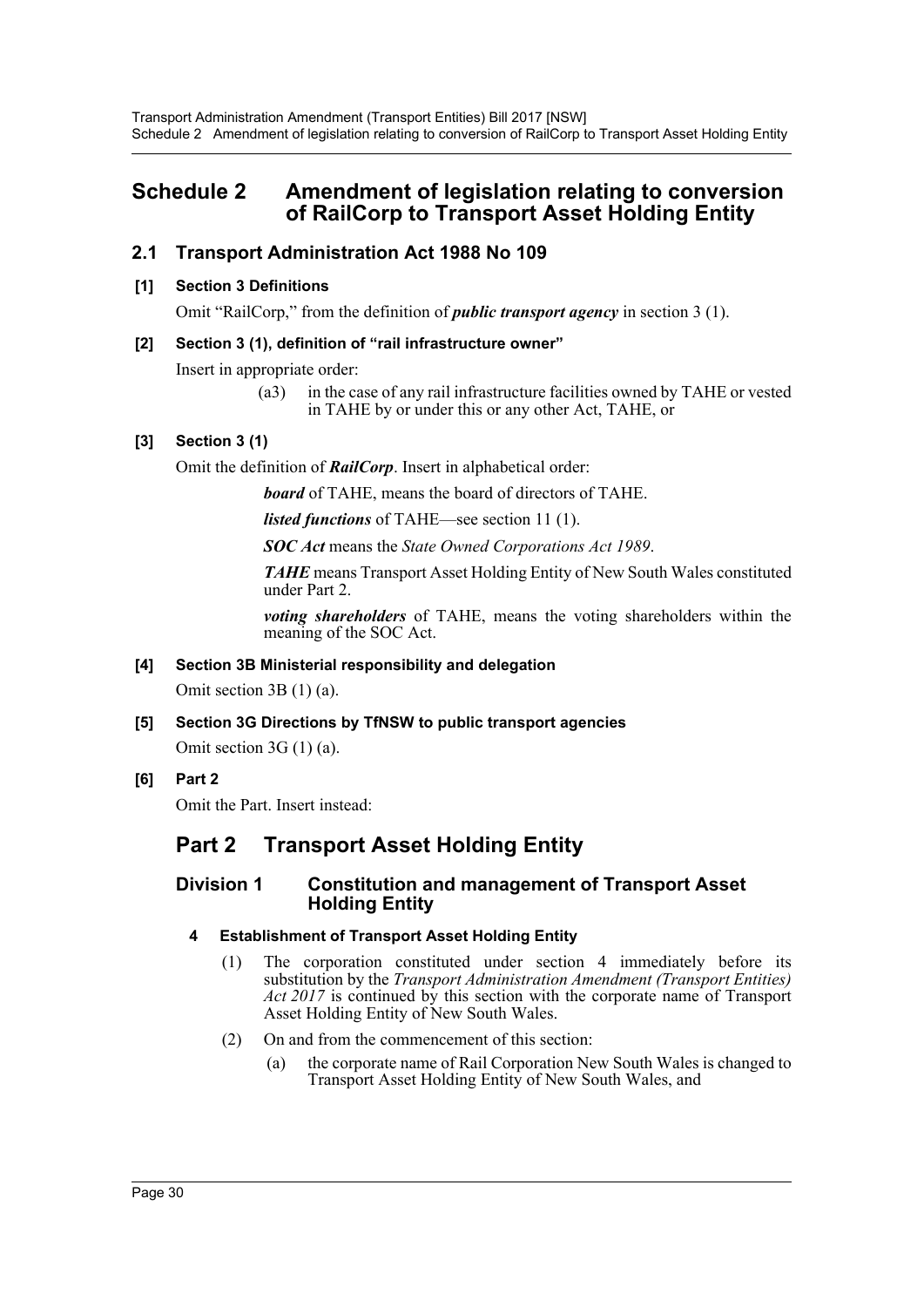(b) that body, for all purposes (including the rules of private international law), continues in existence under its new name so that its identity is not affected.

**Note.** The SOC Act provides that Transport Asset Holding Entity is a statutory State owned corporation and also contains a number of provisions that apply to TAHE as a statutory State owned corporation. In particular:

- (a) Part 3 contains provisions relating to the status of TAHE, the application of the *Corporations Act 2001* of the Commonwealth, the issue of shares to the Treasurer and another Minister, the board of directors, the chief executive officer, the employment of staff, the giving of directions by the portfolio Minister (including directions for the performance of non-commercial activities or the carrying out of public sector policies), the constitution of TAHE, dividends and tax-equivalent payments, government guarantees, the sale or disposal of assets and the legal capacity and general powers of TAHE, and
- (b) Part 4 deals with the accountability of TAHE (including statements of corporate intent, annual reports and accounts), and
- (c) Part 5 deals with miscellaneous matters (including the duties and liabilities of directors and the application of public sector legislation).

### **5 Foundation charter of TAHE**

(1) For the purposes of the SOC Act, the foundation charter of TAHE is this Part (but not the remainder of this Act).

**Note.** Section 3 of the SOC Act defines the *foundation charter* of a statutory State owned corporation (*SOC*) as the whole of any Act by which a SOC is established for the purposes of the SOC Act and, in particular, for the purposes of the provisions relating to the legal capacity of statutory SOCs and assumptions that they have complied with that Act and their foundation charter.

(2) Nothing in this section limits the operation of section 4.

### **6 Board of directors**

- (1) TAHE is to have a board of directors.
- (2) The board is to consist of:
	- (a) no fewer than 3 and not more than 7 directors appointed by the voting shareholders, and
	- (b) the Transport Secretary.
- (3) The directors appointed under subsection (2) (a) are to be persons who, in the opinion of the voting shareholders, will assist TAHE to achieve its principal objectives.
- (4) One of the directors is, in and by the director's instrument of appointment or in and by another instrument executed by the voting shareholders, to be appointed as chairperson of the board.
- (5) The chief executive officer may be appointed as a director.
- (6) The board is accountable to the voting shareholders in the manner set out in Part 4 of the SOC Act and in the constitution of TAHE.
- (7) The voting shareholders may remove a director (other than the Transport Secretary), or the chairperson, from office at any time for any or no reason and without notice and, in that event, the office of the director or chairperson is taken to have become vacant for the purposes of Schedule 8 to the SOC Act. **Note.** For example, the voting shareholders may remove a director, or the chairperson, from office if TAHE contravenes its operating licence.
- (8) Subject to subsections  $(9)$ – $(11)$ , Schedule 8 to the SOC Act has effect with respect to the constitution and procedure of the board.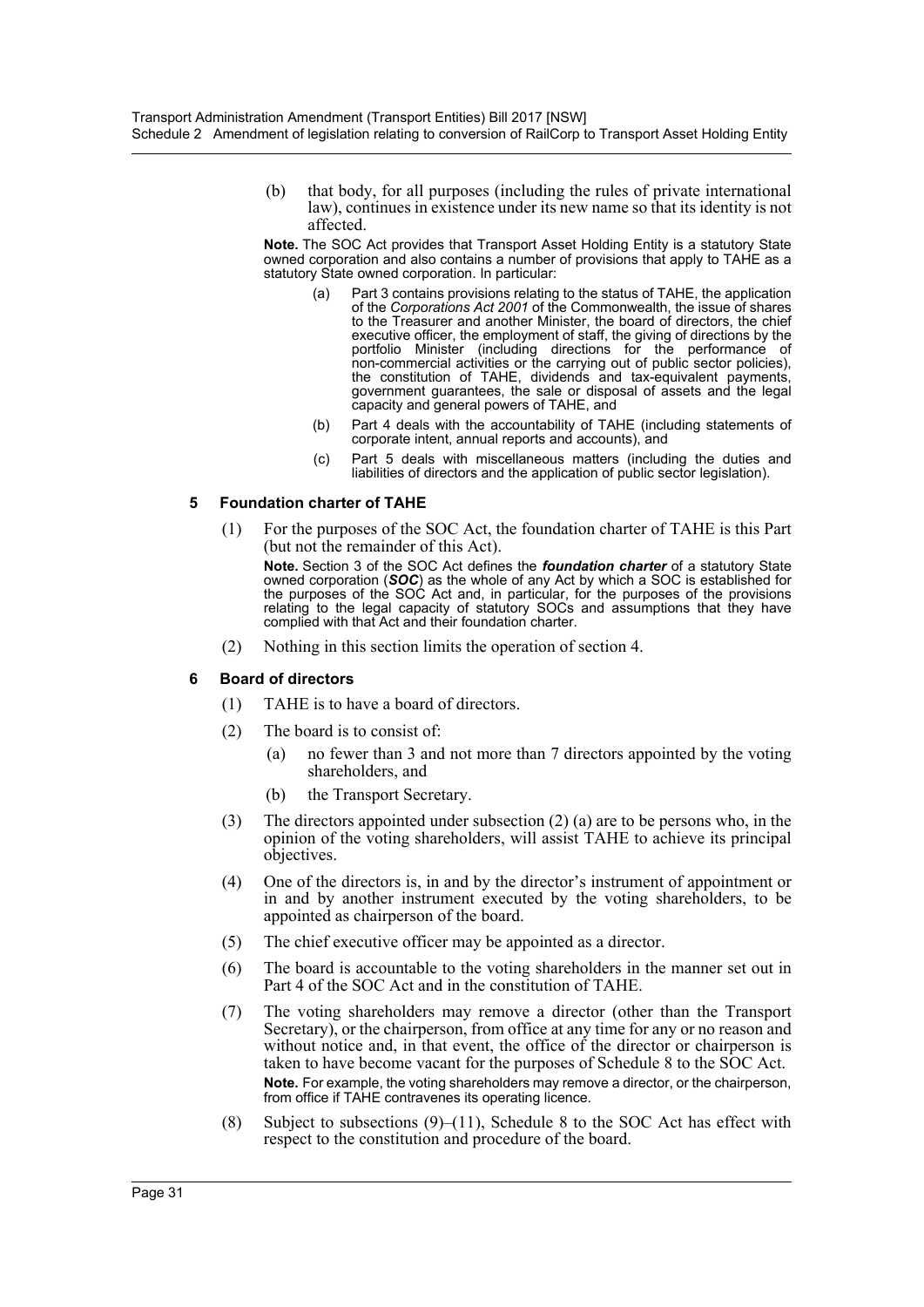- (9) The provisions of section 20J of the SOC Act, and of clauses 2 (1) and (2) and  $\overline{7}$  (1) (d) and (2) of Schedule 8 to the SOC Act, do not apply to TAHE or to the chairperson.
- (10) The provisions of clause 6 of Schedule 8 to the SOC Act do not apply to the chief executive officer if appointed as a director, and the chief executive officer is not entitled to remuneration under that clause in his or her capacity as a director.
- (11) The provisions of clauses 5–9 of Schedule 8 to the SOC Act do not apply to the Transport Secretary in his or her capacity as a director.

## **7 Chief executive officer**

- (1) The chief executive officer of TAHE is to be appointed by the board but only with the approval of the voting shareholders.
- (2) Subject to this section, the chief executive officer holds office for such term not exceeding 5 years as may be specified in the instrument of appointment, but is eligible (if otherwise qualified) for re-appointment.
- (3) The Governor, on the recommendation of the Minister, may remove the chief executive officer of TAHE from office at any time for any or no reason and without notice. Such a removal cannot be effected unless it is recommended by the board.
- (4) The chief executive officer is entitled to be paid such remuneration (including travelling and subsistence allowances) as the board may determine with the approval of the voting shareholders.
- (5) The board may, with the approval of the voting shareholders, fix the conditions of employment of the chief executive officer in so far as they are not fixed by or under any other Act or law.
- (6) The board may require the chief executive officer to enter into performance agreements.
- (7) The chief executive officer may delegate any functions of the chief executive officer to an employee of TAHE, but this power is subject to any directions of the board.
- (8) The *Government Sector Employment Act 2013* (Part 6 included) does not apply to the chief executive officer.
- (9) The provisions of section 20K of the SOC Act, and of Schedule 9 to that Act, do not apply to the chief executive officer.

### **8 Acting chief executive officer**

- (1) The board may, from time to time, appoint a person to act in the office of chief executive officer during the illness or absence of the chief executive officer.
- (2) The board may remove a person from office as acting chief executive officer, at any time, for any or no reason and without notice.
- (3) A person, while acting in the office of chief executive officer:
	- (a) has all the functions of the chief executive officer and is taken to be the chief executive officer, and
	- (b) is entitled to be paid such remuneration (including travelling and subsistence allowances) as the board may determine with the approval of the voting shareholders.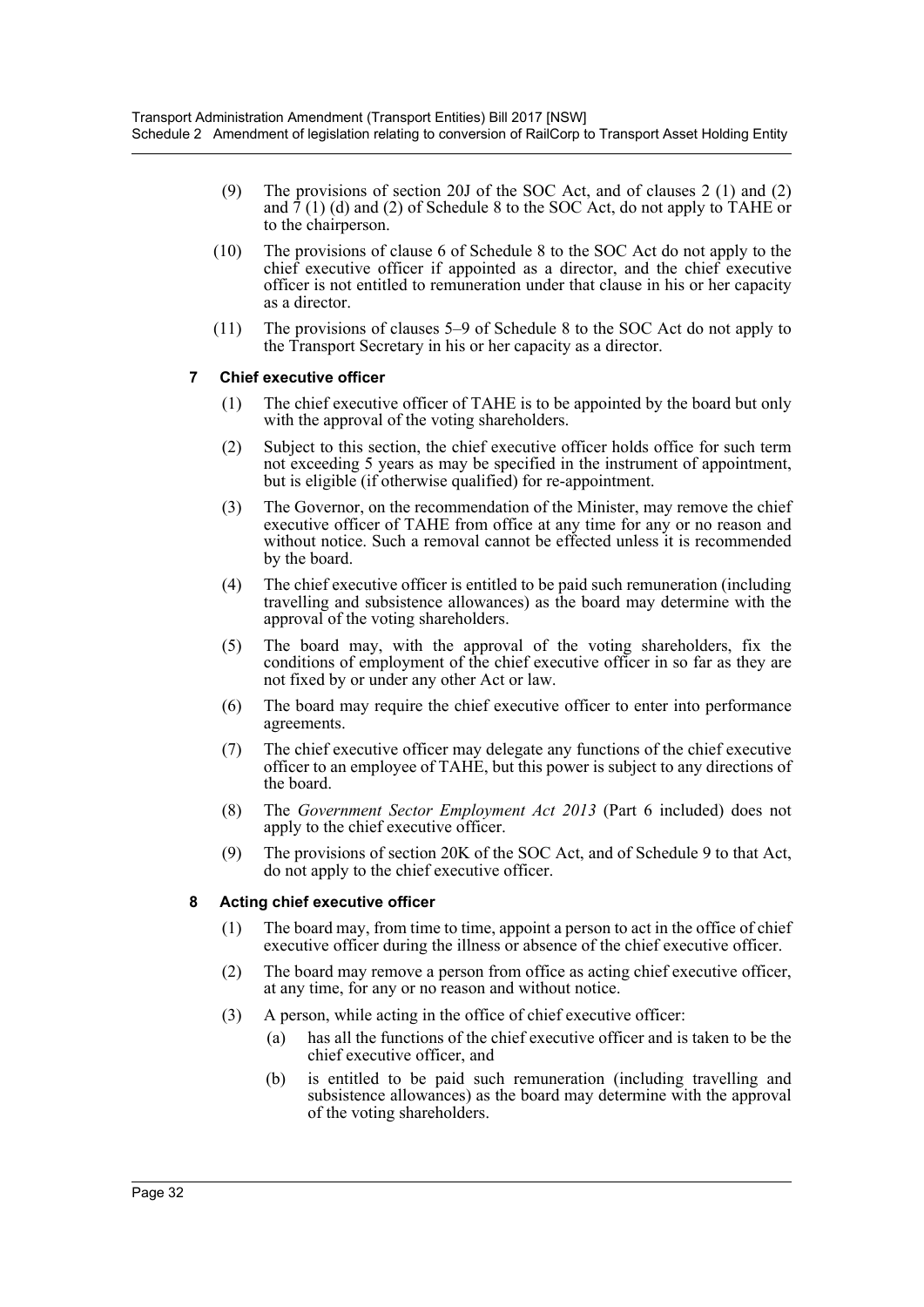- (4) For the purposes of this section, a vacancy in the office of a chief executive officer is regarded as an absence from office.
- (5) Clause 5 of Schedule 9 to the SOC Act does not apply to an acting chief executive officer of TAHE.
- (6) On and from the SOC conversion day until the first meeting of the board, the voting shareholders may, from time to time, appoint a person to act in the office of chief executive officer until a chief executive officer (or acting chief executive officer) is appointed by the board.

## **9 Application of SOC Act**

The provisions of this Part are in addition to and do not (except to the extent to which this Part provides) derogate from the provisions of the SOC Act.

## **Division 2 Objectives and functions of Transport Asset Holding Entity**

## **10 Objectives of TAHE**

- (1) The principal objectives of TAHE are as follows:
	- (a) to undertake its activities in a safe and reliable manner,
		- (b) to be a successful business and, to this end:
			- (i) to operate at least as efficiently as any comparable businesses, and
			- (ii) to maximise the net worth of the State's investment in TAHE,
		- (c) to exhibit a sense of social responsibility by having regard to the interests of the community in which it operates,
		- (d) where its activities affect the environment, to conduct its operations in compliance with the principles of ecologically sustainable development contained in section 6 (2) of the *Protection of the Environment Administration Act 1991*,
		- (e) to exhibit a sense of responsibility towards regional development and decentralisation in the way in which it operates.
- (2) Each of the principal objectives of TAHE is of equal importance.
- (3) The provisions of section 20E of the SOC Act do not apply to TAHE.

### **11 Functions of TAHE**

- (1) For the purposes of this Act, the *listed functions* of TAHE are as follows:
	- (a) to hold, manage, operate and maintain transport assets vested in or owned by it, or to be vested in or owned by it,
	- (b) to establish, finance, acquire, construct and develop transport assets to be vested in or owned by it,
	- (c) to promote and facilitate access to the part of the NSW rail network vested in or owned by TAHE in accordance with any current NSW rail access undertaking or otherwise lease or make available transport assets vested in or owned by TAHE to other persons or bodies,
	- (d) to acquire and develop land for the purpose of enabling TAHE to carry out its other functions (including the acquisition of land under section 12).
- (2) TAHE may: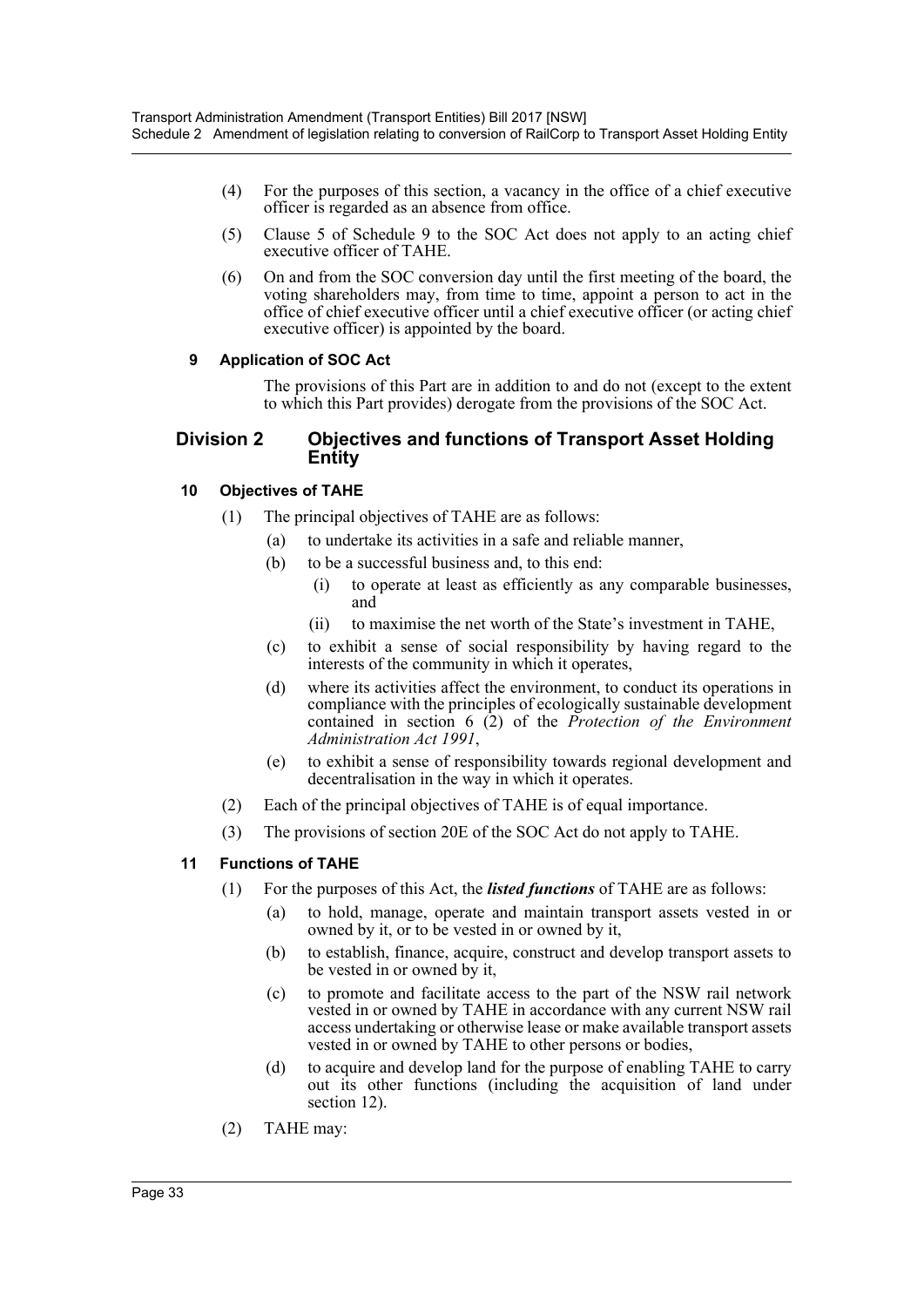- (a) provide facilities or services that are necessary, ancillary or incidental to its listed functions, and
- (b) conduct any business or activity (whether or not related to its listed functions) that it considers will further its objectives.
- (3) However, the listed functions of TAHE and its functions under subsection (2) may only be exercised under the authority of, and in accordance with, one or more operating licences.
- (4) TAHE also has such other functions as may be conferred or imposed on it:
	- (a) by or under any other Act or law, or
	- (b) by an operating licence.
- (5) Nothing in this Act requires the authorisation of an operating licence for the exercise of a function that is conferred or imposed on TAHE by or under any other Act or law.

## **12 Acquisition of land by TAHE**

- (1) TAHE may, for any purposes of TAHE, acquire land (including an interest in land) by agreement or by compulsory process in accordance with the *Land Acquisition (Just Terms Compensation) Act 1991*.
- (2) The other purposes for which land may be acquired under subsection (1) include for the purposes of a future sale, lease or disposal, that is, to enable TAHE to exercise its functions in relation to land under this Act.
- (3) For the purposes of the *Public Works and Procurement Act 1912*, any such acquisition of land is taken to be an authorised work and TAHE is, in relation to that authorised work, taken to be the Constructing Authority.
- (4) TAHE may not give a proposed acquisition notice under the *Land Acquisition (Just Terms Compensation) Act 1991* without the approval of the Minister.
- (5) Any such acquisition is not void merely because it is expressed to be for the purposes of TAHE or for the purposes of this Act.
- (6) Part 3 of the *Public Works and Procurement Act 1912* does not apply in respect of works constructed for the purposes of this section. **Note.** Section 20X of the SOC Act prohibits the acquisition of certain fixed assets by a

statutory State owned corporation or any of its subsidiaries without the prior written approval of its voting shareholders.

## **Division 3 Operating licences**

### **13 Grant of operating licences**

(1) The Minister may grant one or more operating licences to TAHE to authorise it, in accordance with this Act, to carry out the listed functions specified in the licence, and such other functions as may be conferred or imposed on it by the licence, in the circumstances (if any) specified in the licence.

**Note.** Section 11 (5) provides that nothing in this Act requires the authorisation of an operating licence for the exercise of a function that is conferred or imposed on TAHE by or under a provision of this Act (other than section 11) or by or under any other Act or law.

(2) If TAHE is granted more than one operating licence, each operating licence must specify the functions to which it relates and the areas or circumstances (or both) in which those functions may be exercised under the authority of that licence.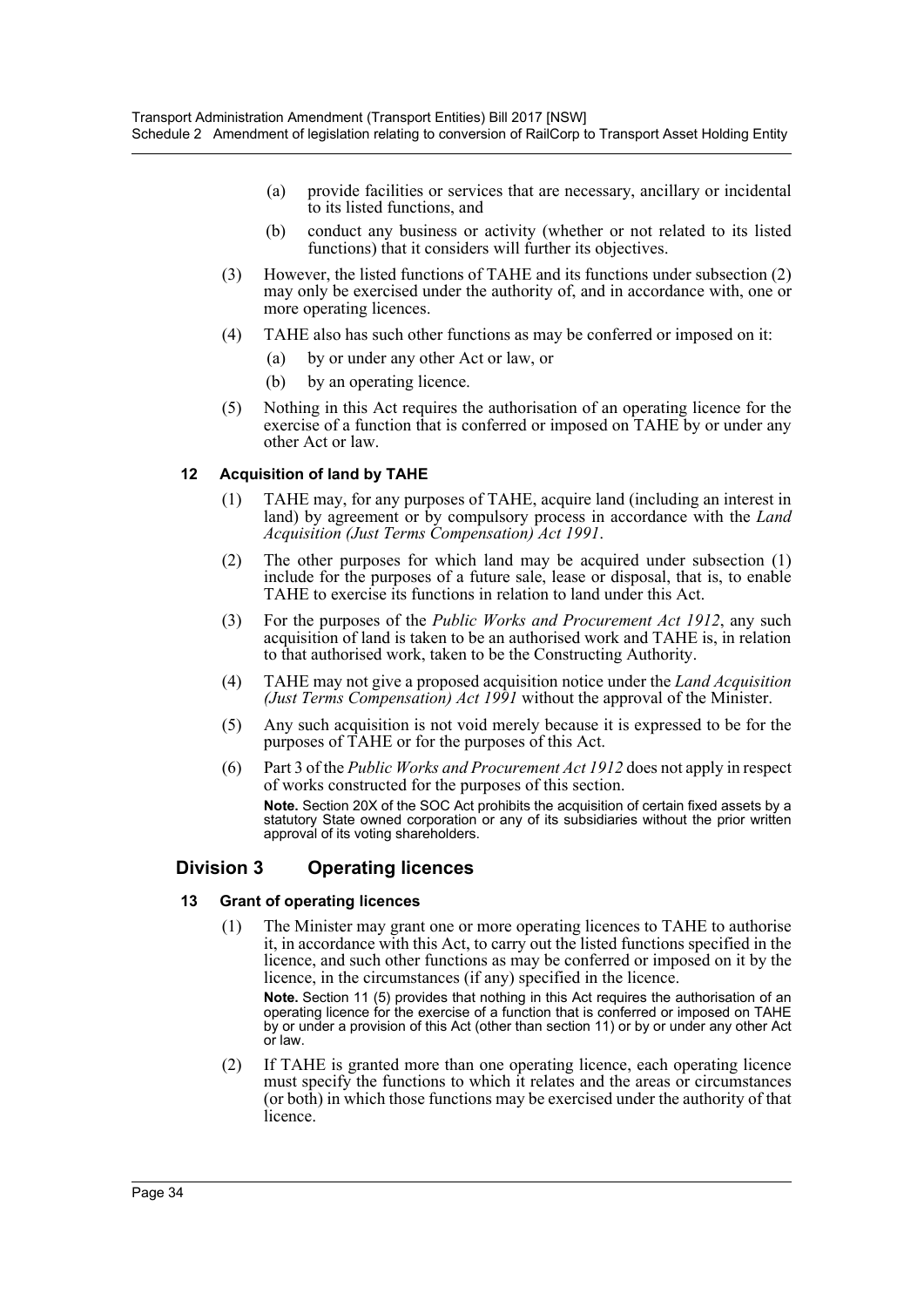- (3) Except to the extent to which this Act expressly provides, nothing in an operating licence limits the requirements imposed by or under any other Act or law with respect to the functions referred to in subsection (1).
- (4) An operating licence may authorise TAHE to carry out any of its functions outside of the State.
- (5) In this section, *listed functions* of TAHE include functions under section  $11(2)$ .

### **14 Terms and conditions of operating licence**

- (1) An operating licence is subject to the terms and conditions determined by the Minister.
- (2) Without limiting subsection (1), an operating licence may include terms or conditions dealing with the following matters:
	- (a) compliance by TAHE with network and asset standard requirements issued from time to time by TfNSW,
	- (b) a pricing regime or structure relating to assets leased or to which access is made available by TAHE,
	- (c) arrangements under which TAHE assets are leased or to which access is made available,
	- (d) safety integrity,
	- (e) integration of transport modes,
	- (f) transport services which TAHE is permitted or not permitted to operate itself,
	- (g) capital works programs, procurement and asset lifecycle (including maintenance or maintenance outsourcing),
	- (h) businesses and activities conducted outside the State,
	- (i) development, use or disposal of TAHE's real property or transport infrastructure.

**Note.** In the case where TAHE has been granted more than one operating licence, section 13 (2) requires each operating licence to specify the functions of TAHE to which the licence relates and the circumstances (or both) in which those functions may be exercised under the authority of that licence.

#### **15 Amendment of operating licence**

- (1) The Minister may:
	- (a) amend an operating licence (including by adding, altering or omitting functions authorised by the licence or areas or circumstances in which such functions may be exercised under the authority of the licence), or
	- (b) substitute an operating licence, or
	- (c) impose, amend or revoke conditions of the operating licence.
- (2) The Minister is to consult with TAHE before exercising a function under subsection (1).

#### **16 Term of operating licence**

- (1) The term of an operating licence is to be for the period determined by the Minister.
- (2) The Minister may renew an operating licence.
- (3) An operating licence may be renewed even if its term has expired.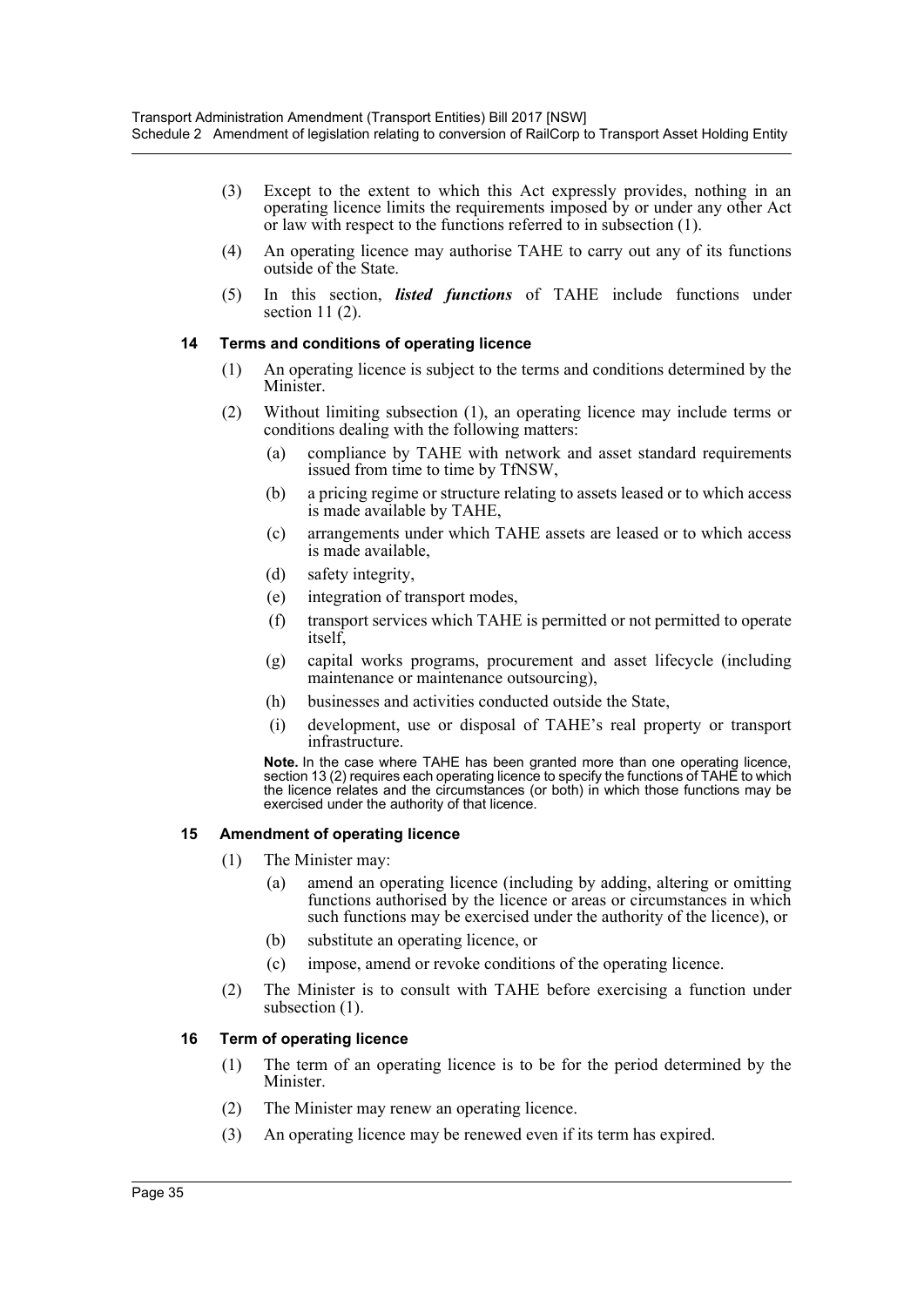### **17 Contravention of operating licence**

- (1) If, in the opinion of the Minister, TAHE contravenes an operating licence, the Minister may cause a notice to be served on TAHE requiring it to rectify the contravention within a specified period. **Note.** See also section 6 (7)—the voting shareholders may remove a director, or the chairperson, from office at any time for any reason, including for example, for the reason that TAHE has contravened its operating licence.
- (2) If, in the opinion of the Minister, TAHE contravenes an operating licence, and whether or not a notice has been served under subsection (1) or the period specified in the notice has ended, the Minister may direct that TAHE is to pay a monetary penalty of an amount to be determined, subject to the regulations, by the Minister.
- (3) The fact that the Minister has directed that action be taken under this section does not prevent the Minister directing that the same or other action under this section be taken if the contravention continues or a fresh contravention occurs.
- (4) An operating licence may make provision for advice to be provided to the Minister in connection with the exercise of the Minister's functions under this section.
- (5) A penalty imposed under this section may be recovered in any court of competent jurisdiction as if it were a debt due to the State.

## **18 Cancellation of operating licence**

- (1) An operating licence of TAHE may be cancelled only in the circumstances specified by this section.
- (2) The Minister may cancel an operating licence of TAHE if TAHE ceases for any or no reason, otherwise than as authorised by the operating licence, to carry out the functions of TAHE to which the licence relates in accordance with the operating licence.
- (3) The Minister may cancel any or all of the operating licences of TAHE if:
	- (a) TAHE:
		- (i) is, in the opinion of the Minister, in material default in complying with any operating licence, viewed in terms of the operation of the operating licence as a whole, and
		- (ii) has not, within the time specified by the Minister in a notice to TAHE, either rectified the default or shown cause, to the satisfaction of the Minister, why the operating licence should not be cancelled, or
	- (b) TAHE has been convicted on more than 3 occasions within a period of 12 months of offences that are punishable by a fine of at least \$10,000 or, if TAHE were a natural person, imprisonment for 12 months or more.
- (4) A notice under section 17 (1) can also be regarded as a notice for the purposes of subsection  $(3)$   $(a)$   $(ii)$ .
- (5) If an operating licence is cancelled under this section, the Minister may, by order published in the Gazette, transfer to the State or a public or local authority (as specified in the order), from a date specified in the order, such of the assets and rights of TAHE that are specified in the order and that, in the opinion of the Minister, are necessary to enable the State or the public or local authority to exercise such of the functions exercisable (or formerly exercisable) by TAHE as appear to be necessary in the public interest.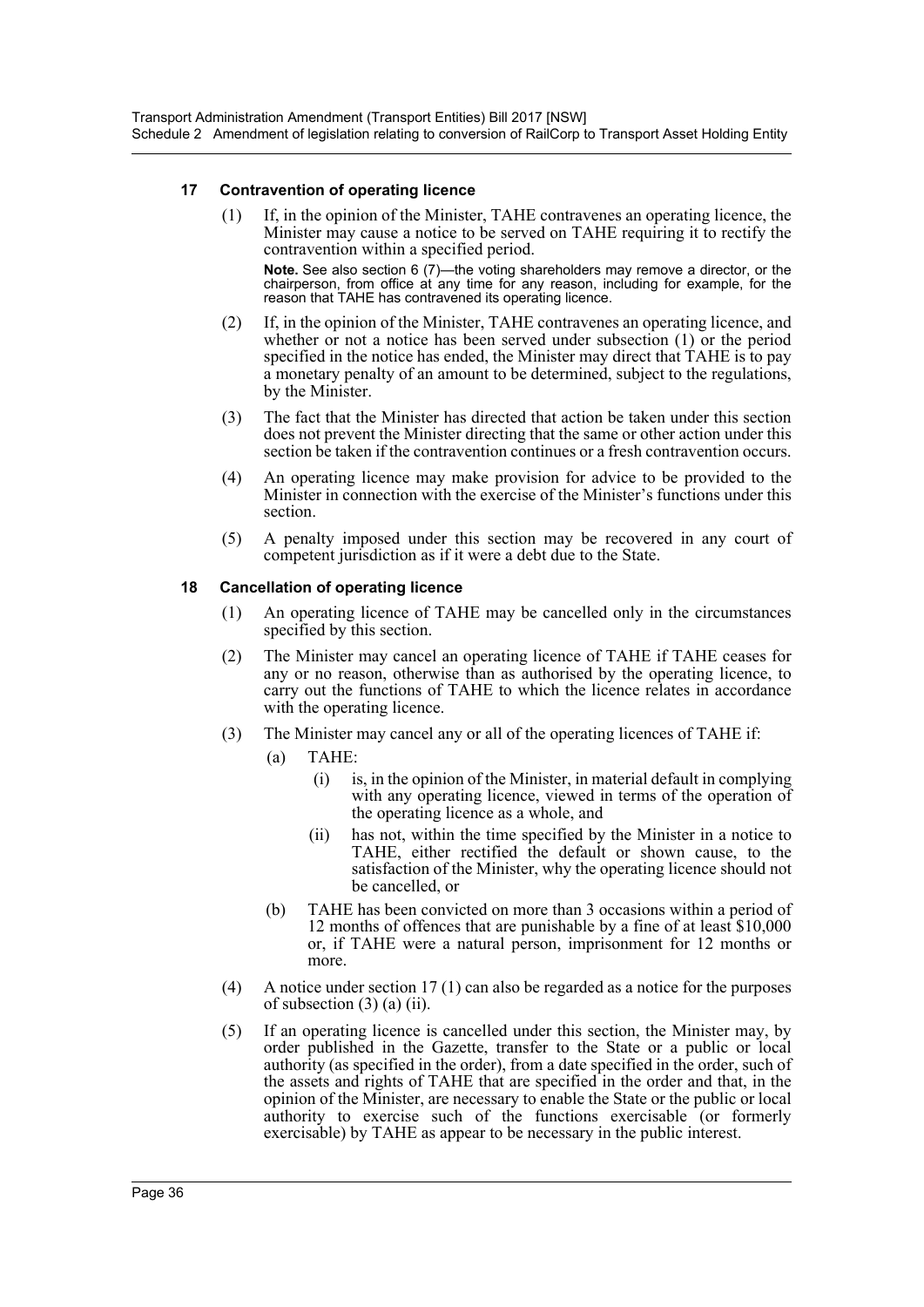- (6) An order under this section may also provide for:
	- (a) the State or a public or local authority to assume those liabilities of TAHE that the Minister considers appropriate and specifies in the order, or
	- (b) the State or a public or local authority to discharge the whole or any part of the liabilities of TAHE.
- (7) Schedule 4 applies to any transfer of assets or rights or any assumption of liabilities under this section in the same way as it applies to a transfer of assets, rights or liabilities under an order to which that Schedule applies.
- (8) In this section, *assets*, *rights* and *liabilities* have the same meanings as those terms have in Schedule 4.
- **[7] Section 36C Other functions of Sydney Trains (as inserted by Schedule 1.1 [14])** Insert "TAHE," before "RTC" in section 36C (2) (e).
- **[8] Section 37C Other functions of NSW Trains (as inserted by Schedule 1.1 [14])** Insert "TAHE," before "RTC" in section 37C (2) (e).
- **[9] Section 42A Definitions**

Omit "RailCorp" from paragraph (a) of the definition of *transport authority*. Insert instead "TAHE".

- **[10] Section 55A Definition of "transport authority"** Omit section 55A (b).
- **[11] Part 7, Division 1A Staff of RailCorp** Omit the Division.

## **[12] Section 65 Definitions**

Omit paragraph (b) of the definition of *transport authority*.

## **[13] Section 68C Employment in the Transport Service (as amended by Schedule 1.1 [19])**

Omit section 68C (2) and note. Insert instead:

(2) The Government of New South Wales may also employ persons in the Transport Service to enable Sydney Trains, NSW Trains or RTC (or a public subsidiary corporation of Sydney Trains, NSW Trains or RTC) to exercise their functions.

**Note.** NSW Trains and Sydney Trains also have the power to employ staff separately (see sections 64A and 64D for Sydney Trains and NSW Trains, respectively). Staff employed by Sydney Trains and NSW Trains are not employed in the Transport Service.

## **[14] Section 68Q Miscellaneous provisions relating to the Transport Service**

Omit "RailCorp," wherever occurring in section 68Q (5) and (6).

### **[15] Section 68Q (10) (d)**

Omit the paragraph.

**[16] Part 8, Division 1 Financial provisions relating to RailCorp** Omit the Division.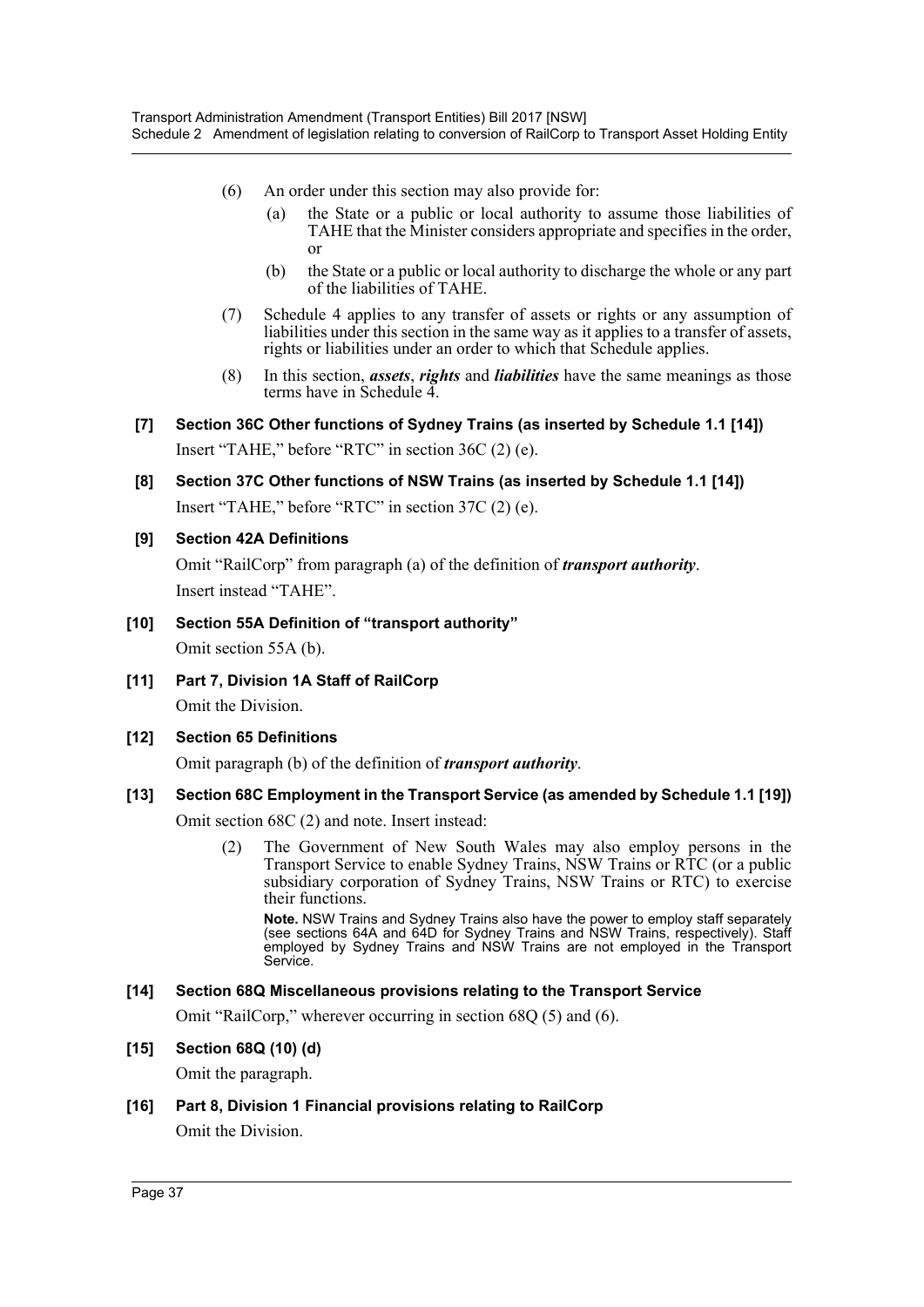## **[17] Section 81A Definition**

Omit paragraph (a) of the definition of *Authority*.

**[18] Part 8, Division 5, heading** Omit "**RailCorp,**"

### **[19] Section 84 Definitions**

Omit "NSW Trains or RailCorp" from the definition of *Authority*. Insert instead "or NSW Trains".

## **[20] Section 85 Orders fixing charges** Omit section 85 (1).

**[21] Section 85 (3)**

Omit "RailCorp,".

## **[22] Section 88A Definitions**

Omit "RailCorp" from the definition of *rail authority*. Insert instead "TAHE".

**[23] Section 88G Severance of rail infrastructure facilities from leased or licensed land** Omit "RailCorp" wherever occurring in section 88G (1) and (2). Insert instead "TAHE".

## **[24] Section 89 Definitions**

Omit "RailCorp" from the definition of *rail authority*. Insert instead "TAHE".

## **[25] Section 89, definition of "State rail operator"** Omit "RailCorp". Insert instead "TAHE".

## **[26] Section 94 Transfers of assets, rights and liabilities**

Insert after section 94 (9) (as inserted by Schedule 1.1 [36]):

(10) The Minister may make an order under this section that transfers assets, rights or liabilities to or from TAHE only with the consent of TAHE.

### **[27] Section 107 Definition of "transport authority"**

Omit section 107 (1) (a).

### **[28] Section 109 Seals of Authorities**

Omit paragraph (a) of the definition of *Authority* in section 109 (2).

## **[29] Section 112 Personal liability of certain persons**

Omit "RailCorp," from the definition of *member of a transport authority* in section 112 (2).

### **[30] Section 115 Recovery of charges etc by transport authority**

Insert "and TAHE" after "RTC" in section 115 (2) (as inserted by Schedule 1.1 [43]).

### **[31] Section 116 Liability of vehicle owner for parking offences on Authority's land**

Omit "RailCorp" from the definition of *parking offence* in section 116 (7). Insert instead "TAHE".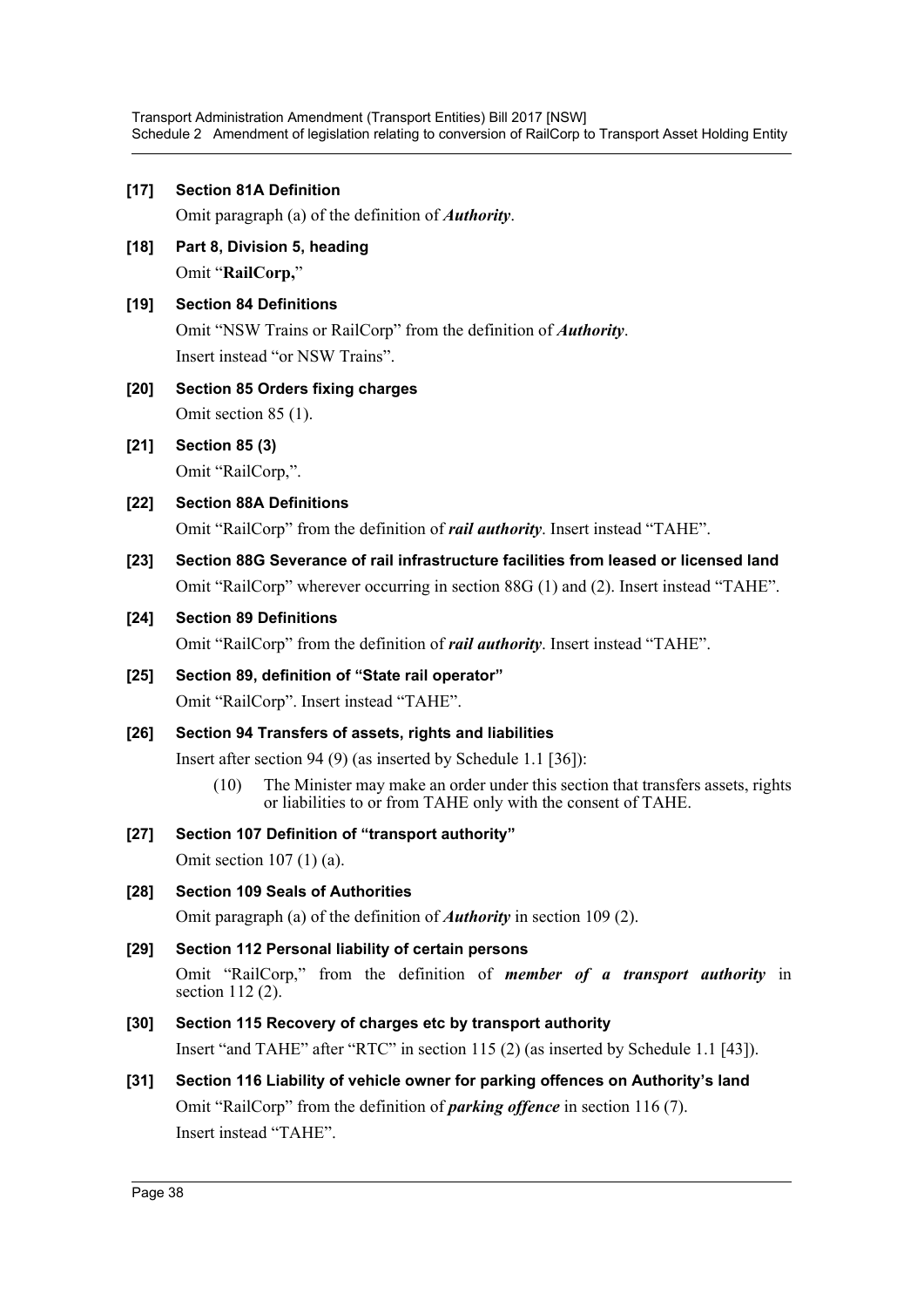| $[32]$ | <b>Schedule 1 Functions of Transport for NSW</b><br>Insert "TAHE," after "shared services to" in clause 1 (i).                                                                                                                                                                                                                   |  |  |  |
|--------|----------------------------------------------------------------------------------------------------------------------------------------------------------------------------------------------------------------------------------------------------------------------------------------------------------------------------------|--|--|--|
| $[33]$ | Schedule 1, clause 1 (i)<br>Insert "TAHE," after "deployment of staff to".                                                                                                                                                                                                                                                       |  |  |  |
| $[34]$ | Schedule 1, clause 4A (4)<br>Omit "RailCorp" from paragraph (a) of the definition of <i>transport authority</i> .<br>Insert instead "TAHE".                                                                                                                                                                                      |  |  |  |
| $[35]$ | Schedule 1, clause 5 (7) (as inserted by Schedule 1.1 [48])<br>Insert "and TAHE" after "RTC".                                                                                                                                                                                                                                    |  |  |  |
| $[36]$ | <b>Schedule 2 Provisions relating to Chief Executives</b><br>Omit paragraph (a) of the definition of <i>Chief Executive</i> in clause 1.                                                                                                                                                                                         |  |  |  |
| $[37]$ | Schedule 4 Transfer of assets, rights and liabilities<br>Insert after clause 13 (4) (as inserted by Schedule 1.1 [53]):<br>This clause does not apply to any transfer to or from TAHE.<br>(5)                                                                                                                                    |  |  |  |
| $[38]$ | Schedule 4, clause 14 (1) (as inserted by Schedule 1.1 [53])<br>Omit the subclause. Insert instead:<br>This clause applies to the following transfers under an order to which this<br>(1)<br>Schedule applies:<br>a transfer to TfNSW, TAHE or RTC,<br>(a)<br>a transfer from TfNSW or TAHE to a public transport agency.<br>(b) |  |  |  |
| $[39]$ | Schedule 5 Extended leave for certain staff<br>Omit paragraph (a) of the definition of <b><i>Authority</i></b> in clause 2.                                                                                                                                                                                                      |  |  |  |
| $[40]$ | Schedule 6A Powers relating to rail infrastructure facilities and land<br>Omit "RailCorp" from paragraph (a) of the definition of <i>rail authority</i> in clause 1.<br>Insert instead "TAHE".                                                                                                                                   |  |  |  |
| $[41]$ | Schedule 6A, clause 1B (2)<br>Omit "RailCorp". Insert instead "TAHE".                                                                                                                                                                                                                                                            |  |  |  |
| $[42]$ | Schedule 6A, clause 2B<br>Omit the clause.                                                                                                                                                                                                                                                                                       |  |  |  |
| $[43]$ | Schedule 6A, clause 2C (4)<br>Omit "RailCorp". Insert instead "TAHE".                                                                                                                                                                                                                                                            |  |  |  |
| $[44]$ | Schedule 6A, clause 10<br>Omit the clause.                                                                                                                                                                                                                                                                                       |  |  |  |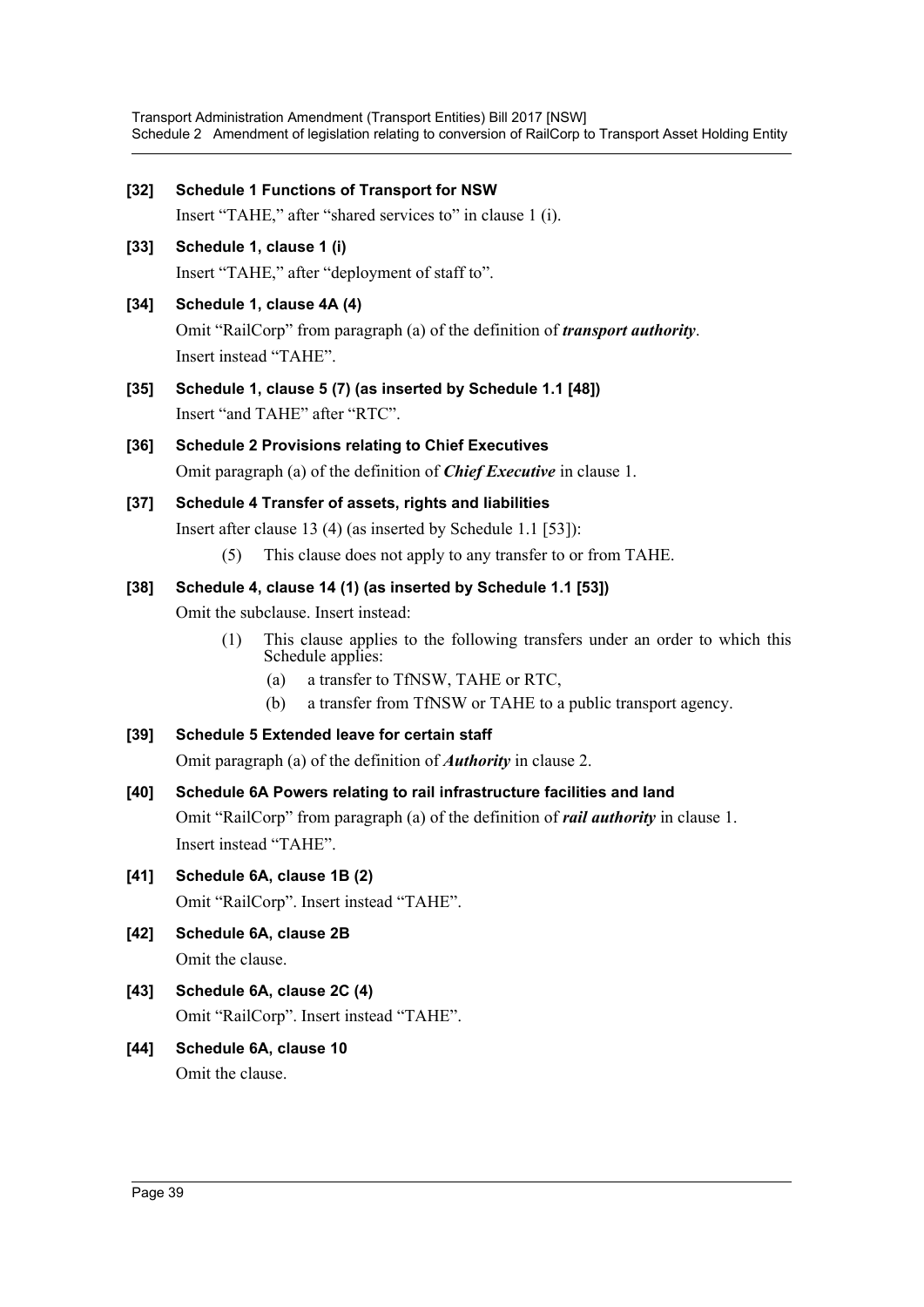### **[45] Schedule 6A, clause 13A (4) and (4A)**

Omit clause 13A (4). Insert instead:

- (4) Sydney Trains and NSW Trains may not give a proposed acquisition notice under the *Land Acquisition (Just Terms Compensation) Act 1991* without the approval of the Transport Secretary.
- (4A) TAHE may not give a proposed acquisition notice under the *Land Acquisition (Just Terms Compensation) Act 1991* without the approval of the Minister.

### **[46] Schedule 6A, clause 13A (9) (as inserted by Schedule 1.1 [63])**

Omit "RailCorp". Insert instead "TAHE".

### **[47] Schedule 6B Special provisions for underground rail facilities**

Omit "RailCorp" from the definition of *rail authority* in clause 1 (1). Insert instead "TAHE".

### **[48] Schedule 7 Savings, transitional and other provisions**

Insert at the end of the Schedule, with appropriate Part and clause numbering:

## **Part Provisions relating to TAHE**

#### **After SOC conversion day references to RailCorp may be deemed not to be references to TAHE**

Despite section 53 of the *Interpretation Act 1987*, the regulations may provide that, on and from SOC conversion day, a specified reference in an Act (other than this Act) or instrument, or in another document, to RailCorp is not taken to be a reference to TAHE.

**Note.** Section 53 of the *Interpretation Act 1987* provides that if an Act alters the name of a body:

- (a) the body continues in existence under its new name so that its identity is not affected, and
- (b) a reference in any Act or instrument, or in any other document, to the body under its former name shall, except in relation to matters that occurred before the alteration took place, be read as a reference to the body under its new name.

#### **Timetable for first statement of corporate intent**

A period within which any matter is required to be done under section 21 of the *State Owned Corporations Act 1989* in connection with the first statement of corporate intent of TAHE may be extended by the voting shareholders of TAHE, but any such period of extension is not to exceed 3 months.

#### **Exemption from State taxes for TAHE as a SOC for 12 months**

- (1) State tax is not chargeable in respect of any of the following:
	- (a) land owned by, or leased to, TAHE and used primarily for railway purposes (other than land subject to a lease or licence by TAHE to another person other than a public transport agency),
	- (b) any other matter or thing done by TAHE in the exercise of its functions.
- (2) TAHE is not liable for payment of the parking space levy under the *Parking Space Levy Act 2009* in respect of any premises owned by, or leased to, TAHE (other than premises subject to a lease or licence by TAHE to another person).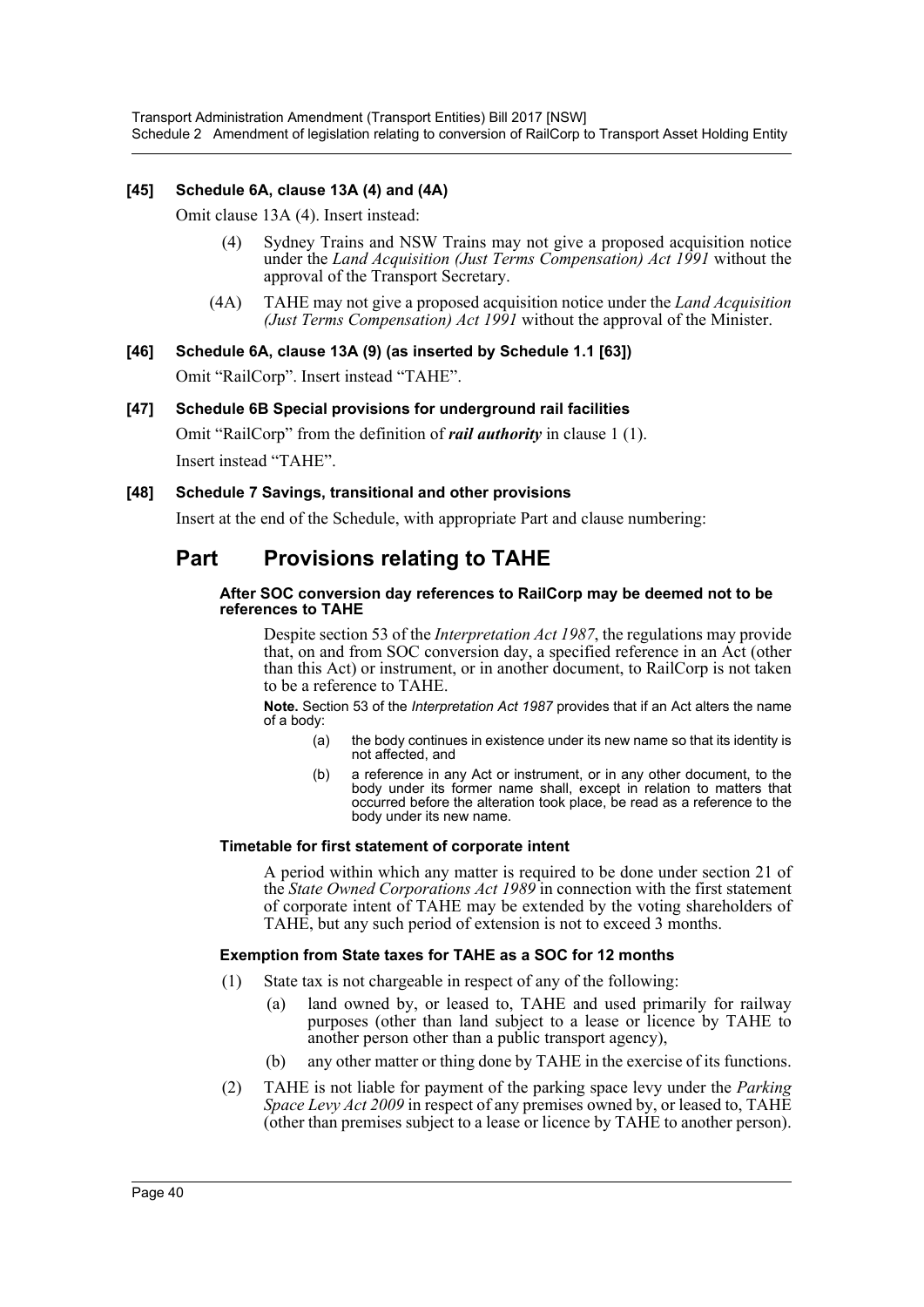- (3) Subclauses (1) and (2) have effect for the period of 12 months commencing on the SOC conversion day.
- (4) The regulations under this Act may, on the recommendation of the Minister and with the approval of the Treasurer, provide that State tax is not chargeable in respect of any matter or thing, or classes of matters or things, prescribed by the regulations and done by TAHE in the exercise of its functions after the end of that period.
- (5) The provisions of this clause are in addition to and do not derogate from the provisions of the *State Owned Corporations Act 1989*.
- (6) In this clause:

*railway purposes* includes the following:

- (a) the operation and maintenance of the NSW rail network,
- (b) stations and platforms,
- (c) office buildings used in association with railway purposes,
- (d) rolling stock maintenance facilities,
- (e) freight centres and depots,
- (f) related facilities,
- (g) purposes ancillary to other purposes set out in this definition.

*State tax* means duty under the *Duties Act 1997* or any other tax, duty, rate, fee or other charge imposed by or under any Act or law of the State, other than payroll tax and the fire and emergency services levy under the *Fire and Emergency Services Levy Act 2017*.

### **[49] Schedule 8 SRA Residual Holding Corporation**

Omit "RailCorp," from clause 11 (1).

## **2.2 Coastal Management Act 2016 No 20**

### **Section 4 Definitions**

Omit paragraph (c) of the definition of *electricity supply authority* in section 4 (1).

## **2.3 Impounding Act 1993 No 31**

### **[1] Dictionary**

Omit the matter relating to Rail Corporation New South Wales from the definition of *area of operations*.

Insert instead:

in the case of an impounding officer appointed by Transport Asset Holding Entity of New South Wales, land owned by or under the control of Transport Asset Holding Entity of New South Wales,

## **[2] Dictionary, definition of "impounding authority"**

Omit the matter relating to Rail Corporation New South Wales.

Insert instead:

• Transport Asset Holding Entity of New South Wales,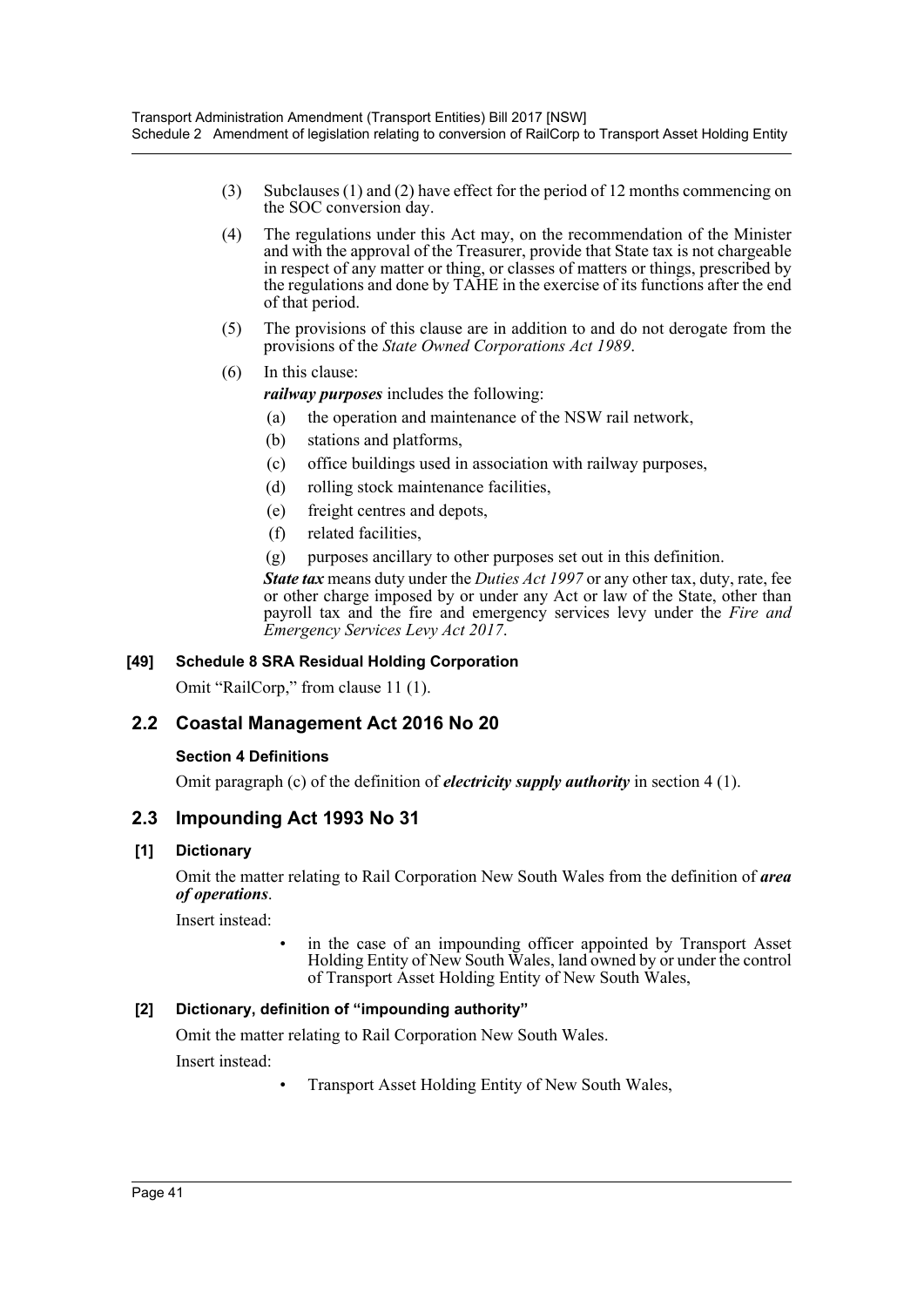## **2.4 Liquor Act 2007 No 90**

## **Section 6 Exemptions from Act**

Omit "Rail Corporation New South Wales," from section 6 (1) (a).

## **2.5 Local Government Act 1993 No 30**

### **[1] Section 555 What land is exempt from all rates?**

Insert after section 555 (1)  $(g1)$ :

(g2) land that is vested in or owned by Transport Asset Holding Entity of New South Wales and in, on or over which rail infrastructure facilities (within the meaning of the *Transport Administration Act 1988*) are installed,

## **[2] Section 600 Rebates in respect of certain land vested in public bodies**

Omit "Rail Corporation New South Wales" from the definition of *public body* in section 600 (9).

Insert instead "Transport Asset Holding Entity of New South Wales".

### **[3] Section 742 Dispute resolution**

Omit the matter relating to Rail Corporation New South Wales from section 742 (7). Insert instead:

• Transport Asset Holding Entity of New South Wales

## **2.6 Public Finance and Audit Act 1983 No 152**

### **Schedule 2 Statutory bodies**

Omit "Rail Corporation New South Wales".

## **2.7 Railway Construction (Maldon to Port Kembla) Act 1983 No 112**

### **Section 2 Interpretation**

Insert "and the Transport Asset Holding Entity of New South Wales" after "Transport for NSW" in the definition of *the Authority* in section 2 (1).

## **2.8 Roads Act 1993 No 33**

### **Section 211**

Omit the section. Insert instead:

### **211 Contributions to RMS by Transport Asset Holding Entity and State Transit Authority**

Transport Asset Holding Entity of New South Wales and the State Transit Authority must pay such amounts to RMS as RMS determines from time to time as contributions in relation to:

- (a) in the case of Transport Asset Holding Entity of New South Wales—the movement of rolling stock over railway lines vested in or owned by that corporation on the Sydney Harbour Bridge, and
- (b) in the case of the State Transit Authority—the carriage of passengers across the Sydney Harbour Bridge.